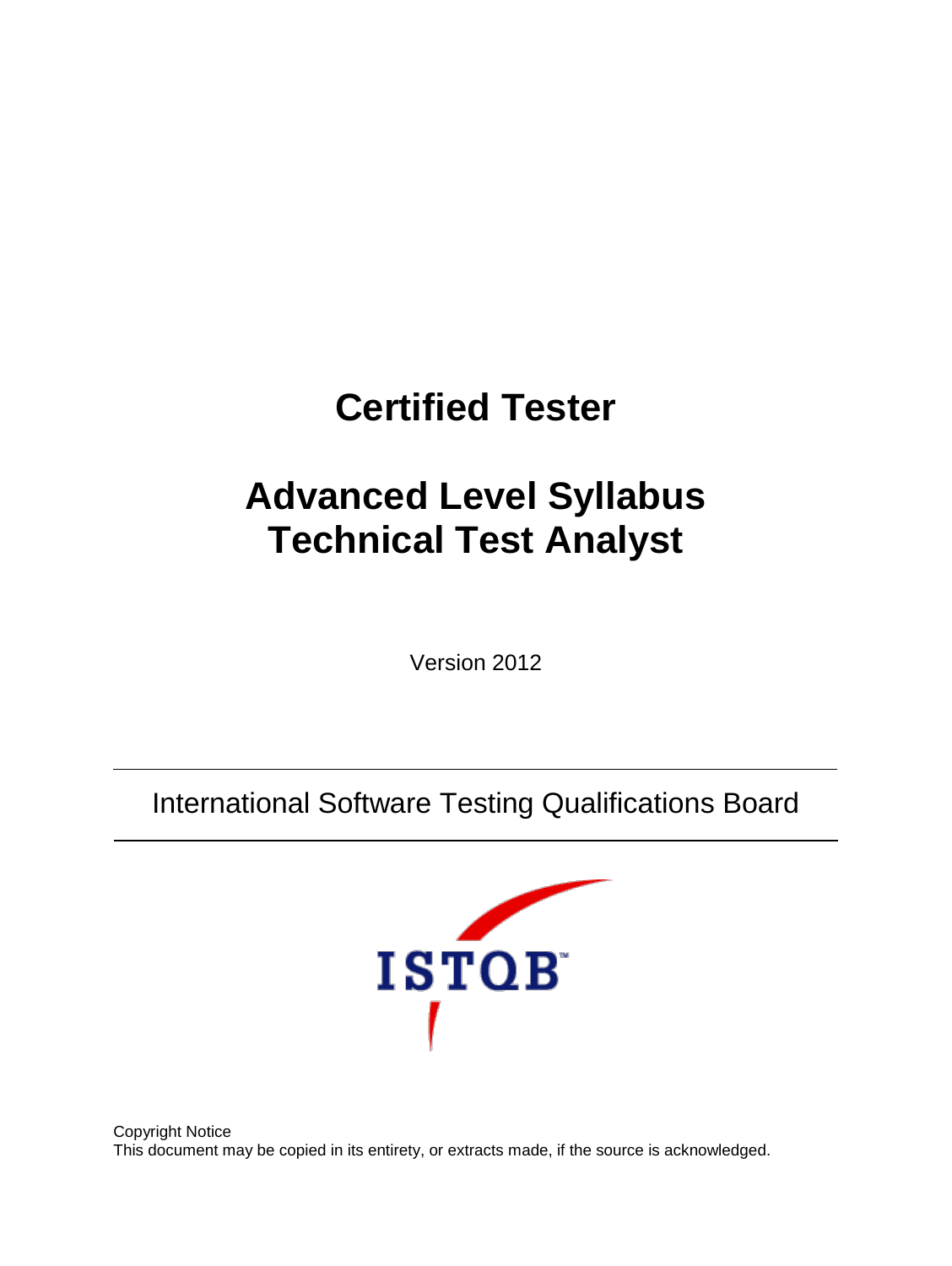

Copyright © International Software Testing Qualifications Board (hereinafter called ISTQB®).

Advanced Level Technical Test Analyst Sub Working Group: Graham Bath (Chair), Paul Jorgensen, Jamie Mitchell; 2010-2012.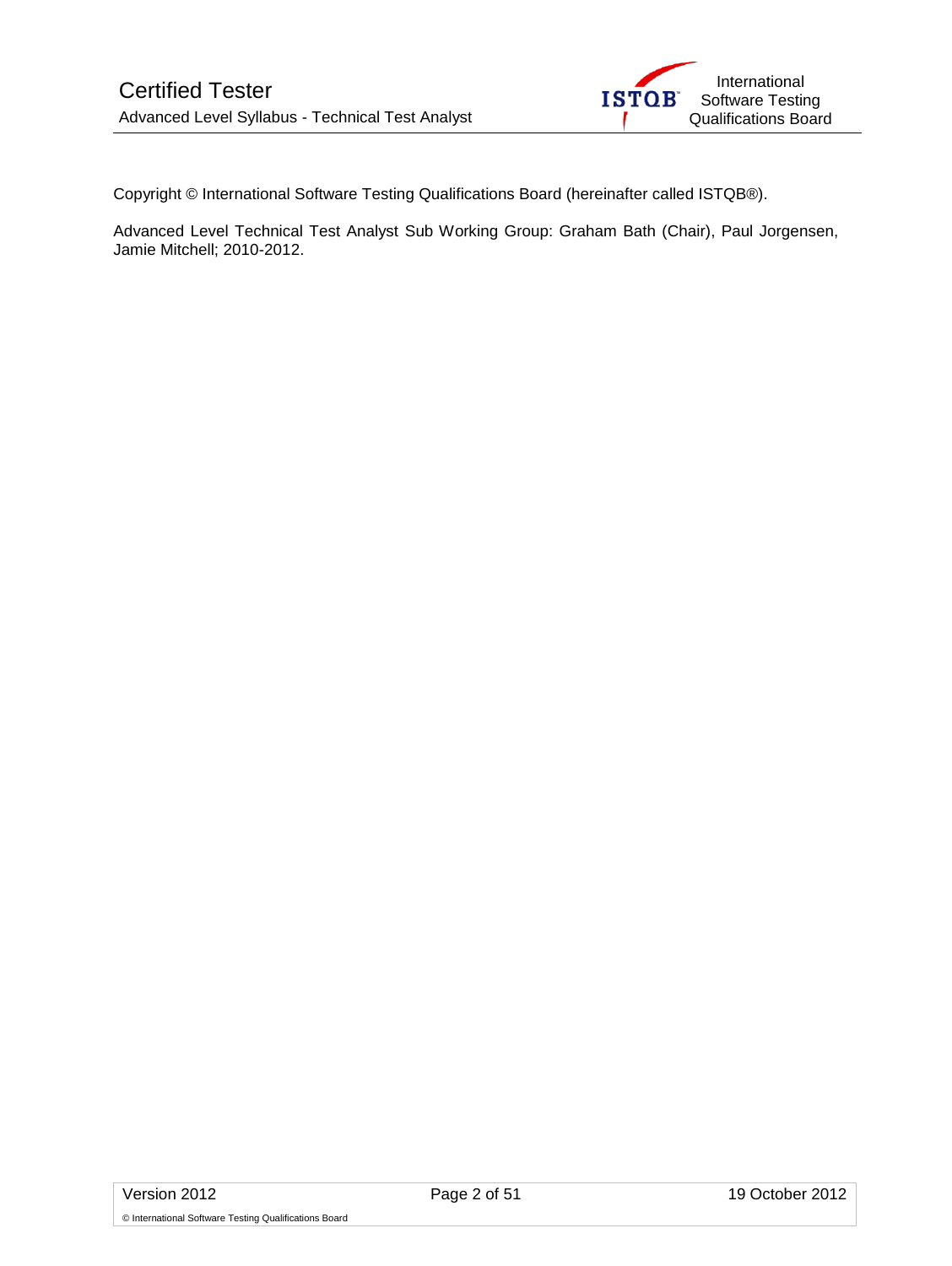

# <span id="page-2-0"></span>**Revision History**

| <b>Version</b>       | Date              | <b>Remarks</b>                                                                                          |
|----------------------|-------------------|---------------------------------------------------------------------------------------------------------|
| ISEB v1.1            | 04SEP01           | <b>ISEB Practitioner Syllabus</b>                                                                       |
| <b>ISTQB 1.2E</b>    | SEP <sub>03</sub> | ISTQB Advanced Level Syllabus from EOQ-SG                                                               |
| V2007                | 12OCT07           | Certified Tester Advanced Level syllabus version 2007                                                   |
| D <sub>100626</sub>  | 26JUN10           | Incorporation of changes as accepted in 2009, separation<br>of each chapters for the separate modules   |
| D <sub>101227</sub>  | 27DEC10           | Acceptance of changes to format and corrections that have<br>no impact on the meaning of the sentences. |
| Draft V1             | 17SEP11           | First version of the new separate TTA syllabus based on<br>agreed scoping document. AL WG Review        |
| Draft V <sub>2</sub> | 20NOV11           | NB Review version                                                                                       |
| Alpha 2012           | 09MAR12           | Incorporation of all comments from NBs received from<br>October release.                                |
| Beta 2012            | 07APR12           | Beta Version submitted to GA                                                                            |
| Beta 2012            | 08JUN12           | Copy edited version released to NBs                                                                     |
| <b>Beta 2012</b>     | 27JUN12           | EWG and Glossary comments incorporated                                                                  |
| RC 2012              | <b>15AUG12</b>    | Release candidate version - final NB edits included                                                     |
| RC 2012              | 02SEP12           | Comments from BNLTB and Stuart Reid incorporated<br>Paul Jorgensen cross-check                          |
| GA 2012              | 190CT12           | Final edits and cleanup for GA release                                                                  |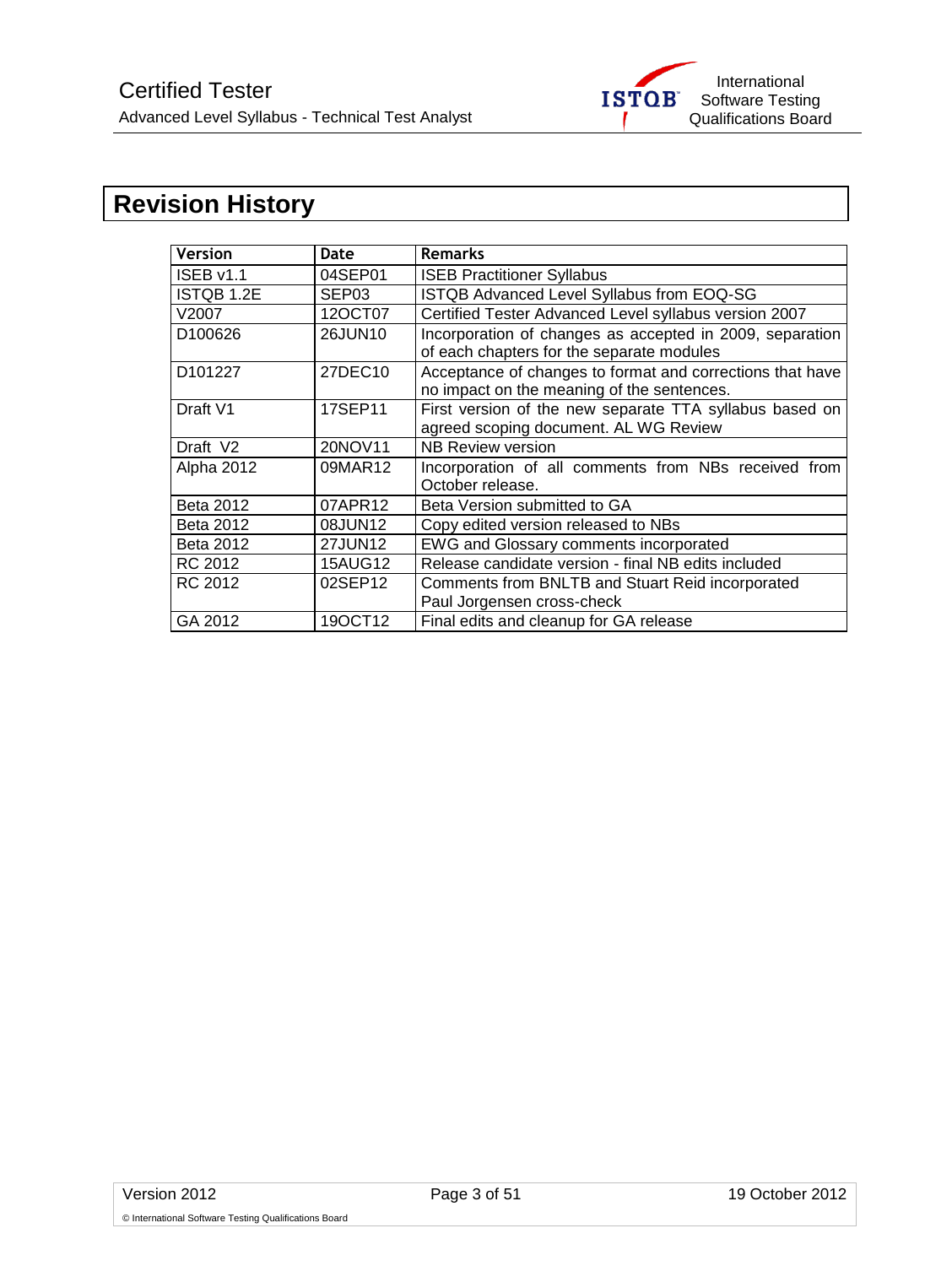

# <span id="page-3-0"></span>**Table of Contents**

| 0.    |                                         |     |  |
|-------|-----------------------------------------|-----|--|
| 0.1   |                                         |     |  |
| 0.2   |                                         |     |  |
| 0.3   |                                         |     |  |
| 0.4   |                                         |     |  |
| 1.    |                                         |     |  |
| 1.1   |                                         |     |  |
| 1.2   |                                         |     |  |
| 1.3   |                                         |     |  |
| 1.4   |                                         |     |  |
| 2.    |                                         |     |  |
| 2.1   |                                         |     |  |
| 2.2   |                                         |     |  |
| 2.3   |                                         |     |  |
| 2.4   |                                         |     |  |
| 2.5   |                                         |     |  |
| 2.6   |                                         |     |  |
| 2.7   |                                         |     |  |
| 2.8   |                                         |     |  |
| 3.    |                                         |     |  |
| 3.1   |                                         |     |  |
| 3.2   |                                         |     |  |
| 3.2.1 |                                         |     |  |
| 3.2.2 |                                         |     |  |
| 3.2.3 |                                         |     |  |
| 3.2.4 |                                         |     |  |
| 3.3   |                                         |     |  |
| 3.3.1 |                                         |     |  |
| 3.3.2 |                                         |     |  |
| 3.3.3 |                                         |     |  |
| 3.3.4 |                                         |     |  |
| 4.    |                                         |     |  |
| 4.1   |                                         |     |  |
| 4.2   |                                         |     |  |
| 4.2.1 |                                         |     |  |
| 422   | Required Tool Acquisition and Training. | -27 |  |
| 4.2.3 |                                         |     |  |
| 4.2.4 |                                         |     |  |
| 4.2.5 |                                         |     |  |
| 4.3   |                                         |     |  |
| 4.3.1 |                                         |     |  |
| 4.3.2 |                                         |     |  |
| 4.3.3 |                                         |     |  |
| 4.4   |                                         |     |  |
| 4.4.1 |                                         |     |  |
| 4.4.2 |                                         |     |  |
| 4.4.3 |                                         |     |  |
| 4.4.4 |                                         |     |  |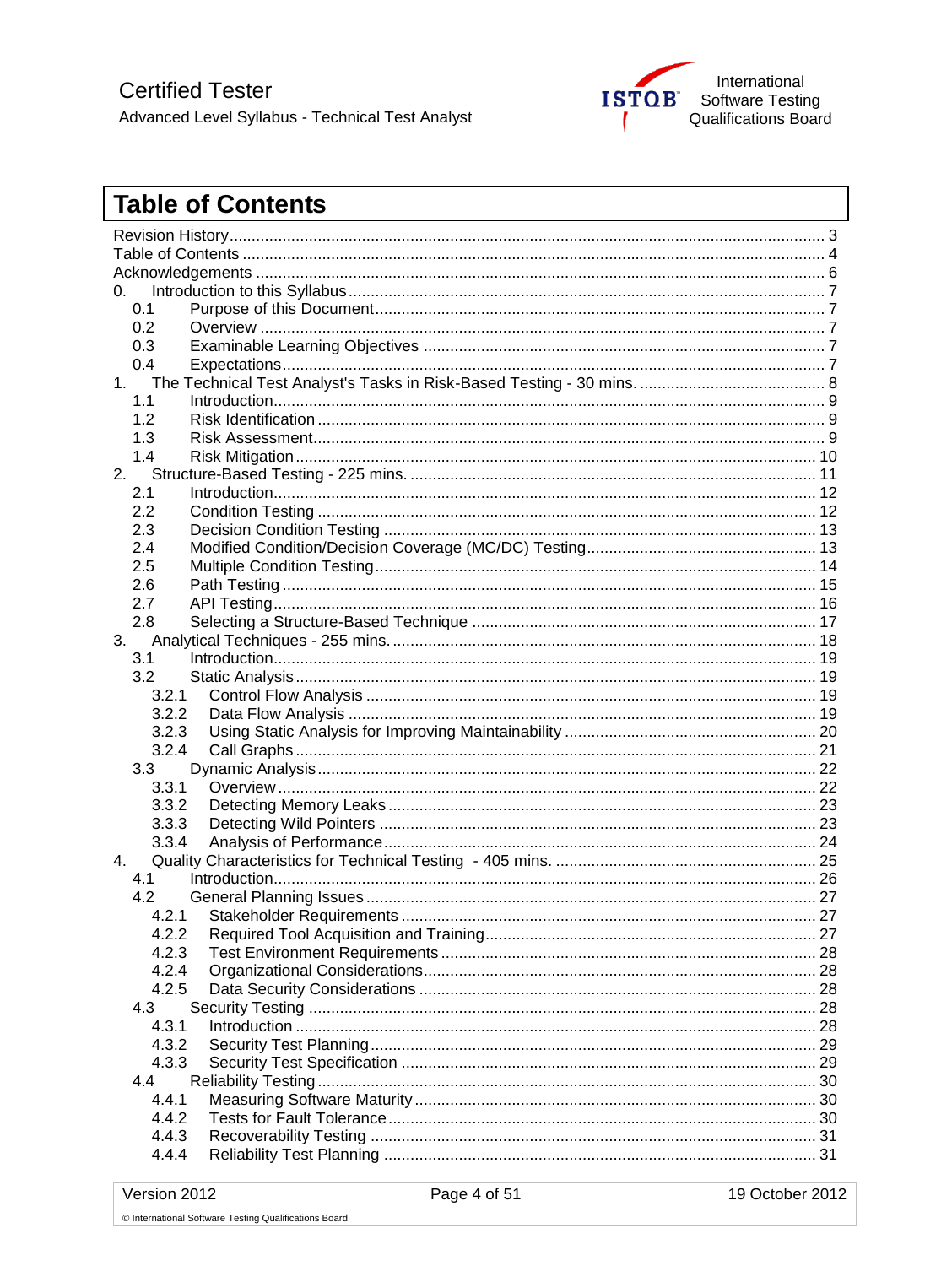

| 4.4.5          |  |
|----------------|--|
| 4.5            |  |
| 4.5.1          |  |
| 4.5.2          |  |
| 4.5.3          |  |
| 4.5.4          |  |
| 4.6            |  |
| 4.7            |  |
| 4.7.1          |  |
| 4.8            |  |
| 4.8.1          |  |
| 4.8.2          |  |
| 4.8.3          |  |
| 4.8.4          |  |
| 5.             |  |
| 5.1            |  |
| 5.2            |  |
| 5.2.1          |  |
| 522            |  |
| 6.             |  |
| 6.1            |  |
| 6.2            |  |
| 6.2.1          |  |
| 6.2.2          |  |
| 6.3            |  |
| 6.3.1          |  |
| 6.3.2          |  |
| 6.3.3          |  |
| 6.3.4          |  |
| 6.3.5          |  |
| 7 <sup>1</sup> |  |
| 7.1            |  |
| 7.2            |  |
| 7.3            |  |
| 7.4            |  |
|                |  |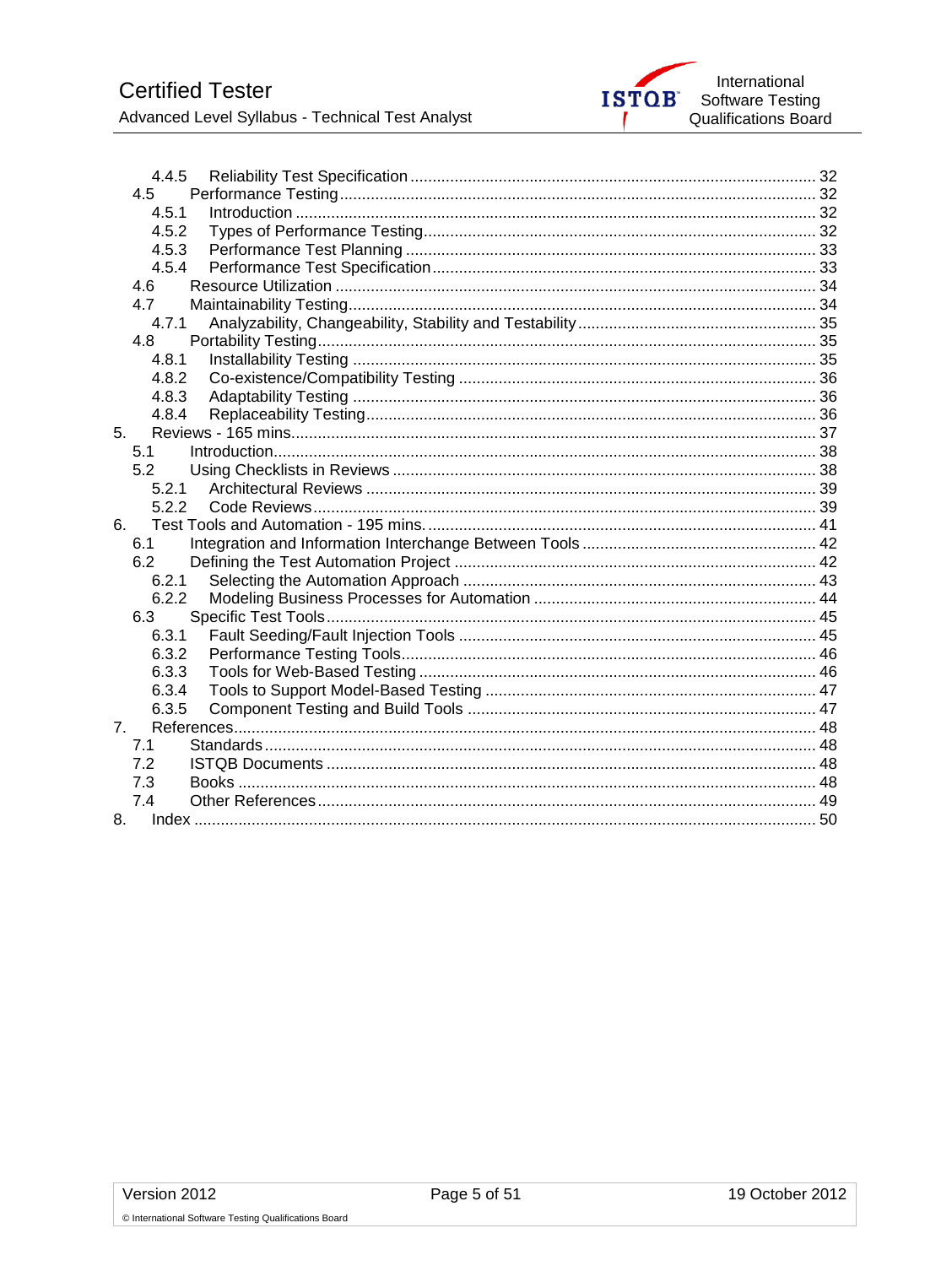

# <span id="page-5-0"></span>**Acknowledgements**

This document was produced by a core team from the International Software Testing Qualifications Board Advanced Level Sub Working Group - Technical Test Analyst: Graham Bath (Chair), Paul Jorgensen, Jamie Mitchell.

The core team thanks the review team and the National Boards for their suggestions and input.

At the time the Advanced Level Syllabus was completed the Advanced Level Working Group had the following membership (alphabetical order):

Graham Bath, Rex Black, Maria Clara Choucair, Debra Friedenberg, Bernard Homès (Vice Chair), Paul Jorgensen, Judy McKay, Jamie Mitchell, Thomas Mueller, Klaus Olsen, Kenji Onishi, Meile Posthuma, Eric Riou du Cosquer, Jan Sabak, Hans Schaefer, Mike Smith (Chair), Geoff Thompson, Erik van Veenendaal, Tsuyoshi Yumoto.

The following persons participated in the reviewing, commenting and balloting of this syllabus:

Dani Almog, Graham Bath, Franz Dijkman, Erwin Engelsma, Mats Grindal, Dr. Suhaimi Ibrahim, Skule Johansen, Paul Jorgensen, Kari Kakkonen, Eli Margolin, Rik Marselis, Judy McKay, Jamie Mitchell, Reto Mueller, Thomas Müller, Ingvar Nordstrom, Raluca Popescu, Meile Posthuma, Michael Stahl, Chris van Bael, Erik van Veenendaal, Rahul Verma, Paul Weymouth, Hans Weiberg, Wenqiang Zheng, Shaomin Zhu.

This document was formally released by the General Assembly of the ISTQB® on October 19th, 2012.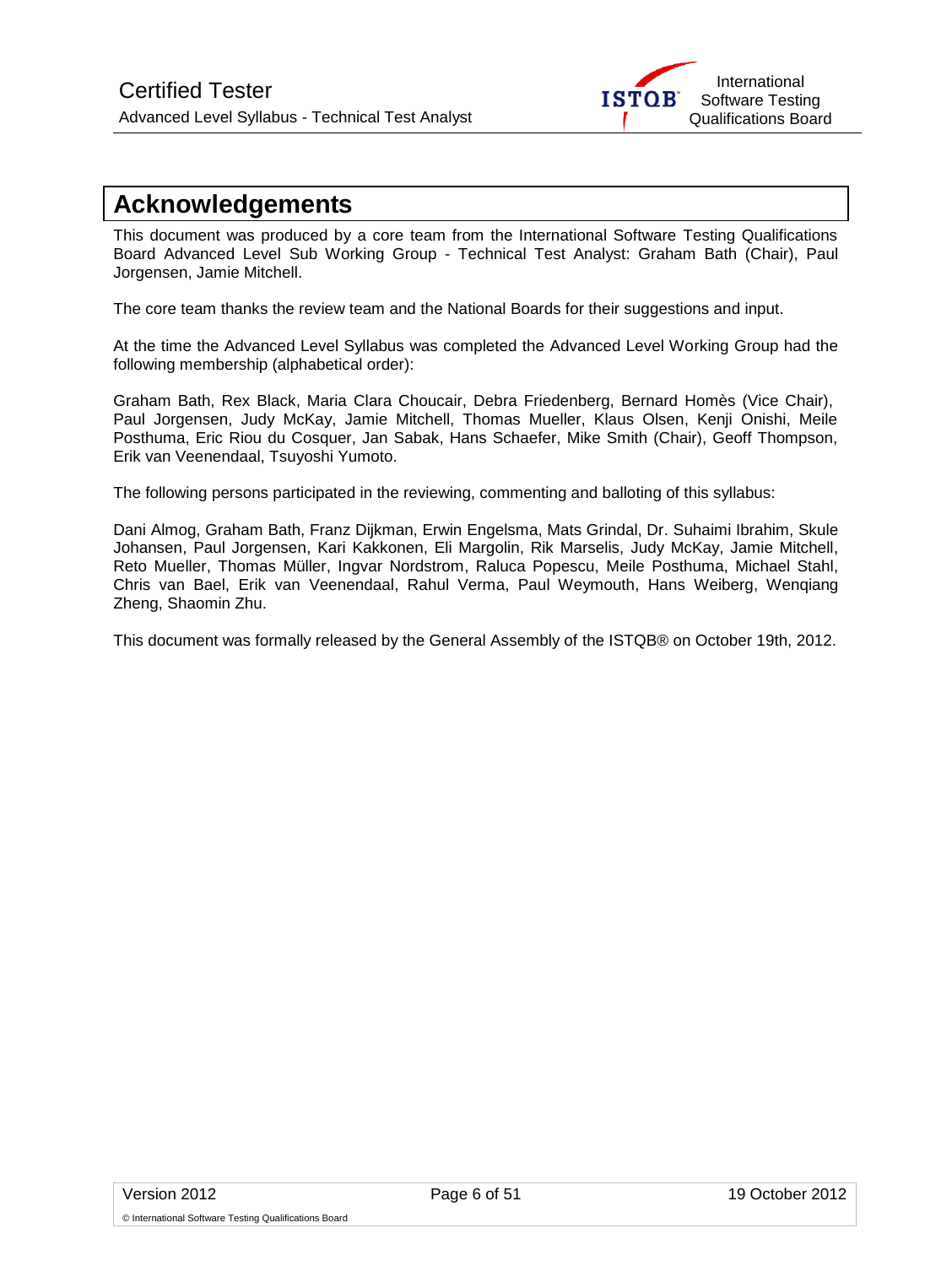

# <span id="page-6-0"></span>**0. Introduction to this Syllabus**

# <span id="page-6-1"></span>0.1 Purpose of this Document

This syllabus forms the basis for the International Software Testing Qualification at the Advanced Level for the Technical Test Analyst. The ISTQB® provides this syllabus as follows:

- 1. To National Boards, to translate into their local language and to accredit training providers. National Boards may adapt the syllabus to their particular language needs and modify the references to adapt to their local publications.
- 2. To Exam Boards, to derive examination questions in their local language adapted to the learning objectives for each syllabus.
- 3. To training providers, to produce courseware and determine appropriate teaching methods.
- 4. To certification candidates, to prepare for the exam (as part of a training course or independently).
- 5. To the international software and systems engineering community, to advance the profession of software and systems testing, and as a basis for books and articles.

The ISTQB® may allow other entities to use this syllabus for other purposes, provided they seek and obtain prior written permission.

### <span id="page-6-2"></span>0.2 Overview

The Advanced Level is comprised of three separate syllabi:

- Test Manager
- Test Analyst
- **•** Technical Test Analyst

The Advanced Level Overview document [ISTQB\_AL\_OVIEW] includes the following information:

- **•** Business Outcomes for each syllabus
- Summary for each syllabus
- Relationships between the syllabi
- Description of cognitive levels (K-levels)
- Appendices

### <span id="page-6-3"></span>0.3 Examinable Learning Objectives

The Learning Objectives support the Business Outcomes and are used to create the examination for achieving the Advanced Technical Test Analyst Certification. In general all parts of this syllabus are examinable at a K1 level. That is, the candidate will recognize, remember and recall a term or concept. The learning objectives at K2, K3 and K4 levels are shown at the beginning of the pertinent chapter.

### <span id="page-6-4"></span>0.4 Expectations

Some of the learning objectives for the Technical Test Analyst assume that basic experience is available in the following areas:

- General programming concepts
- General concepts of system architectures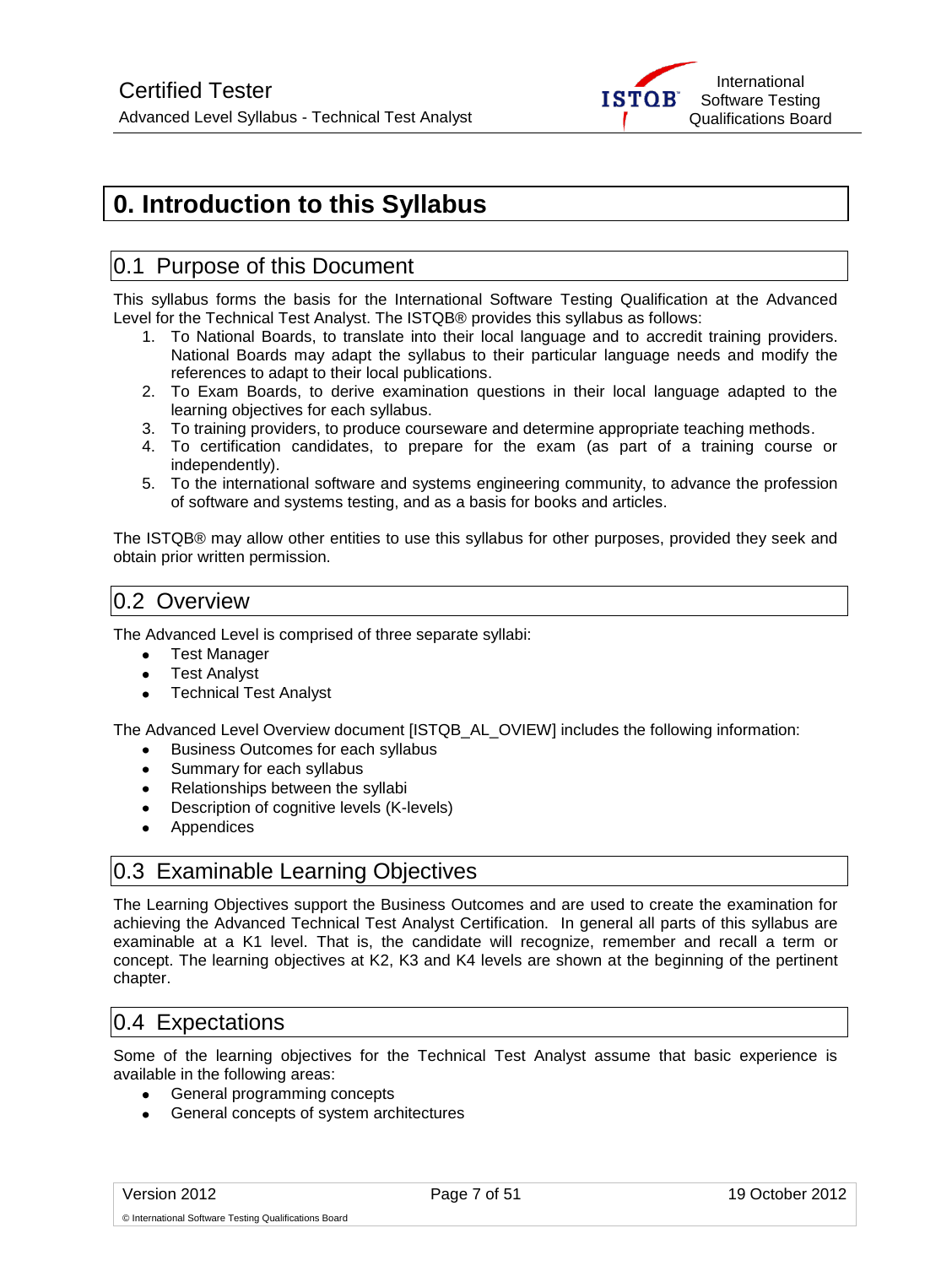

# <span id="page-7-0"></span>**1. The Technical Test Analyst's Tasks in Risk-Based Testing - 30 mins.**

#### **Keywords**

product risk, risk analysis, risk assessment, risk identification, risk level, risk mitigation, risk-based testing

### **Learning Objectives for the Technical Test Analyst's Tasks in Risk-Based Testing**

### **1.3 Risk Assessment**

TTA-1.3.1 (K2) Summarize the generic risk factors that the Technical Test Analyst typically needs to consider

### **Common Learning Objectives**

The following learning objective relates to content covered in more than one section of this chapter.

TTA-1.x.1 (K2) Summarize the activities of the Technical Test Analyst within a risk-based approach for planning and executing testing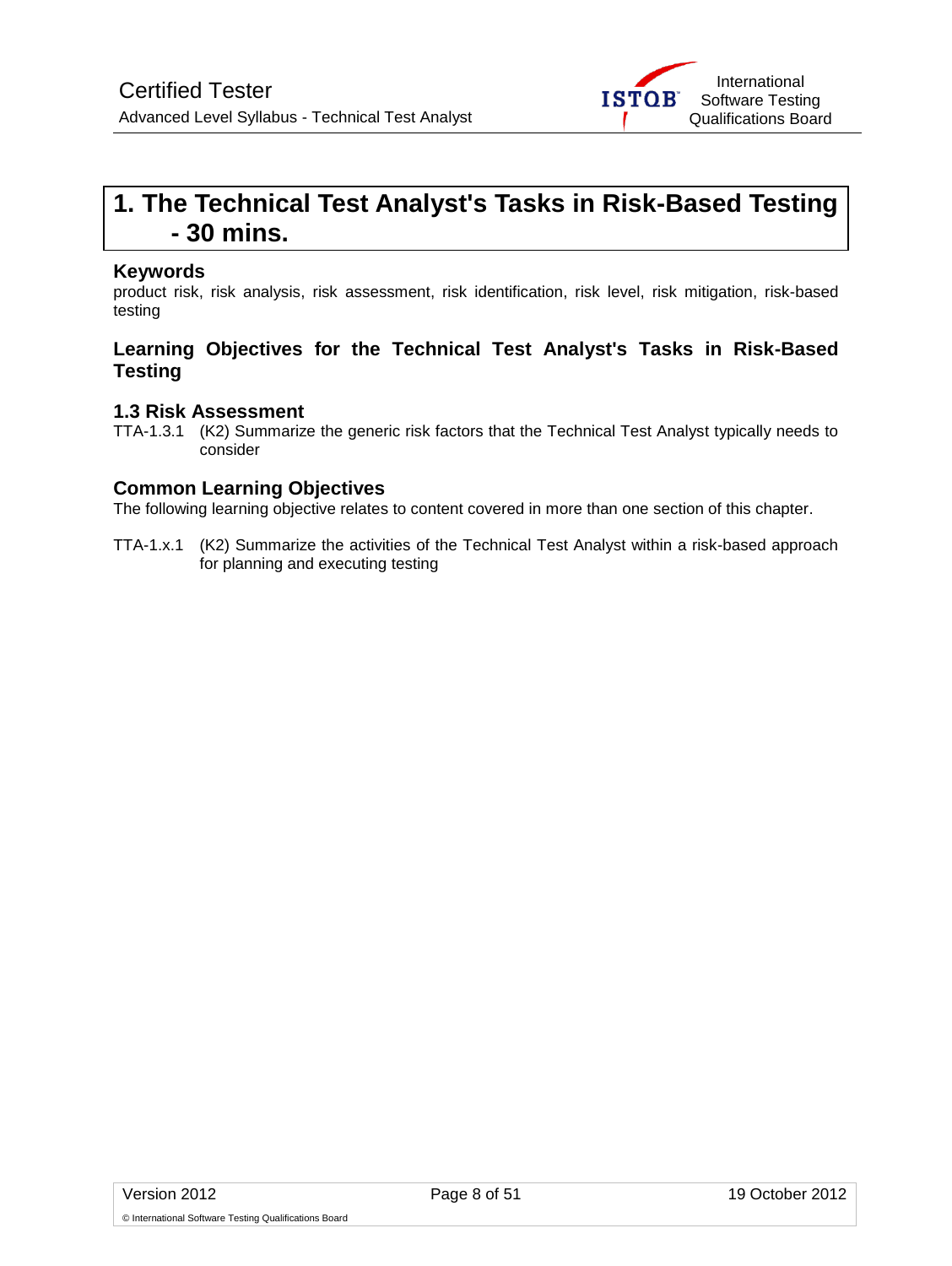

### <span id="page-8-0"></span>1.1 Introduction

The Test Manager has overall responsibility for establishing and managing a risk-based testing strategy. The Test Manager usually will request the involvement of the Technical Test Analyst to ensure the risk-based approach is implemented correctly.

Because of their particular technical expertise, Technical Test Analysts are actively involved in the following risk-based testing tasks:

- Risk identification
- Risk assessment
- Risk mitigation  $\bullet$

These tasks are performed iteratively throughout the project to deal with emerging product risks and changing priorities, and to regularly evaluate and communicate risk status.

Technical Test Analysts work within the risk-based testing framework established by the Test Manager for the project. They contribute their knowledge of the technical risks that are inherent in the project, such as risks related to security, system reliability and performance.

### <span id="page-8-1"></span>1.2 Risk Identification

By calling on the broadest possible sample of stakeholders, the risk identification process is most likely to detect the largest possible number of significant risks. Because Technical Test Analysts possess unique technical skills, they are particularly well-suited for conducting expert interviews, brainstorming with co-workers and also analyzing the current and past experiences to determine where the likely areas of product risk lie. In particular, the Technical Test Analysts work closely with their technical peers (e.g., developers, architects, operations engineers) to determine the areas of technical risk.

Sample risks that might be identified include:

- Performance risks (e.g., inability to achieve response times under high load conditions)
- Security risks (e.g., disclosure of sensitive data through security attacks)
- Reliability risks (e.g., application unable to meet availability specified in the Service Level Agreement)

Risk areas relating to specific software quality characteristics are covered in the relevant chapters of this syllabus.

### <span id="page-8-2"></span>1.3 Risk Assessment

While risk identification is about identifying as many pertinent risks as possible, risk assessment is the study of those identified risks in order to categorize each risk and determine the likelihood and impact associated with each risk.

Determining the level of risk typically involves assessing, for each risk item, the likelihood of occurrence and the impact upon occurrence. The likelihood of occurrence is usually interpreted as the likelihood that the potential problem can exist in the system under test.

The Technical Test Analyst contributes to finding and understanding the potential technical risk for each risk item whereas the Test Analyst contributes to understanding the potential business impact of the problem should it occur.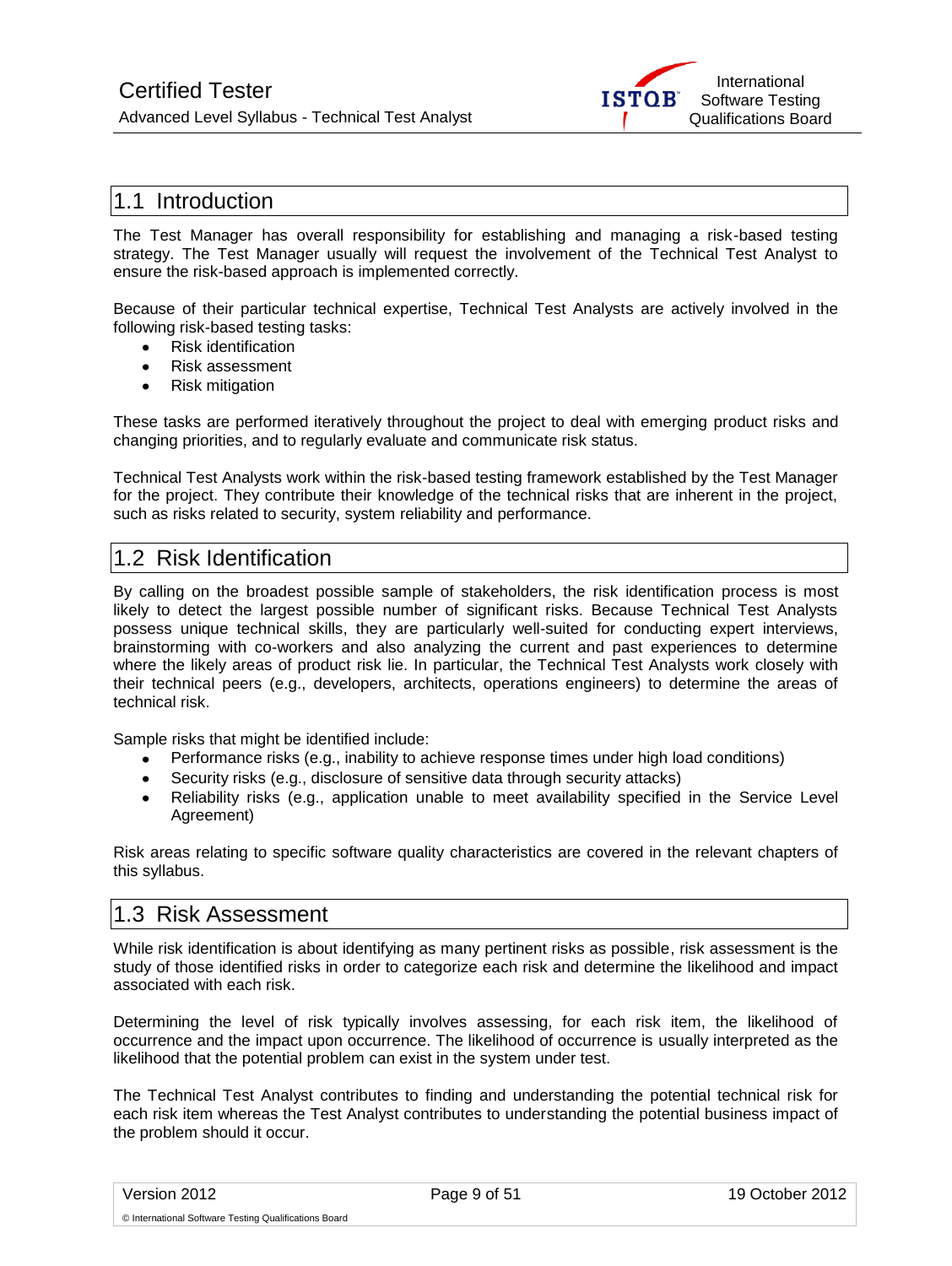

Generic factors that typically need to be considered include:

- Complexity of technology
- Complexity of code structure
- Conflict between stakeholders regarding technical requirements
- Communication problems resulting from the geographical distribution of the development  $\bullet$ organization
- Tools and technology  $\bullet$
- Time, resource and management pressure
- Lack of earlier quality assurance  $\bullet$
- High change rates of technical requirements  $\bullet$
- Large number of defects found relating to technical quality characteristics  $\bullet$
- Technical interface and integration issues  $\bullet$

Given the available risk information, the Technical Test Analyst establishes the levels of risk according to the guidelines established by the Test Manager. For example, the Test Manager may determine that risks should be categorized with a value from 1 to 10, with 1 being highest risk.

### <span id="page-9-0"></span>1.4 Risk Mitigation

During the project, Technical Test Analysts influence how testing responds to the identified risks. This generally involves the following:

- Reducing risk by executing the most important tests and by putting into action appropriate mitigation and contingency activities as stated in the test strategy and test plan
- Evaluating risks based on additional information gathered as the project unfolds, and using that information to implement mitigation actions aimed at decreasing the likelihood or impact of the risks previously identified and analyzed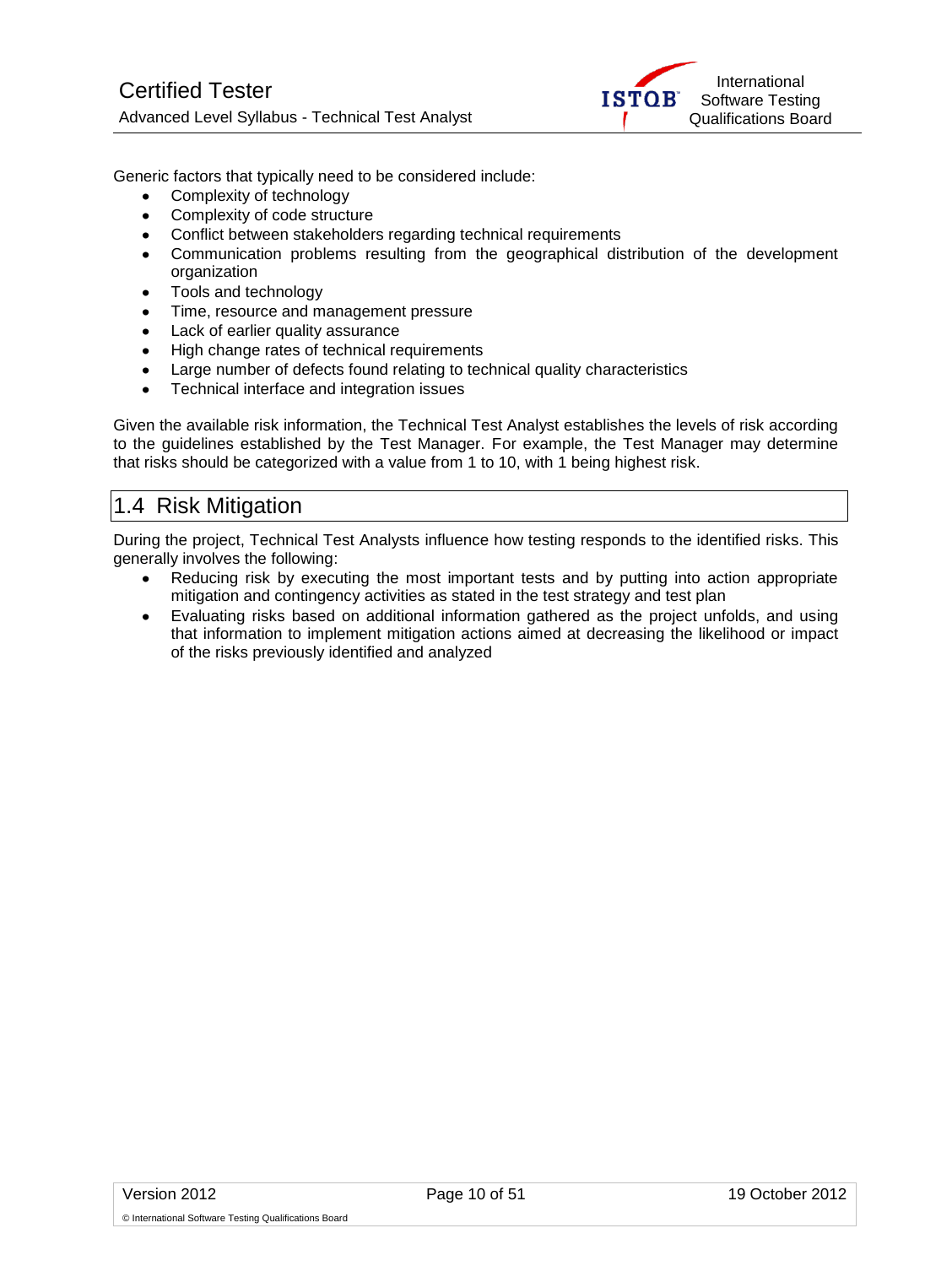

# <span id="page-10-0"></span>**2. Structure-Based Testing - 225 mins.**

#### **Keywords**

atomic condition, condition testing, control flow testing, decision condition testing, multiple condition testing, path testing, short-circuiting, statement testing, structure-based technique

### **Learning Objectives for Structure-Based Testing**

#### **2.2 Condition Testing**

TTA-2.2.1 (K2) Understand how to achieve condition coverage and why it may be less rigorous testing than decision coverage

#### **2.3 Decision Condition Testing**

TTA-2.3.1 (K3) Write test cases by applying the Decision Condition testing test design technique to achieve a defined level of coverage

#### **2.4 Modified Condition/Decision Coverage (MC/DC) Testing**

TTA-2.4.1 (K3) Write test cases by applying the Modified Condition/Decision Coverage (MC/DC) testing test design technique to achieve a defined level of coverage

#### **2.5 Multiple Condition Testing**

TTA-2.5.1 (K3) Write test cases by applying the Multiple Condition testing test design technique to achieve a defined level of coverage

### **2.6 Path Testing**

TTA-2.6.1 (K3) Write test cases by applying the Path testing test design technique

### **2.7 API Testing**

TTA-2.7.1 (K2) Understand the applicability of API testing and the kinds of defects it finds

### **2.8 Selecting a Structure-Based Technique**

TTA-2.8.1 (K4) Select an appropriate structure-based technique according to a given project situation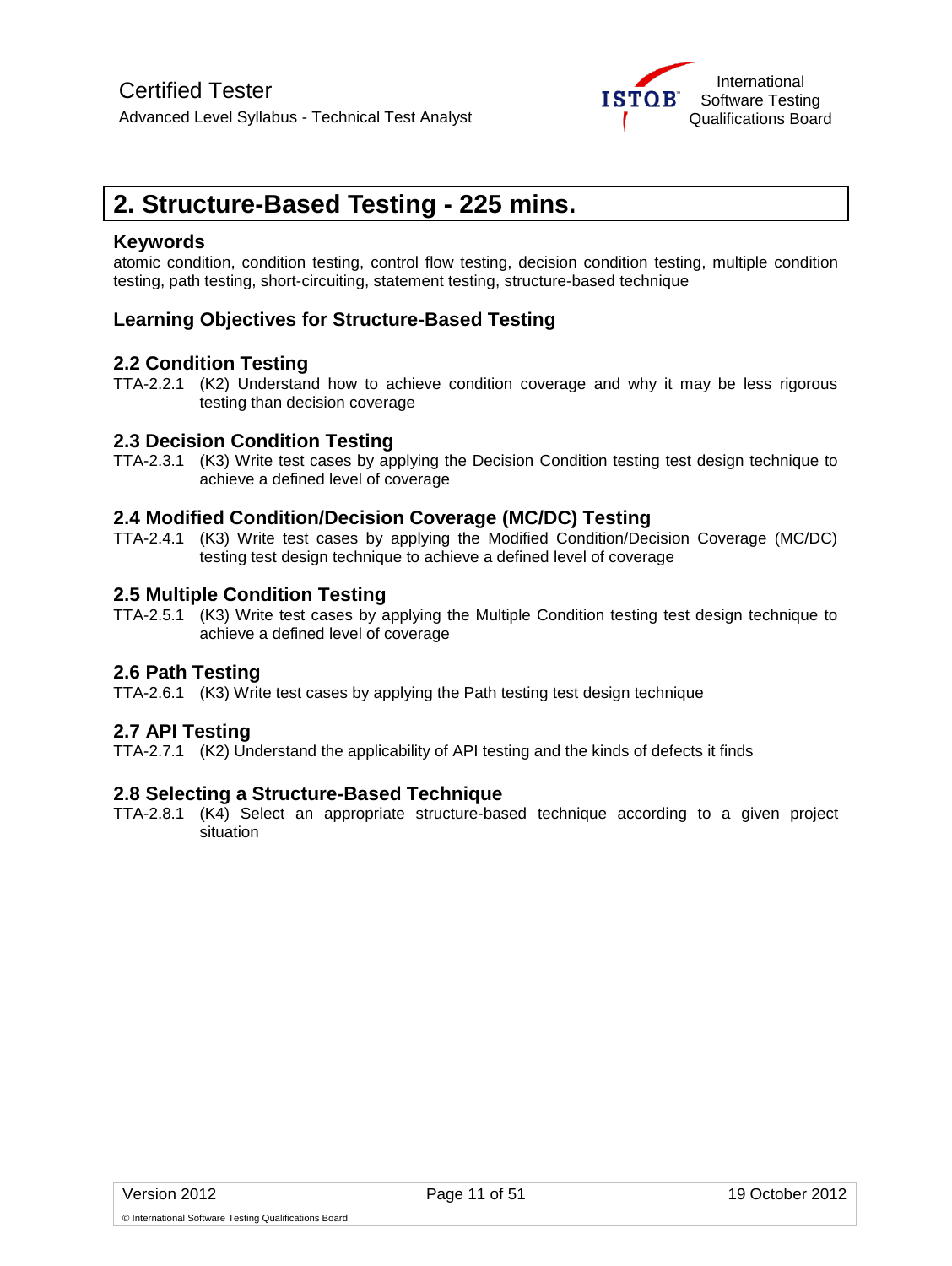

### <span id="page-11-0"></span>2.1 Introduction

This chapter principally describes structure-based test design techniques, which are also known as white box or code-based test techniques. These techniques use the code, the data and the architecture and/or system flow as the basis for test design. Each specific technique enables test cases to be derived systematically and focuses on a particular aspect of the structure to be considered. The techniques provide coverage criteria which have to be measured and associated with an objective defined by each project or organization. Achieving full coverage does not mean that the entire set of tests is complete, but rather that the technique being used no longer suggests any useful tests for the structure under consideration.

With the exception of condition coverage, the structure-based test design techniques considered in this syllabus are more rigorous than the statement and decision coverage techniques covered in the Foundation Syllabus [ISTQB\_FL\_SYL].

The following techniques are considered in this syllabus:

- Condition testing
- Decision Condition testing
- Modified Condition/Decision Coverage (MC/DC) testing
- Multiple Condition testing
- Path testing
- API testing

The first four of the techniques listed above are based on decision predicates and broadly find the same type of defects. No matter how complex a decision predicate may be, it will evaluate to either TRUE or FALSE, with one path being taken through the code and the other not. A defect is detected when the intended path is not taken because a complex decision predicate does not evaluate as expected.

In general the first four techniques are successively more thorough; they require more tests to be defined in order to achieve their intended coverage and to find more subtle instances of this type of defect.

Refer to [Bath08], [Beizer90], [Beizer95], [Copeland03] and [Koomen06].

### <span id="page-11-1"></span>2.2 Condition Testing

Compared to decision (branch) testing, which considers the entire decision as a whole and evaluates the TRUE and FALSE outcomes in separate test cases, condition testing considers how a decision is made. Each decision predicate is made up of one or more simple "atomic" conditions, each of which evaluates to a discrete Boolean value. These are logically combined to determine the final outcome of the decision. Each atomic condition must be evaluated both ways by the test cases to achieve this level of coverage.

#### **Applicability**

Condition testing is probably interesting only in the abstract because of the difficulties noted below. Understanding it, however, is necessary to achieving greater levels of coverage that build upon it.

#### **Limitations/Difficulties**

When there are two or more atomic conditions in a decision, an unwise choice in selecting test data during test design can result in achieving condition coverage while failing to achieve decision coverage. For example, assume the decision predicate, "A and B".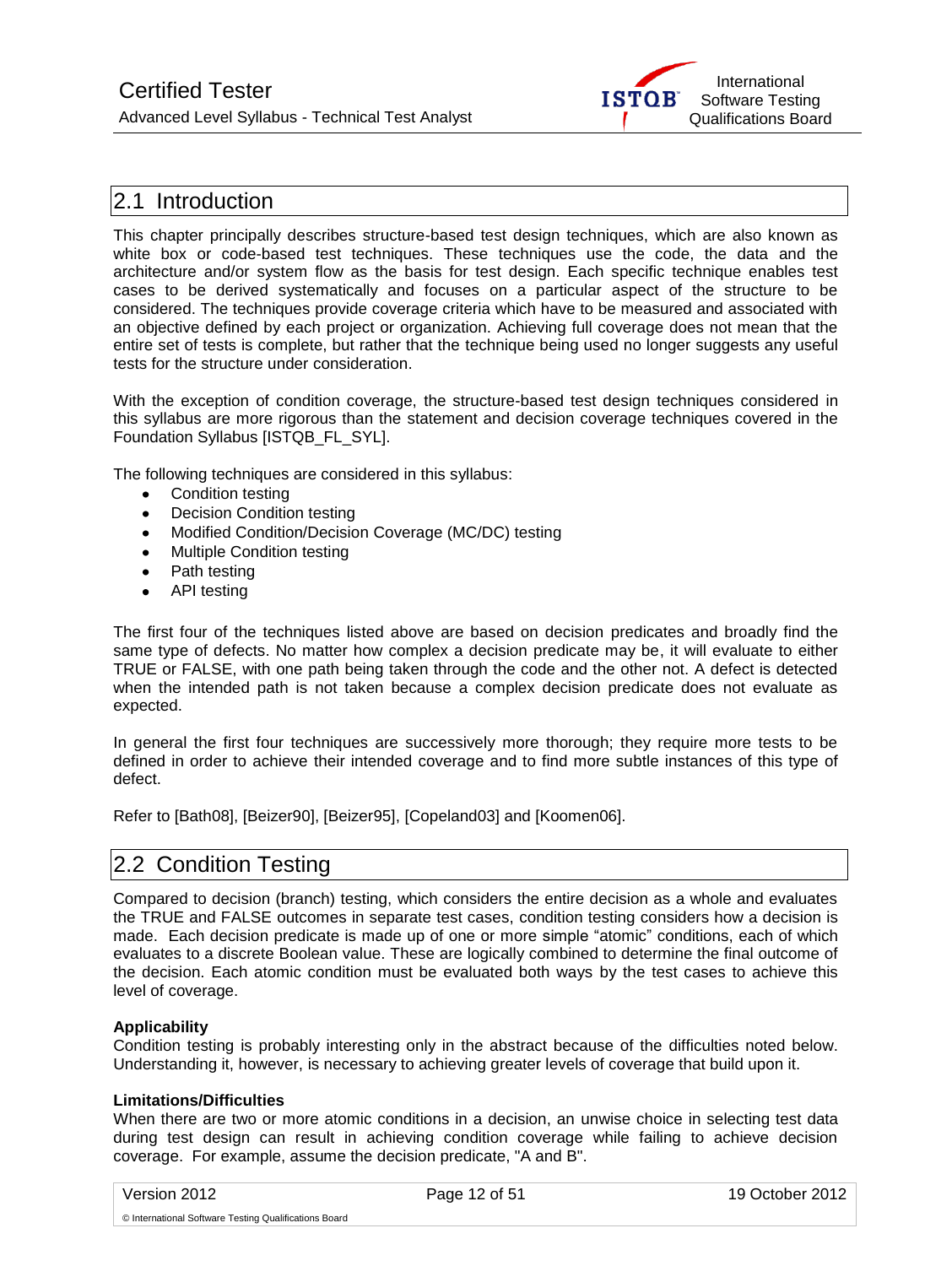

|        |         |              | A and B |
|--------|---------|--------------|---------|
| Test 1 | l FALSE | <b>TRUE</b>  | FALSE   |
| Test 2 | TRUE    | <b>FALSE</b> | FALSE   |

To achieve 100% condition coverage, run the two tests shown in the table above. While these two tests achieve 100% condition coverage, they fail to achieve decision coverage, since in both cases the predicate evaluates to FALSE.

When a decision consists of a single atomic condition, condition testing is identical to decision testing.

### <span id="page-12-0"></span>2.3 Decision Condition Testing

Decision Condition testing specifies that testing must achieve condition coverage (see above), and also requires that decision coverage (see Foundation syllabus [ISTQB\_FL\_SYL]) also be satisfied. A thoughtful choice of test data values for atomic conditions may result in achieving this level of coverage without adding extra test cases beyond that needed to achieve condition coverage.

The example below tests the same decision predicate seen above, "A and B". Decision Condition coverage can be achieved with the same number of tests by selecting different test values.

|        |              | R            | A and B      |
|--------|--------------|--------------|--------------|
| Test 1 | <b>TRUE</b>  | <b>TRUE</b>  | <b>TRUE</b>  |
| Test 2 | <b>FALSE</b> | <b>FALSE</b> | <b>FALSE</b> |

This technique therefore may have an efficiency advantage.

#### **Applicability**

This level of coverage should be considered when the code being tested is important but not critical.

#### **Limitations/Difficulties**

Because it may require more test cases than testing to the decision level, it may be problematic when time is an issue.

## <span id="page-12-1"></span>2.4 Modified Condition/Decision Coverage (MC/DC) Testing

This technique provides a stronger level of control flow coverage. Assuming N unique atomic conditions, MC/DC can usually be achieved in N+1 unique test cases. MC/DC achieves Decision Condition coverage, but then requires the following also be fulfilled:

- 1. At least one test where the decision outcome would change if the atomic condition X were TRUE
- 2. At least one test where the decision outcome would change if the atomic condition X were FALSE
- 3. Each different atomic condition has tests that meet requirements 1 and 2.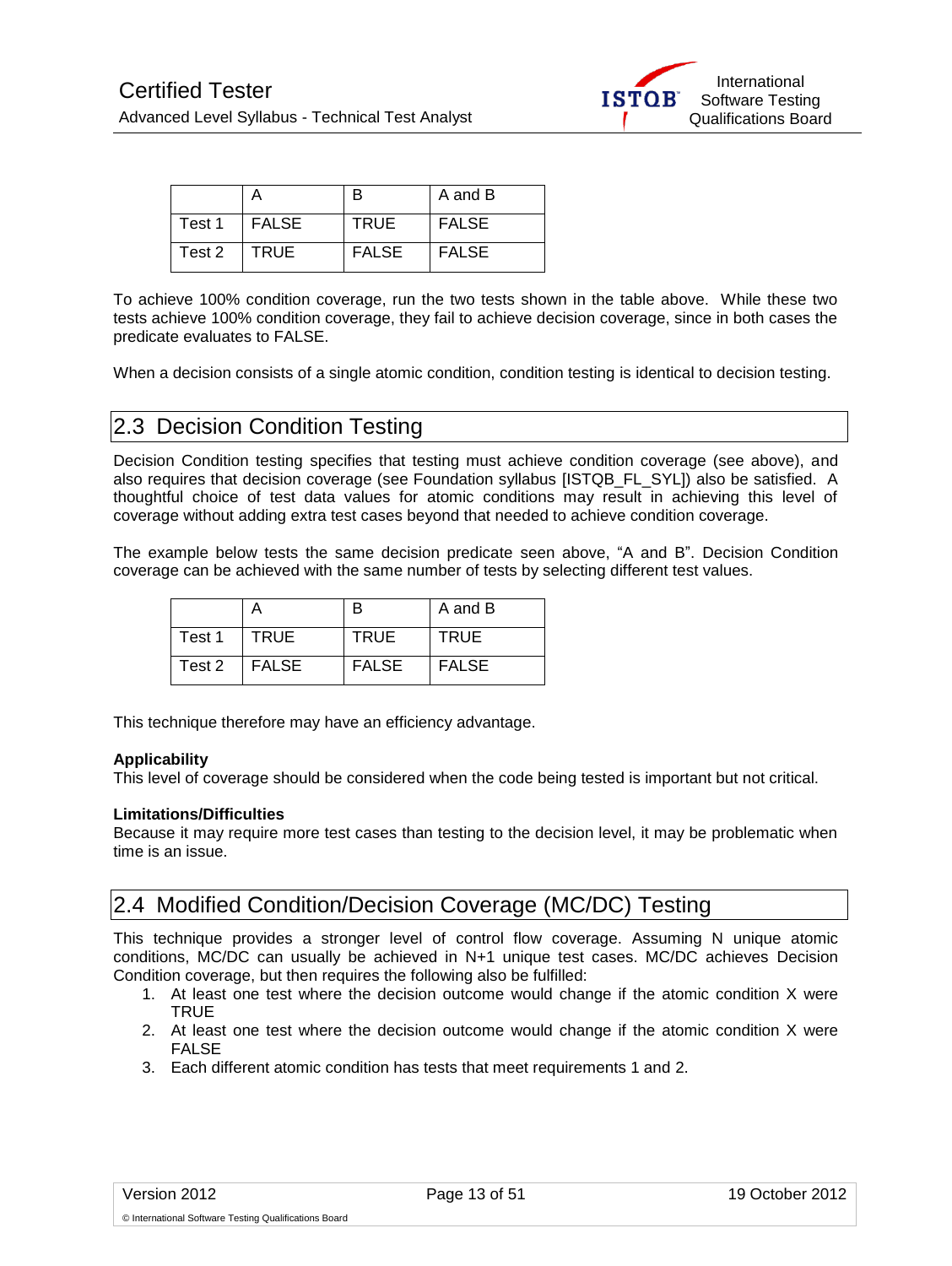

|        | Α            | в            | С            | $(A \text{ or } B)$ and $C$ |
|--------|--------------|--------------|--------------|-----------------------------|
| Test 1 | <b>TRUE</b>  | <b>FALSE</b> | <b>TRUE</b>  | <b>TRUE</b>                 |
| Test 2 | <b>FALSE</b> | <b>TRUE</b>  | <b>TRUE</b>  | <b>TRUE</b>                 |
| Test 3 | <b>FALSE</b> | <b>FALSE</b> | <b>TRUE</b>  | <b>FALSE</b>                |
| Test 4 | TRUE         | <b>FALSE</b> | <b>FALSE</b> | <b>FALSE</b>                |

In the example above, decision coverage is achieved (the outcome of the decision predicate is both TRUE and FALSE), and condition coverage is achieved (A, B, and C are all evaluated both TRUE and FALSE).

In Test 1, A is TRUE and the output is TRUE. If A is changed to FALSE (as in Test 3, holding other values unchanged) the result turns to FALSE.

In Test 2, B is TRUE and the output is TRUE. If B is changed to FALSE (as in Test 3, holding other values unchanged) the result turns to FALSE.

In Test 1, C is TRUE and the output is TRUE. If C is changed to FALSE (as in Test 4, holding other values unchanged) the result turns to FALSE.

#### **Applicability**

This technique is used extensively in the aerospace software industry and many other safety-critical systems. It should be used when dealing with safety critical software where any failure may cause a catastrophe.

#### **Limitations/Difficulties**

Achieving MC/DC coverage may be complicated when there are multiple occurrences of a specific term in an expression; when this occurs, the term is said to be "coupled". Depending on the decision statement in the code, it may not be possible to vary the value of the coupled term such that it alone causes the decision outcome to change. One approach in addressing this issue is to specify that only uncoupled atomic conditions must be tested to the MC/DC level. The other approach is to analyze each decision in which coupling occurs on a case-by-case basis.

Some programming languages and/or interpreters are designed such that they exhibit short-circuiting behavior when evaluating a complex decision statement in the code. That is, the executing code may not evaluate an entire expression if the final outcome of the evaluation can be determined after evaluating only a portion of the expression. For example, if evaluating the decision "A and B", there is no reason to evaluate B if A evaluates to FALSE. No value of B can change the final value so the code may save execution time by not evaluating B. Short-circuiting may affect the ability to attain MC/DC coverage since some required tests may not be achievable.

### <span id="page-13-0"></span>2.5 Multiple Condition Testing

In rare instances, it might be required to test all possible combinations of values that a decision may contain. This exhaustive level of testing is called multiple condition coverage. The number of required tests is dependent on the number of atomic conditions in the decision statement and can be determined by calculating  $2<sup>n</sup>$  where n is the number of uncoupled atomic conditions. Using the same example as before, the following tests are required to achieve multiple condition coverage: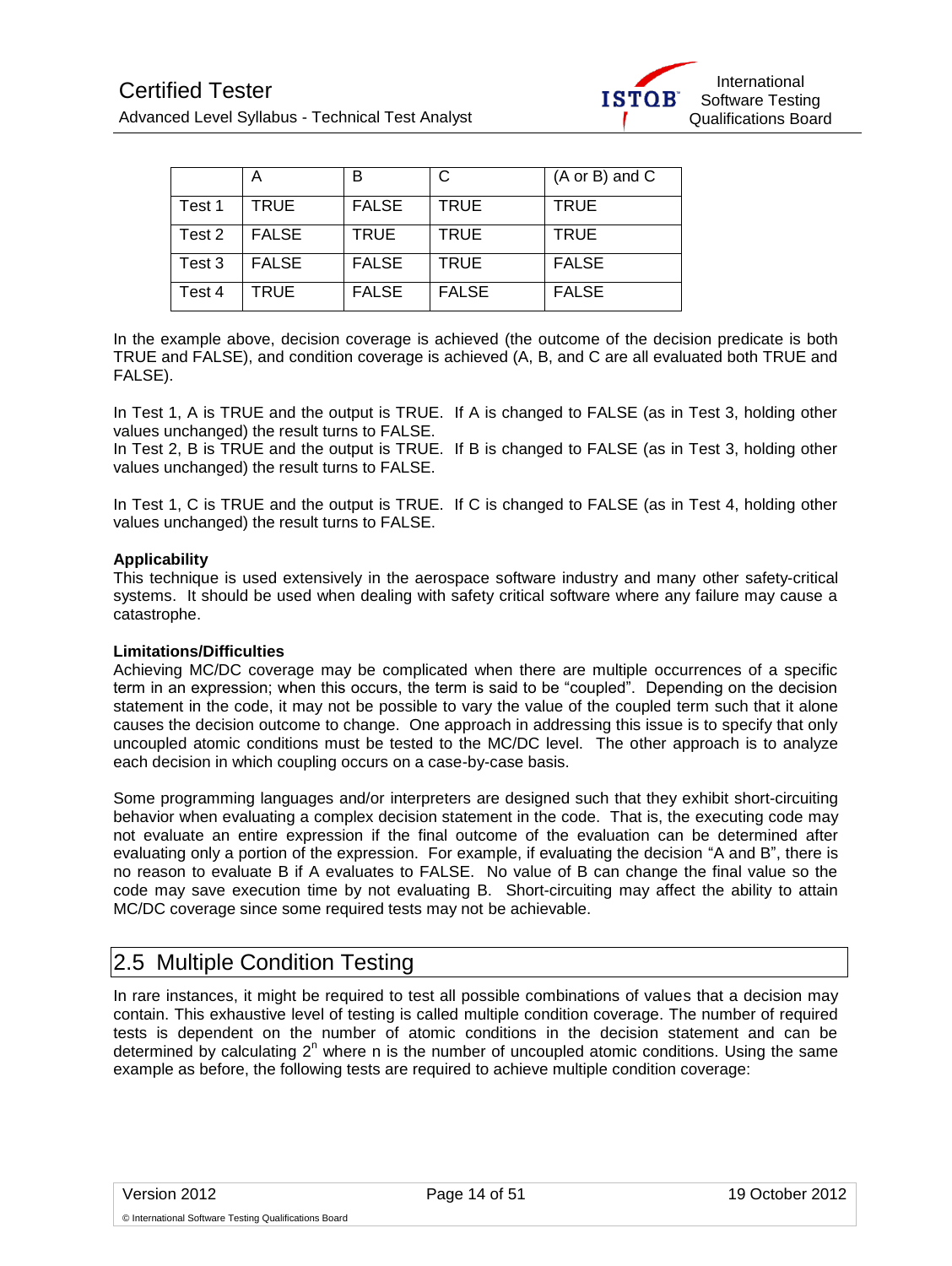|        | A            | B            | C            | (A or B) and C |
|--------|--------------|--------------|--------------|----------------|
| Test 1 | TRUE         | <b>TRUE</b>  | <b>TRUE</b>  | <b>TRUE</b>    |
| Test 2 | TRUE         | <b>TRUE</b>  | <b>FALSE</b> | <b>FALSE</b>   |
| Test 3 | TRUE         | <b>FALSE</b> | <b>TRUE</b>  | <b>TRUE</b>    |
| Test 4 | <b>TRUE</b>  | <b>FALSE</b> | <b>FALSE</b> | <b>FALSE</b>   |
| Test 5 | <b>FALSE</b> | <b>TRUE</b>  | <b>TRUE</b>  | <b>TRUE</b>    |
| Test 6 | <b>FALSE</b> | <b>TRUE</b>  | <b>FALSE</b> | <b>FALSE</b>   |
| Test 7 | <b>FALSE</b> | <b>FALSE</b> | <b>TRUE</b>  | <b>FALSE</b>   |
| Test 8 | <b>FALSE</b> | <b>FALSE</b> | <b>FALSE</b> | <b>FALSE</b>   |

If the language uses short-circuiting, the number of actual test cases will often be reduced, depending on the order and grouping of logical operations that are performed on the atomic conditions.

#### **Applicability**

Traditionally, this technique was used to test embedded software which was expected to run reliably without crashing for long periods of time (e.g., telephone switches that were expected to last 30 years). This type of testing is likely to be replaced by MC/DC testing in most critical applications.

#### **Limitations/Difficulties**

Because the number of test cases can be derived directly from a truth table containing all of the atomic conditions, this level of coverage can easily be determined. However, the sheer number of test cases required makes MC/DC coverage more applicable to most situations.

# <span id="page-14-0"></span>2.6 Path Testing

Path testing consists of identifying paths through the code and then creating tests to cover them. Conceptually, it would be useful to test every unique path through the system. In any non-trivial system, however, the number of test cases could become excessively large due to the nature of looping structures.

By setting aside the issue of indefinite looping, however, it is realistic to perform some path testing. To apply this technique [Beizer90] recommends that tests are created which follow many paths through the module, from entry to exit. To simplify what might be a complex task, he recommends that this can be done systematically, using the following procedure:

- 1. Pick the first path as the simplest, functionally sensible path from entry to exit.
- 2. Pick each additional path as a small variation on the previous path. Try to change only one branch in the path that is different for each successive test. Favor short paths over long paths when possible. Favor paths that make functional sense over ones that do not.
- 3. Pick paths that don't make functional sense only when required for coverage. Beizer notes in this rule that such paths might be extraneous and should be questioned.

4. Use intuition when choosing paths (i.e., which paths are most likely to be executed).

Note that some path segments are likely to be executed more than once using this strategy. The key point of this strategy is to test every possible branch through the code at least once and possibly many times.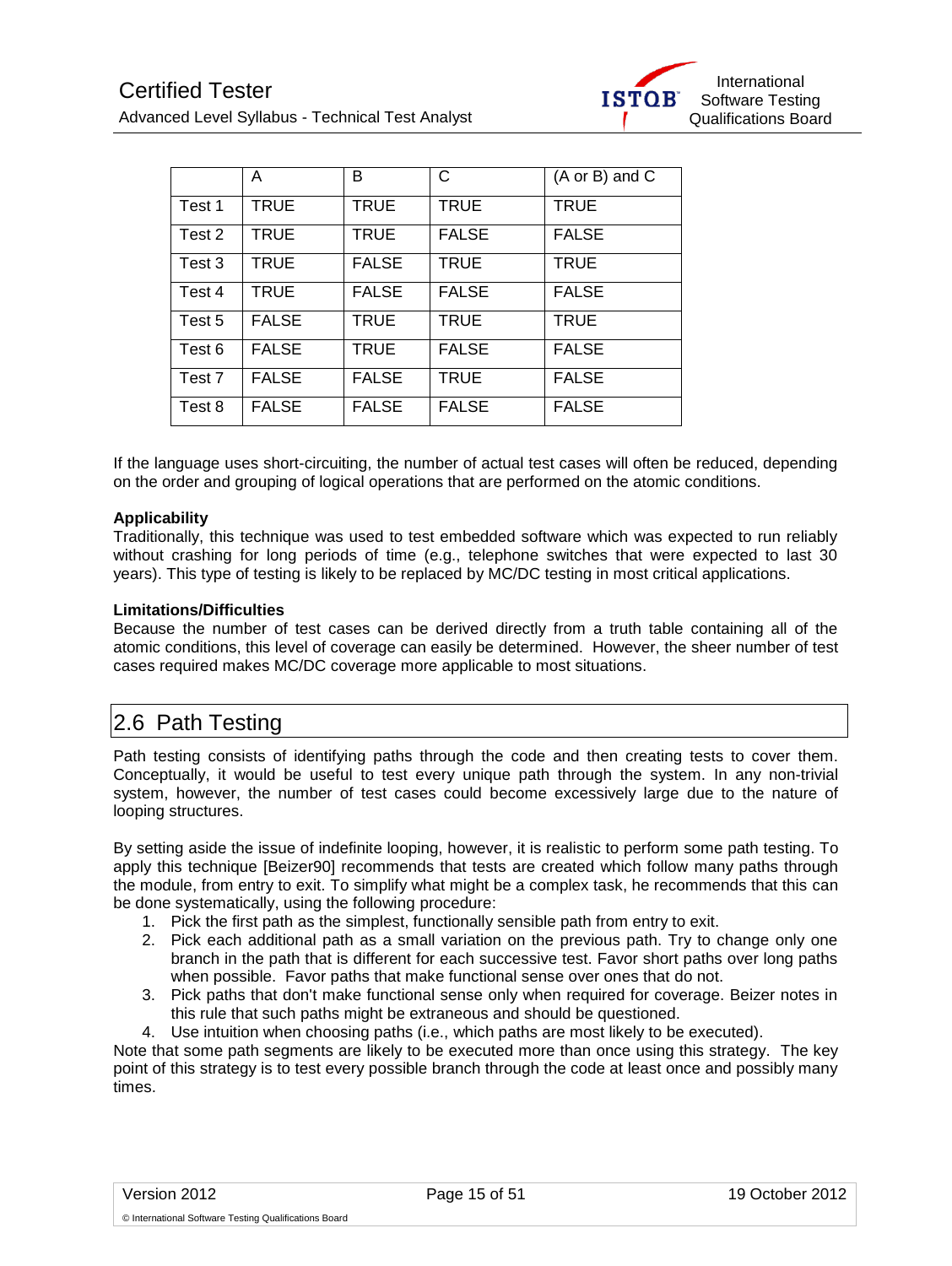#### **Applicability**

Partial path testing—as defined above—is often performed in safety critical software. It is a good addition to the other methods covered in this chapter because it looks at paths through the software rather than just at the way decisions are made,

#### **Limitations/Difficulties**

While it is possible to use a control flow graph to determine the paths, realistically a tool is required to calculate them for complex modules.

#### **Coverage**

Creating sufficient tests to cover all paths (disregarding loops) guarantees that both statement and branch coverage is achieved. Path testing provides more thorough testing than branch coverage, with a relatively small increase in the number of tests. [NIST 96]

## <span id="page-15-0"></span>2.7 API Testing

An Application Programming Interface (API) is code which enables communication between different processes, programs and/or systems. APIs are often utilized in a client/server relationship where one process supplies some kind of functionality to other processes.

In certain respects API testing is quite similar to testing a graphical user interface (GUI). The focus is on the evaluation of input values and returned data.

Negative testing is often crucial when dealing with APIs. Programmers who use APIs to access services external to their own code may try to use API interfaces in ways for which they were not intended. That means that robust error handling is essential to avoid incorrect operation. Combinatorial testing of many different interfaces may be required because APIs are often used in conjunction with other APIs, and because a single interface may contain several parameters, where values of these may be combined in many ways.

APIs frequently are loosely coupled, resulting in the very real possibility of lost transactions or timing glitches. This necessitates thorough testing of the recovery and retry mechanisms. An organization that provides an API interface must ensure that all services have a very high availability; this often requires strict reliability testing by the API publisher as well as infrastructure support.

#### **Applicability**

API testing is becoming more important as more systems become distributed or use remote processing as a way of off-loading some work to other processors. Examples include operating systems calls, service-oriented architectures (SOA), remote procedure calls (RPC), web services, and virtually every other distributed application. API testing is particularly applicable for testing systems of systems.

#### **Limitations/Difficulties**

Testing an API directly usually requires a Technical Test Analyst to use specialized tools. Because there is typically no direct graphical interface associated with an API, tools may be required to setup the initial environment, marshal the data, invoke the API, and determine the result.

#### **Coverage**

API testing is a description of a type of testing; it does not denote any specific level of coverage. At a minimum the API test should include exercise of all calls to the API as well as all valid and reasonable invalid values.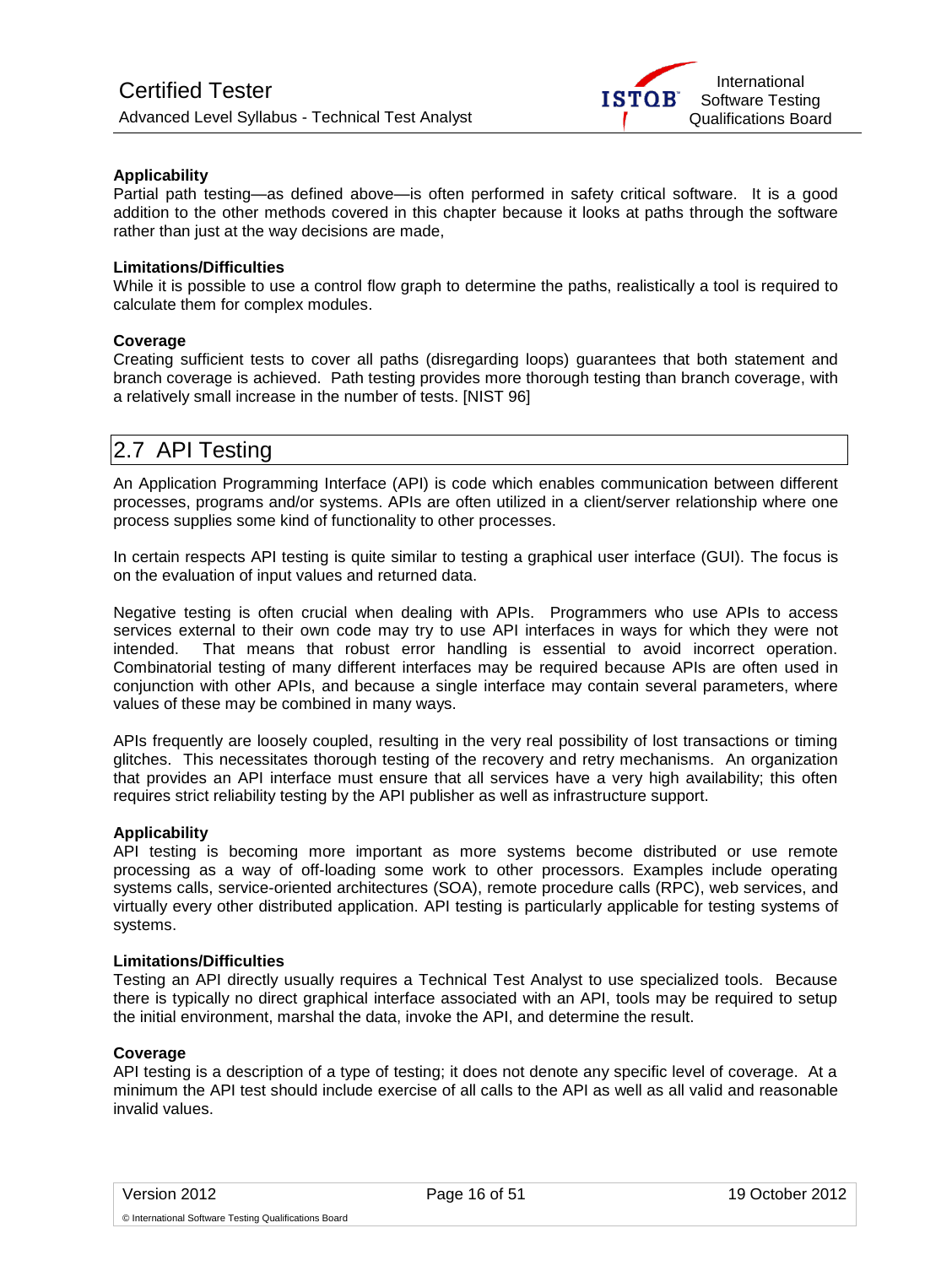

#### **Types of Defects**

The types of defects that can be found by testing APIs are quite disparate. Interface issues are common, as are data handling issues, timing problems, loss of transactions and duplication of transactions.

### <span id="page-16-0"></span>2.8 Selecting a Structure-Based Technique

The context of the system under test will determine the level of structure-based testing coverage that should be achieved. The more critical the system, the higher the level of coverage needed. In general, the higher the level of coverage required, the more time and resources will be needed to achieve that level.

Sometimes the level of coverage required may be derived from applicable standards that apply to the software system. For example, if the software were to be used in an airborne environment, it may be required to conform to standard DO-178B (in Europe, ED-12B.) This standard contains the following five failure conditions:

- A. Catastrophic: failure may cause lack of critical function needed to safely fly or land the plane
- B. Hazardous: failure may have a large negative impact on safety or performance
- C. Major: failure is significant, but less serious than A or B
- D. Minor: failure is noticeable, but with less impact than C
- E. No effect: failure has no impact on safety

If the software system is categorized as level A, it must be tested to MC/DC coverage. If it is level B, it must be tested to decision level coverage although MC/DC is optional. Level C requires statement coverage at minimum.

Likewise, IEC-61508 is an international standard for the functional safety of programmable, electronic, safety-related systems. This standard has been adapted in many different areas, including automotive, rail, manufacturing process, nuclear power plants, and machinery. Criticality is defined using a graduated Safety Integrity Level (SIL) continuum (1 being the least critical, 4 being the most) and coverage is recommended as follows:

- 1. Statement and branch coverage recommended
- 2. Statement coverage highly recommended, branch coverage recommended
- 3. Statement and branch coverage highly recommended
- 4. MC/DC highly recommended

In modern systems, it is rare that all processing will be done on a single system. API testing should be instituted anytime some of the processing is going to be done remotely. The criticality of the system should determine how much effort should be invested in API testing.

As always, the context of the software system under test should guide the Technical Test Analyst on the methods used in testing.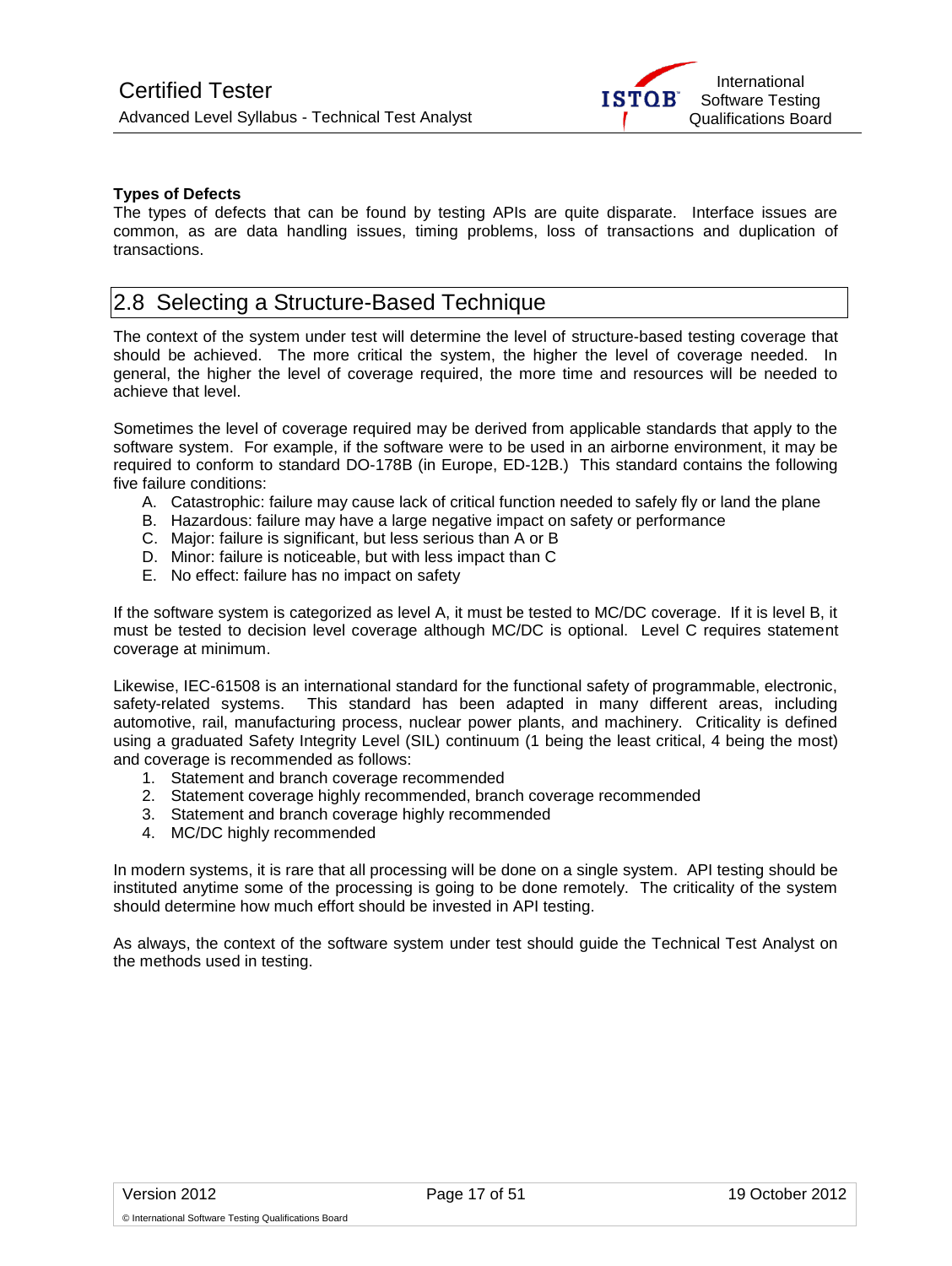

# <span id="page-17-0"></span>**3. Analytical Techniques - 255 mins.**

#### **Keywords**

control flow analysis, cyclomatic complexity, data flow analysis, definition-use pairs, dynamic analysis, memory leak, pairwise integration testing, neighborhood integration testing, static analysis, wild pointer

### **Learning Objectives for Analytical Techniques**

### **3.2 Static Analysis**

TTA-3.2.1 (K3) Use control flow analysis to detect if code has any control flow anomalies

TTA-3.2.2 (K3) Use data flow analysis to detect if code has any data flow anomalies

TTA-3.2.3 (K3) Propose ways to improve the maintainability of code by applying static analysis

TTA-3.2.4 (K2) Explain the use of call graphs for establishing integration testing strategies

#### **3.3 Dynamic Analysis**

TTA-3.3.1 (K3) Specify goals to be achieved by the use of dynamic analysis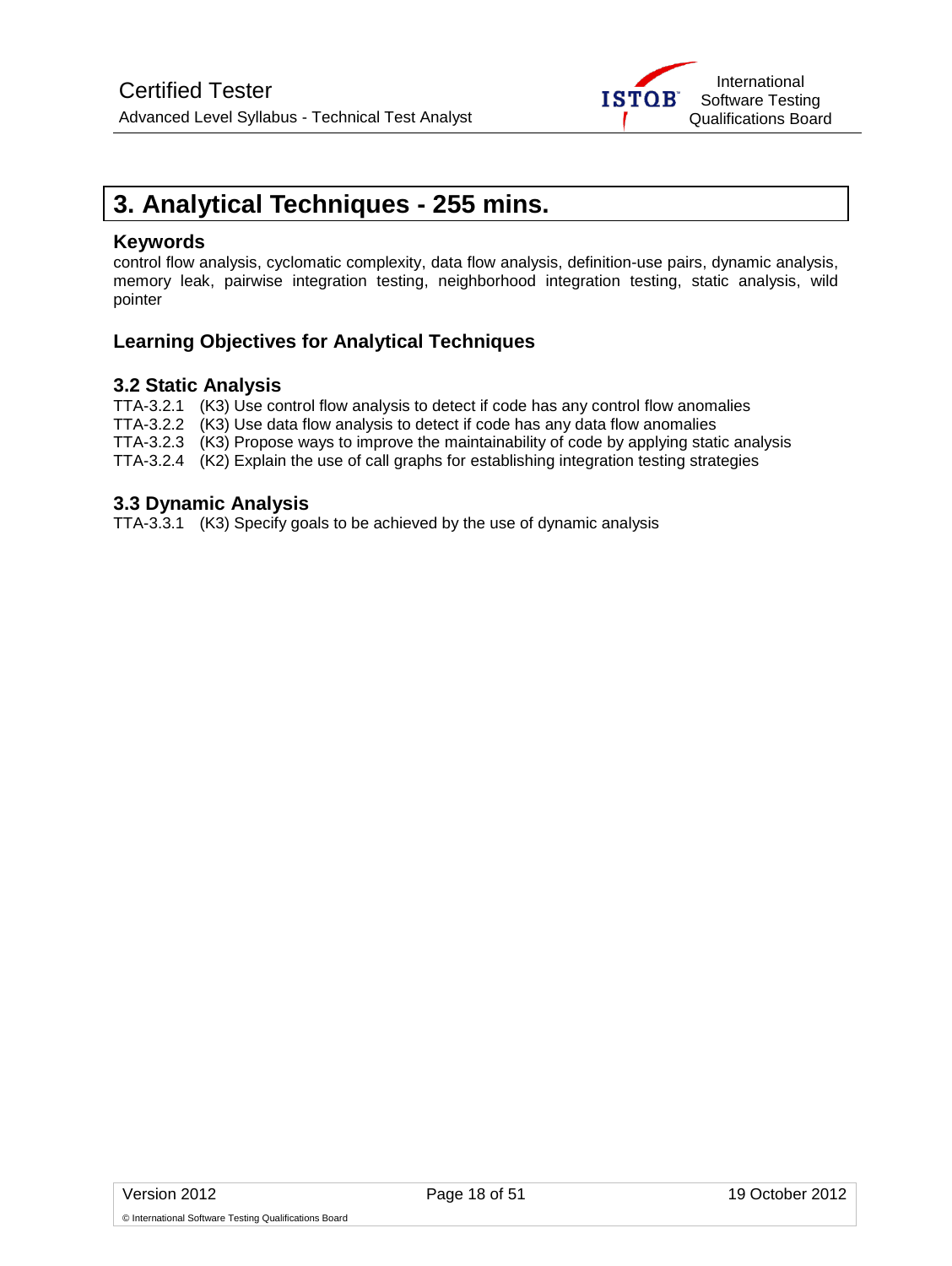

### <span id="page-18-0"></span>3.1 Introduction

There are two types of analysis: static analysis and dynamic analysis.

Static analysis (Section 3.2) encompasses the analytical testing that can occur without executing the software. Because the software is not executing, it is examined either by a tool or by a person to determine if it will process correctly when it is executed. This static view of the software allows detailed analysis without having to create the data and preconditions that would cause the scenario to be exercised.

Note that the different forms of review which are relevant for the Technical Test Analyst are covered in Chapter 5.

Dynamic analysis (Section 3.3) requires the actual execution of the code and is used to find coding faults which are more easily detected when the code is executing (e.g., memory leaks). Dynamic analysis, as with static analysis, may rely on tools or may rely on an individual monitoring the executing system watching for such indicators as rapid memory growth.

### <span id="page-18-1"></span>3.2 Static Analysis

The objective of static analysis is to detect actual or potential faults in code and system architecture and to improve their maintainability. Static analysis is generally supported by tools.

### <span id="page-18-2"></span>3.2.1 Control Flow Analysis

Control flow analysis is the static technique where the control flow through a program is analyzed, either through the use of a control flow graph or a tool. There are a number of anomalies which can be found in a system using this technique, including loops that are badly designed (e.g., having multiple entry points), ambiguous targets of function calls in certain languages (e.g., Scheme), incorrect sequencing of operations, etc.

One of the most common uses of control flow analysis is to determine cyclomatic complexity. The cyclomatic complexity value is a positive integer which represents the number of independent paths in a strongly connected graph with loops and iterations ignored as soon as they have been traversed once. Each independent path, from entry to exit, represents a unique path through the module. Each unique path should be tested.

The cyclomatic complexity value is generally used to understand the overall complexity of a module. Thomas McCabe's theory [McCabe 76] was that the more complex the system, the harder it would be to maintain and the more defects it would contain. Many studies over the years have noted this correlation between complexity and the number of contained defects. The NIST (National Institute of Standards and Technology) recommends a maximum complexity value of 10. Any module that is measured with a higher complexity may need to be divided into multiple modules.

### <span id="page-18-3"></span>3.2.2 Data Flow Analysis

Data flow analysis covers a variety of techniques which gather information about the use of variables in a system. Scrutiny is given to the lifecycle of the variables, (i.e., where they are declared, defined, read, evaluated and destroyed), since anomalies can occur during any of those operations.

One common technique is called define-use notation where the lifecycle of each variable is split into three different atomic actions: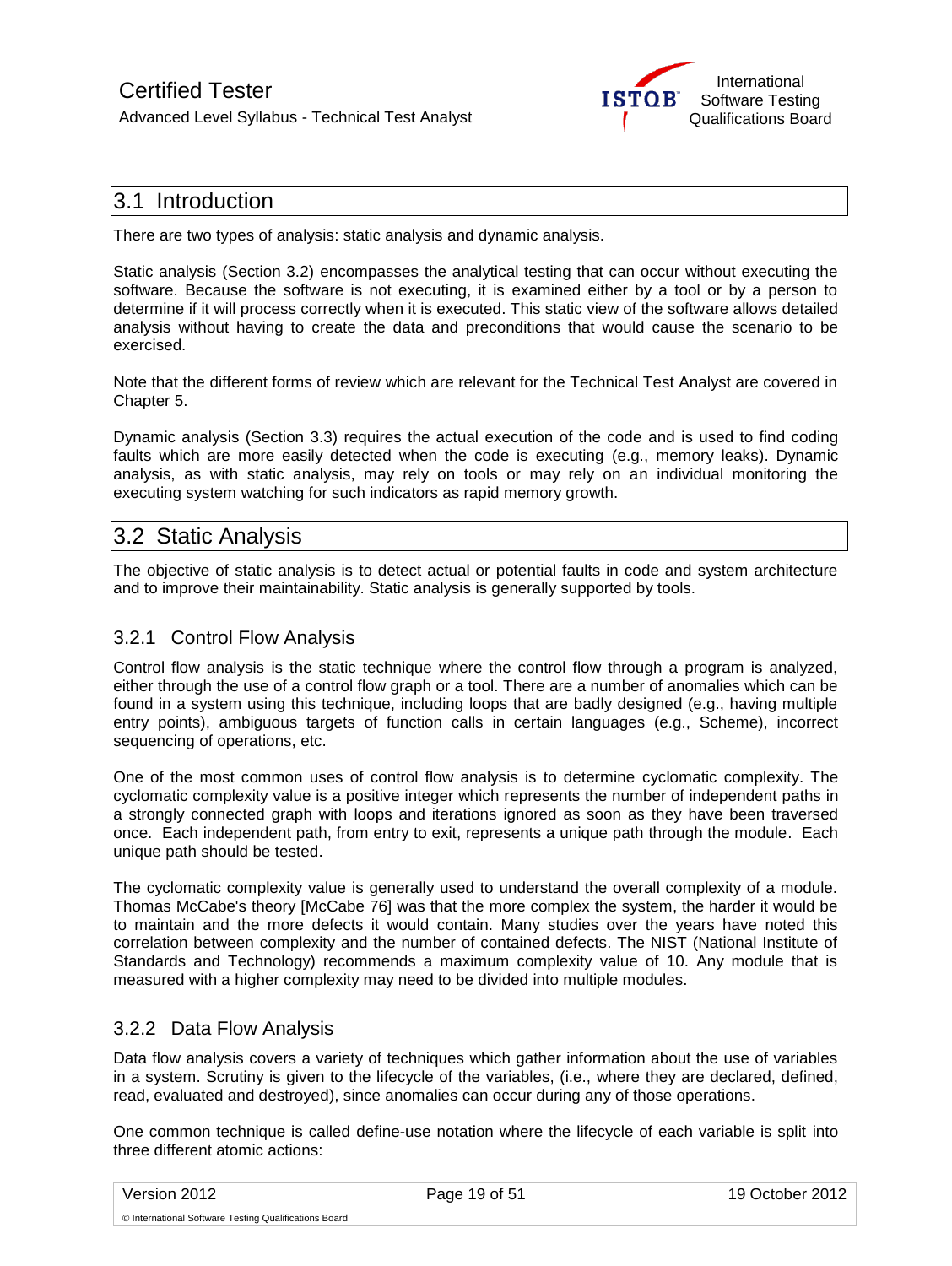

- d: when the variable is declared, defined or initialized
- u: when the variable is used or read in either a computation or a decision predicate
- k: when the variable is killed, destroyed or goes out of scope

These three atomic actions are combined into pairs ("definition-use pairs") to illustrate the data flow. For example, a "du-path" represents a fragment of the code where a data variable is defined and then subsequently used.

Possible data anomalies include performing the correct action on a variable at the wrong time or carrying out an incorrect action on data in a variable. These anomalies include:

- Assigning an invalid value to a variable
- Failing to assign a value to a variable before using it
- Taking an incorrect path due to an incorrect value in a control predicate  $\bullet$
- $\bullet$ Trying to use a variable after it is destroyed
- Referencing a variable when it is out of scope
- Declaring and destroying a variable without using it
- Redefining a variable before it has been used
- Failing to kill a dynamically allocated variable (causing a possible memory leak)  $\bullet$
- Modifying a variable, which results in unexpected side effects (e.g., ripple effects when changing a global variable without considering all uses of the variable)

The development language being used may guide the rules used in data flow analysis. Programming languages may allow the programmer to perform certain actions with variables which are not illegal, but may cause the system to behave differently than the programmer expected under certain circumstances. For example, a variable might be defined twice without actually being used when a certain path is followed. Data flow analysis will often label these uses "suspicious". While this may be a legal use of the variable assignment capability, it can lead to future maintainability issues in the code.

Data flow testing "uses the control flow graph to explore the unreasonable things that can happen to data" [Beizer90] and therefore finds different defects than control flow testing. A Technical Test Analyst should include this technique when planning testing since many of these defects cause intermittent failures that are difficult to find while performing dynamic testing.

However, data flow analysis is a static technique; it may miss some issues that occur to data in the run-time system. For example, the static data variable may contain a pointer into a dynamically created array that does not even exist until run-time. Multi-processor usage and pre-emptive multitasking may create race conditions which will not be found by data flow or control flow analysis.

### <span id="page-19-0"></span>3.2.3 Using Static Analysis for Improving Maintainability

Static analysis can be applied in a number of ways to improve the maintainability of code, architecture and web sites.

Poorly written, uncommented and unstructured code tends to be harder to maintain. It may require more effort for developers to locate and analyze defects in the code and the modification of the code to correct a defect or add a new feature may result in further defects being introduced.

Static analysis is used with tool support to improve code maintainability by verifying compliance to coding standards and guidelines. These standards and guidelines describe required coding practices such as naming conventions, commenting, indentation and code modularization. Note that static analysis tools generally flag warnings rather than errors even though the code may be syntactically correct.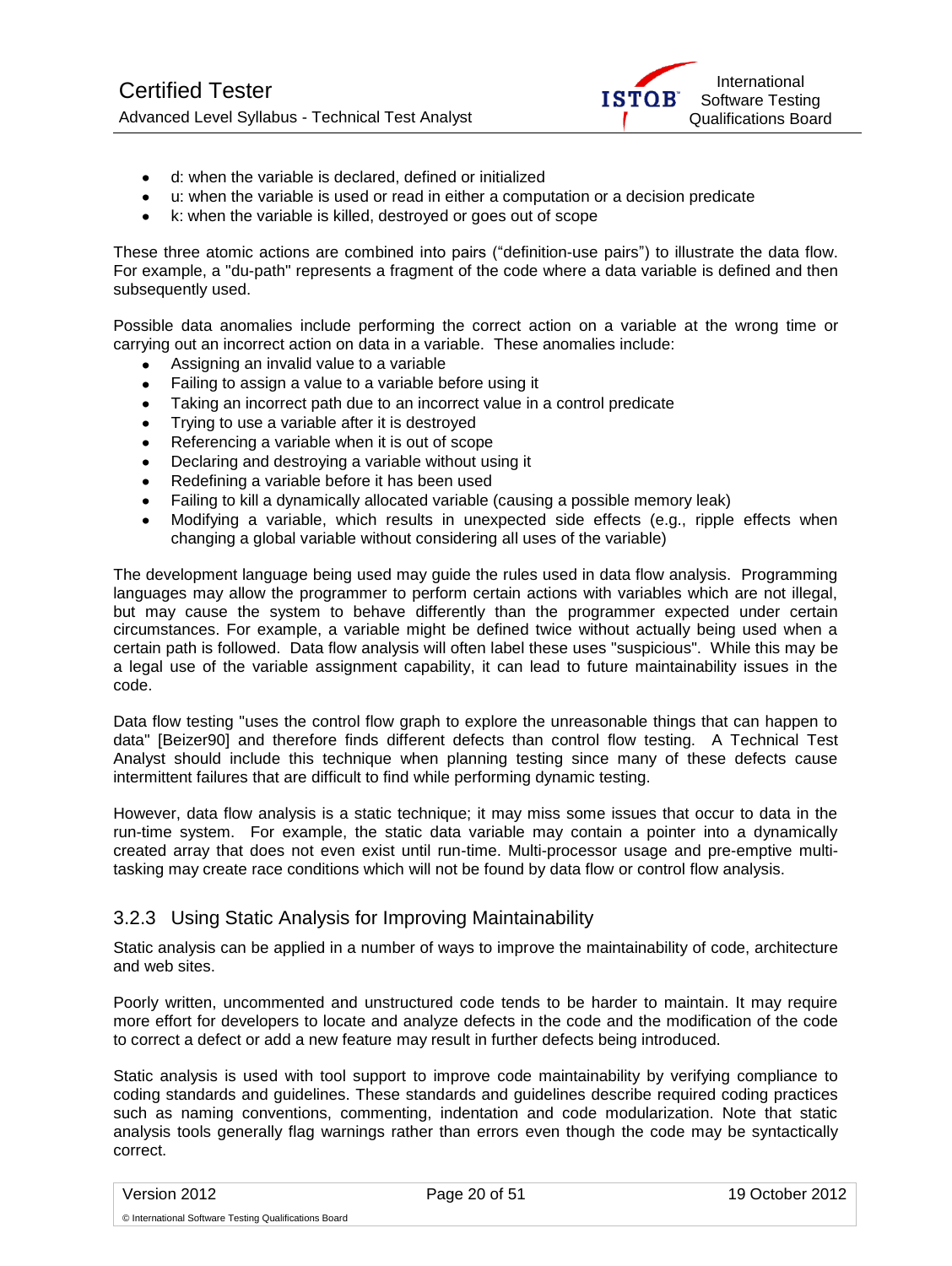

Modular designs generally result in more maintainable code. Static analysis tools support the development of modular code in the following ways:

- They search for repeated code. These sections of code may be candidates for refactoring into modules (although the run-time overhead imposed by module calls may be an issue for realtime systems).
- They generate metrics which are valuable indicators of code modularization. These include measures of coupling and cohesion. A system that is to have good maintainability is more likely to have a low measure of coupling (the degree to which modules rely on each other during execution) and a high measure of cohesion (the degree to which a module is selfcontained and focused on a single task).
- They indicate, in object-oriented code, where derived objects may have too much or too little visibility into parent classes.
- They highlight areas in code or architecture with a high level of structural complexity, which is generally considered to be an indicator for poor maintainability and a higher potential for containing faults. Acceptable levels of cyclomatic complexity (see Section 3.2.1.) may be specified in guidelines to ensure that code is developed in a modular fashion with maintainability and defect prevention in mind. Code with high levels of cyclomatic complexity may be candidates for modularization.

Maintenance of a web site can also be supported using static analysis tools. Here the objective is to check if the tree-like structure of the site is well-balanced or if there is an imbalance that will lead to:

- More difficult testing tasks
- Increased maintenance workload
- Difficult navigation for the user

### <span id="page-20-0"></span>3.2.4 Call Graphs

Call graphs are a static representation of communication complexity. They are directed graphs in which nodes represent program units and edges represent communication among units.

Call graphs may be used in unit testing where different functions or methods call each other, in integration and system testing when separate modules call each other, or in system integration testing when separate systems call each other.

Call graphs can be used for the following purposes:

- Designing tests that call a specific module or system
- Establishing the number of locations within the software from where a module or system is  $\bullet$ called
- Evaluating the structure of the code and of the system architecture
- Providing suggestions for the order of integration (pairwise and neighborhood integration. These are discussed in more detail below.

In the Foundation Level syllabus [ISTQB\_FL\_SYL], two different categories of integration testing were discussed: incremental (top-down, bottom-up, etc.) and non-incremental (big bang). The incremental methods were said to be preferred because they introduce code in increments thus making fault isolation easier since the amount of code involved is limited.

In this Advanced syllabus, three more non-incremental methods using call graphs are introduced. These may be preferable to incremental methods which likely will require additional builds to complete testing and non-shippable code to be written to support the testing. These three methods are:

Pairwise integration testing (not to be confused with the black box test technique "pairwise testing"), targets pairs of components that work together as seen in the call graph for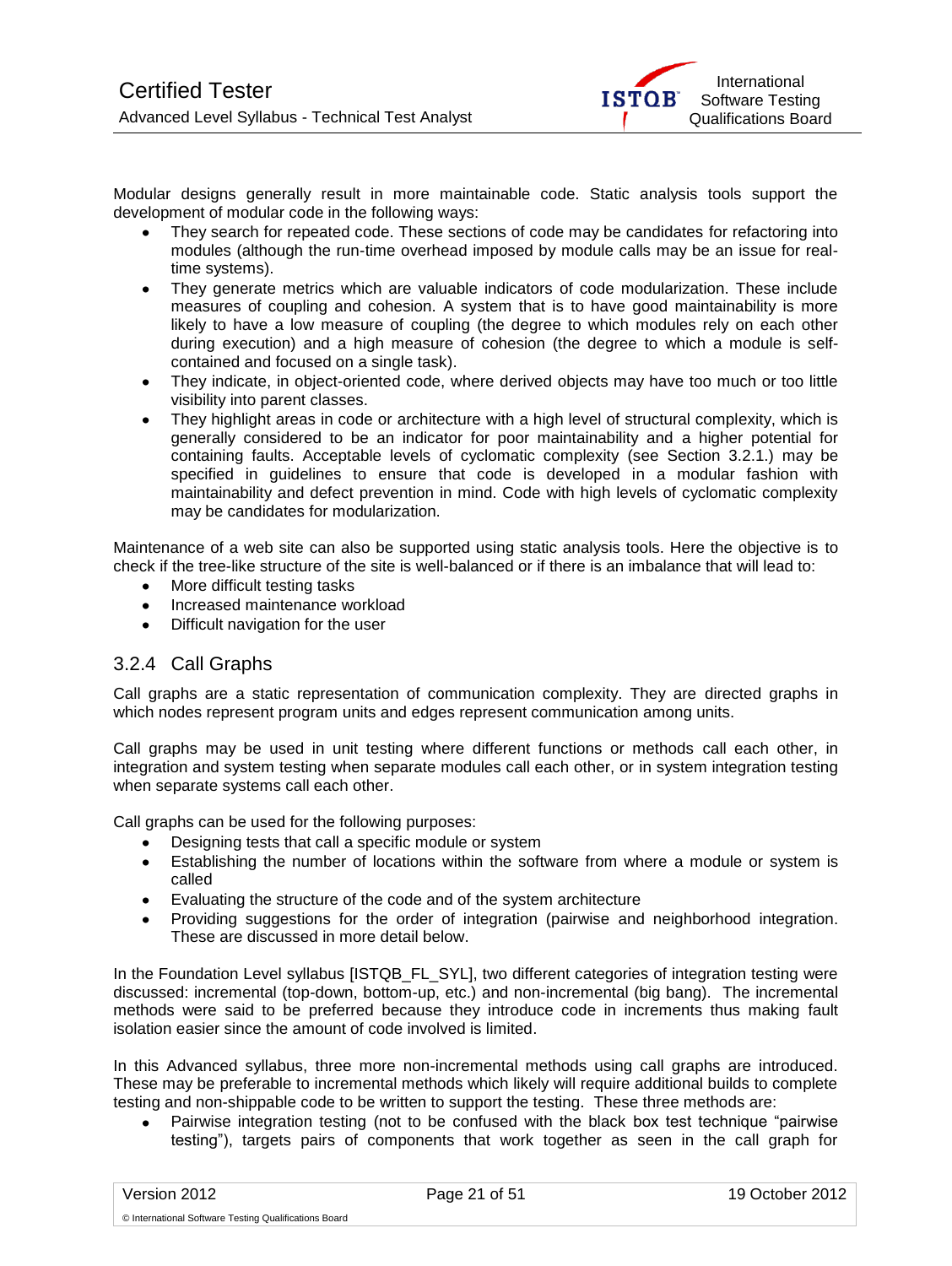

integration testing. While this method reduces the number of builds only by a small amount, it reduces the amount of test harness code needed.

- Neighborhood integration tests all of the nodes that connect to a given node as the basis for the integration testing. All predecessor and successor nodes of a specific node in the call graph are the basis for the test.
- McCabe's design predicate approach uses the theory of cyclomatic complexity as applied to a call graph for modules. This requires the construction of a call graph that shows the different ways that modules can call each other, including:
	- Unconditional call: the call of one module to another always happens
	- Conditional call: the call of one module to another sometimes happens
	- Mutually exclusive conditional call: a module will call one (and only one) of a number  $\bullet$ of different modules
	- Iterative call: one module calls another at least once but may call it multiple times
	- Iterative conditional call: one module can call another zero to many times

After creating the call graph, the integration complexity is calculated, and tests are created to cover the graph.

<span id="page-21-0"></span>Refer to [Jorgensen07] for more information on using call graphs and pairwise integration testing.

### 3.3 Dynamic Analysis

#### <span id="page-21-1"></span>3.3.1 Overview

Dynamic analysis is used to detect failures where the symptoms may not be immediately visible. For example, the possibility of memory leaks may be detectable by static analysis (finding code that allocates but never frees memory), but a memory leak is readily apparent with dynamic analysis.

Failures that are not immediately reproducible can have significant consequences on the testing effort and on the ability to release or productively use software. Such failures may be caused by memory leaks, incorrect use of pointers and other corruptions (e.g., of the system stack) [Kaner02]. Due to the nature of these failures, which may include the gradual worsening of system performance or even system crashes, testing strategies must consider the risks associated with such defects and, where appropriate, perform dynamic analysis to reduce them (typically by using tools). Since these failures often are the most expensive failures to find and to correct, it is recommended to perform dynamic analysis early in the project.

Dynamic analysis may be applied to accomplish the following:

- Prevent failures from occurring by detecting wild pointers and loss of system memory
- Analyze system failures which cannot easily be reproduced  $\bullet$
- Evaluate network behavior
- Improve system performance by providing information on run-time system behavior

Dynamic analysis may be performed at any test level and requires technical and system skills to do the following:

- Specify the testing objectives of dynamic analysis
- Determine the proper time to start and stop the analysis
- Analyze the results

During system testing, dynamic analysis tools can be used even if the Technical Test Analysts have minimal technical skills; the tools utilized usually create comprehensive logs which can be analyzed by those with the needed technical skills.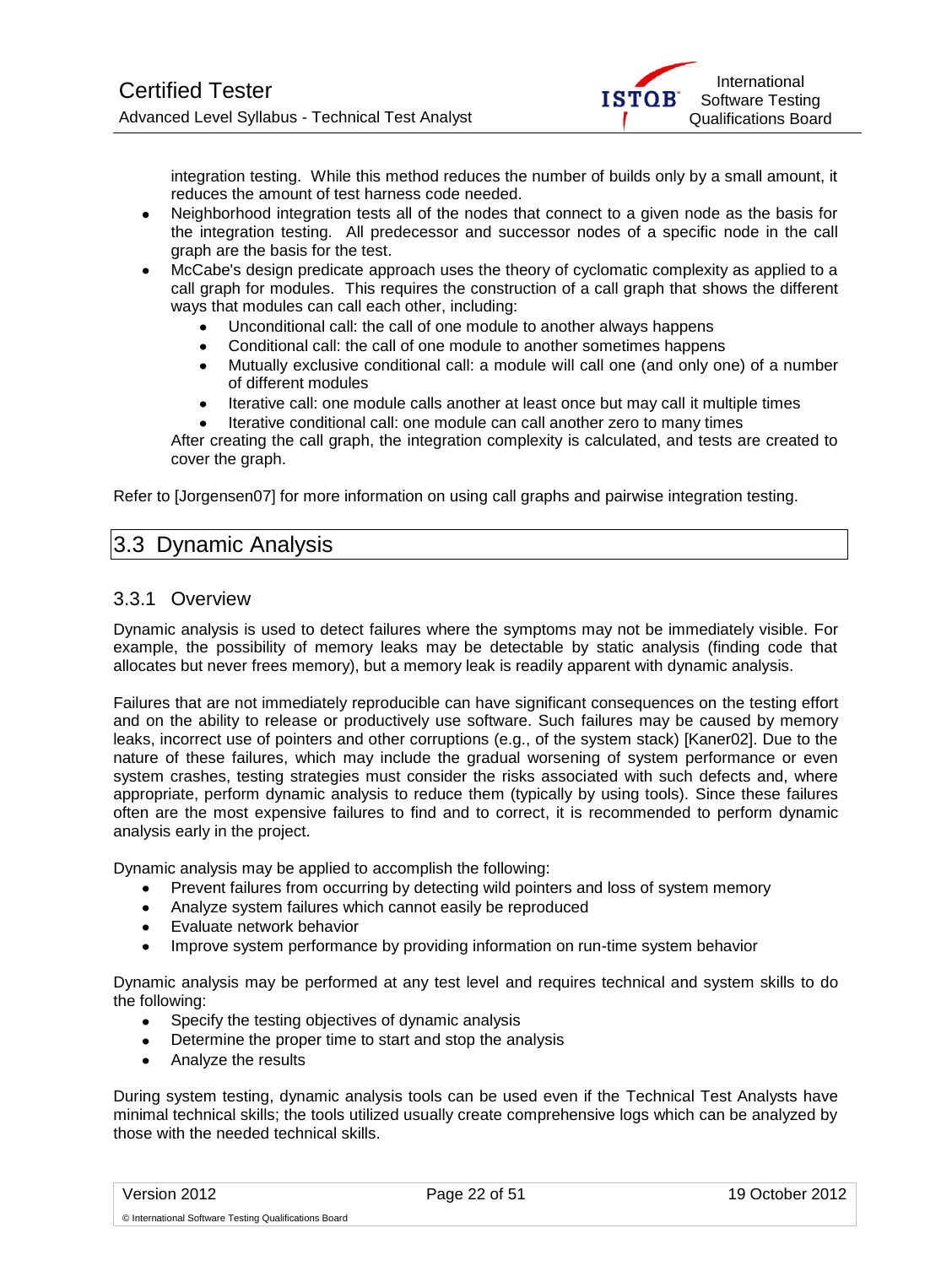

### <span id="page-22-0"></span>3.3.2 Detecting Memory Leaks

A memory leak occurs when the areas of memory (RAM) available to a program are allocated by that program but are not subsequently released when no longer needed. This memory area is left as allocated and is not available for re-use. When this occurs frequently or in low memory situations, the program may run out of usable memory. Historically, memory manipulation was the responsibility of the programmer. Any dynamically allocated areas of memory had to be released by the allocating program within the correct scope to avoid a memory leak. Many modern programming environments include automatic or semi-automatic "garbage collection" where allocated memory is freed without the programmer's direct intervention. Isolating memory leaks can be very difficult in cases where existing allocated memory is freed by the automatic garbage collection.

Memory leaks cause problems which develop over time and may not always be immediately obvious. This may be the case if, for example, the software has been recently installed or the system restarted, which often occurs during testing. For these reasons, the negative effects of memory leaks may often first be noticed when the program is in production.

The symptoms of a memory leak are a steadily worsening of system response time which may ultimately result in system failure. While such failures may be resolved by re-starting (re-booting) the system, this may not always be practical or even possible.

Many dynamic analysis tools identify areas in the code where memory leaks occur so that they can be corrected. Simple memory monitors can also be used to obtain a general impression of whether available memory is declining over time, although a follow-up analysis would still be required to determine the exact cause of the decline.

There are other sources for leaks that also should be considered. Examples include file handles, semaphores and connection pools for resources.

### <span id="page-22-1"></span>3.3.3 Detecting Wild Pointers

"Wild" pointers within a program are pointers which must not be used. For example, a wild pointer may have "lost" the object or function to which it should be pointing or it does not point to the area of memory intended (e.g., it points to an area that is beyond the allocated boundaries of an array). When a program uses wild pointers, a variety of consequences may occur:

- The program may perform as expected. This may be the case where the wild pointer accesses memory which is currently not used by the program and is notionally "free" and/or contains a reasonable value.
- The program may crash. In this case the wild pointer may have caused a part of the memory to be incorrectly used which is critical to the running of the program (e.g., the operating system).
- The program does not function correctly because objects required by the program cannot be accessed. Under these conditions the program may continue to function, although an error message may be issued.
- Data in the memory location may be corrupted by the pointer and incorrect values subsequently used.

Note that any changes made to the program's memory usage (e.g., a new build following a software change) may trigger any of the four consequences listed above. This is particularly critical where initially the program performs as expected despite the use of wild pointers, and then crashes unexpectedly (perhaps even in production) following a software change. It is important to note that such failures are often symptoms of an underlying defect (i.e., the wild pointer) (Refer to [Kaner02], "Lesson 74"). Tools can help identify wild pointers as they are used by the program, irrespective of their impact on the program's execution. Some operating systems have built-in functions to check for memory access violations during run-time. For instance, the operating system may throw an exception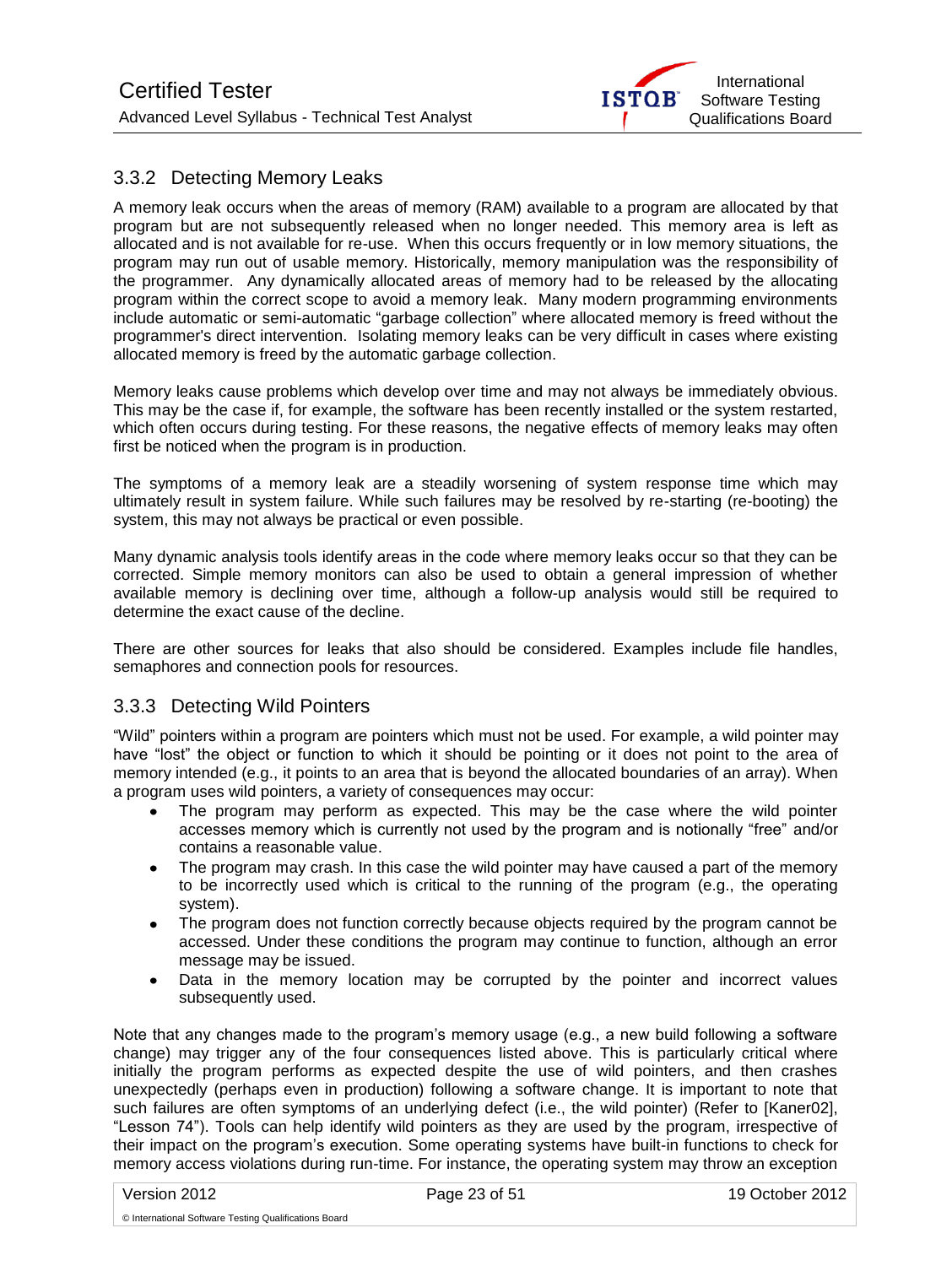

when an application tries to access a memory location that is outside of that application's allowed memory area.

### <span id="page-23-0"></span>3.3.4 Analysis of Performance

Dynamic analysis is not just useful for detecting failures. With the dynamic analysis of program performance, tools help identify performance bottlenecks and generate a wide range of performance metrics which can be used by the developer to tune the system performance. For example, information can be provided about the number of times a module is called during execution. Modules which are frequently called would be likely candidates for performance enhancement.

By merging the information about the dynamic behavior of the software with information obtained from call graphs during static analysis (see Section 3.2.4), the tester can also identify the modules which might be candidates for detailed and extensive testing (e.g., modules which are frequently called and have many interfaces).

Dynamic analysis of program performance is often done while conducting system tests, although it may also be done when testing a single sub-system in earlier phases of testing using test harnesses.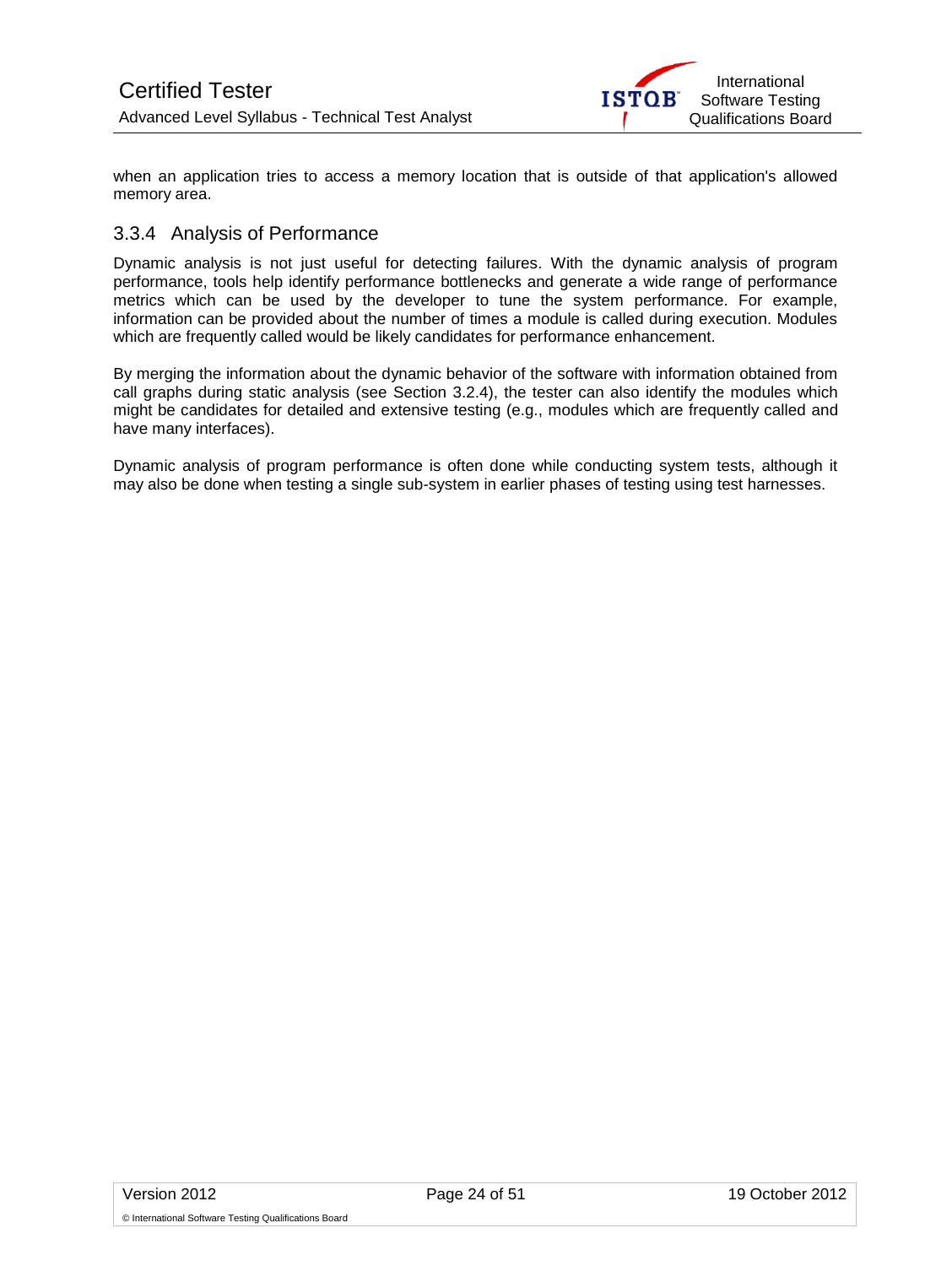

# <span id="page-24-0"></span>**4. Quality Characteristics for Technical Testing - 405 mins.**

#### **Keywords**

adaptability, analyzability, changeability, co-existence, efficiency, installability, maintainability testing, maturity, operational acceptance test, operational profile, performance testing, portability testing, recoverability testing, reliability growth model, reliability testing, replaceability, resource utilization testing, robustness, security testing, stability, testability

### **Learning Objectives for Quality Characteristics for Technical Testing**

#### **4.2 General Planning Issues**

TTA-4.2.1 (K4) For a particular project and system under test, analyze the non-functional requirements and write the respective sections of the test plan

#### **4.3 Security Testing**

TTA-4.3.1 (K3) Define the approach and design high-level test cases for security testing

### **4.4 Reliability Testing**

TTA-4.4.1 (K3) Define the approach and design high-level test cases for the reliability quality characteristic and its corresponding ISO 9126 sub-characteristics

#### **4.5 Performance Testing**

TTA-4.5.1 (K3) Define the approach and design high-level operational profiles for performance testing

#### **Common Learning Objectives**

The following learning objectives relate to content covered in more than one section of this chapter.

- TTA-4.x.1 (K2) Understand and explain the reasons for including maintainability, portability and resource utilization tests in a testing strategy and/or test approach
- TTA-4.x.2 (K3) Given a particular product risk, define the particular non-functional test type(s) which are most appropriate
- TTA-4.x.3 (K2) Understand and explain the stages in an application's lifecycle where non-functional tests should be applied
- TTA-4.x.4 (K3) For a given scenario, define the types of defects you would expect to find by using non-functional testing types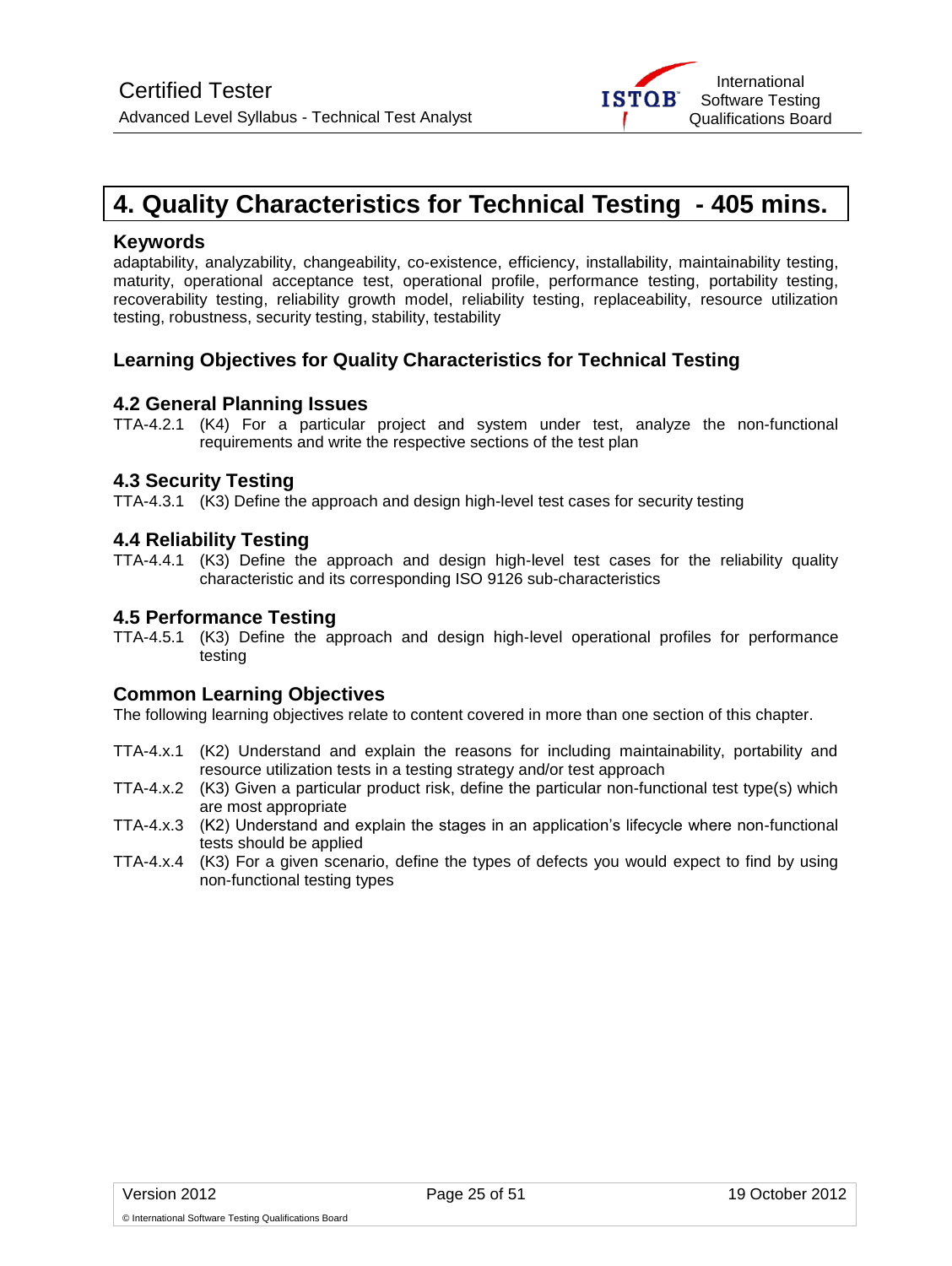

### <span id="page-25-0"></span>4.1 Introduction

In general, the Technical Test Analyst focuses testing on "how" the product works, rather than the functional aspects of "what" it does. These tests can take place at any test level. For example, during component testing of real time and embedded systems, conducting performance benchmarking and testing resource usage is important. During system test and Operational Acceptance Test (OAT), testing for reliability aspects, such as recoverability, is appropriate. The tests at this level are aimed at testing a specific system, i.e., combinations of hardware and software. The specific system under test may include various servers, clients, databases, networks and other resources. Regardless of the test level, testing should be conducted according to the risk priorities and the available resources.

The description of product quality characteristics provided in ISO 9126 is used as a guide to describing the characteristics. Other standards, such as the ISO 25000 series (which has superseded ISO 9126) may also be of use. The ISO 9126 quality characteristics are divided into characteristics, each of which may have sub-characteristics. These are shown in the table below, together with an indication of which characteristics/sub-characteristics are covered by the Test Analyst and Technical Test Analyst syllabi.

| <b>Characteristic</b> | <b>Sub-Characteristics</b>                                                  | <b>Test Analyst</b> | <b>Technical Test</b><br><b>Analyst</b> |
|-----------------------|-----------------------------------------------------------------------------|---------------------|-----------------------------------------|
| Functionality         | Accuracy, suitability, interoperability,<br>compliance                      | х                   |                                         |
|                       | Security                                                                    |                     | X                                       |
| Reliability           | Maturity (robustness), fault-tolerance,<br>recoverability, compliance       |                     | X                                       |
| Usability             | Understandability, learnability, operability,<br>attractiveness, compliance | х                   |                                         |
| Efficiency            | Performance (time behavior), resource<br>utilization, compliance            |                     | х                                       |
| Maintainability       | Analyzability, changeability, stability,<br>testability, compliance         |                     | х                                       |
| Portability           | Adaptability, installability, co-existence,<br>replaceability, compliance   |                     | х                                       |

While this allocation of work may vary in different organizations, it is this one that is followed in these ISTQB syllabi.

The sub-characteristic of compliance is shown for each of the quality characteristics. In the case of certain safety-critical or regulated environments, each quality characteristic may have to comply with specific standards and regulations. Because those standards can vary widely depending on the industry, they will not be discussed in depth here. If the Technical Test Analyst is working in an environment that is affected by compliance requirements, it is important to understand those requirements and to ensure that both the testing and the test documentation will fulfill the compliance requirements.

For all of the quality characteristics and sub-characteristics discussed in this section, the typical risks must be recognized so that an appropriate testing strategy can be formed and documented. Quality characteristic testing requires particular attention to lifecycle timing, required tools, software and documentation availability and technical expertise. Without planning a strategy to deal with each characteristic and its unique testing needs, the tester may not have adequate planning, preparation and test execution time built into the schedule [Bath08]. Some of this testing, e.g., performance testing, requires extensive planning, dedicated equipment, specific tools, specialized testing skills and, in most cases, a significant amount of time. Testing of the quality characteristics and sub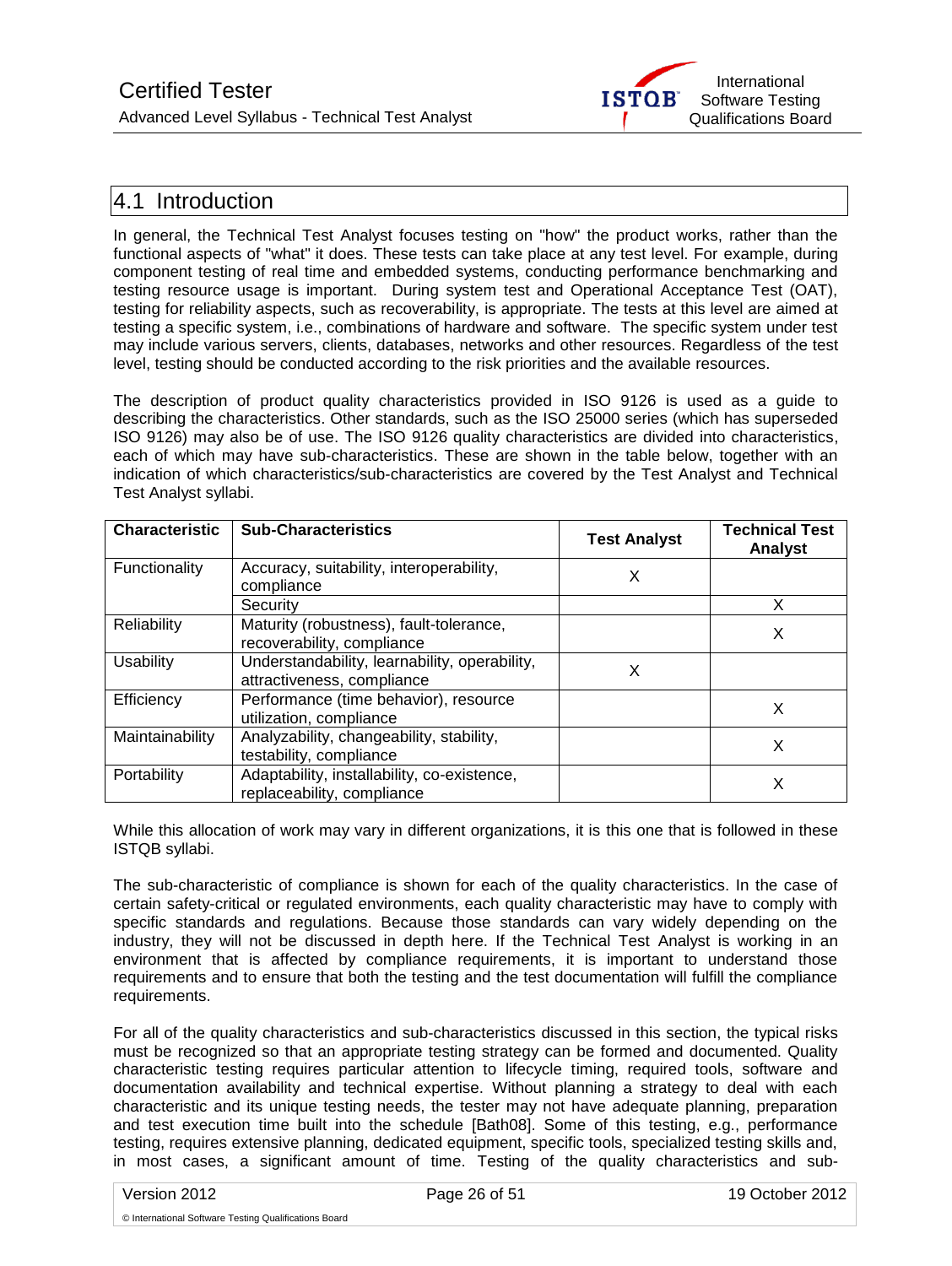characteristics must be integrated into the overall testing schedule, with adequate resources allocated to the effort. Each of these areas has specific needs, targets specific issues and may occur at different times during the software lifecycle, as discussed in the sections below.

While the Test Manager will be concerned with compiling and reporting the summarized metric information concerning quality characteristics and sub-characteristics, the Test Analyst or the Technical Test Analyst (according to the table above) gathers the information for each metric.

Measurements of quality characteristics gathered in pre-production tests by the Technical Test Analyst may form the basis for Service Level Agreements (SLA) between the supplier and the stakeholders (e.g., customers, operators) of the software system. In some cases, the tests may continue to be executed after the software has entered production, often by a separate team or organization. This is usually seen for efficiency and reliability testing which may show different results in the production environment than in the testing environment.

### <span id="page-26-0"></span>4.2 General Planning Issues

Failure to plan for non-functional tests can put the success of an application at considerable risk. The Technical Test Analyst may be requested by the Test Manager to identify the principal risks for the relevant quality characteristics (see table in Section 4.1) and address any planning issues associated with the proposed tests. These may be used in creating the Master Test Plan. The following general factors are considered when performing these tasks:

- Stakeholder requirements  $\bullet$
- Required tool acquisition and training
- Test environment requirements
- Organizational considerations
- Data security considerations

### <span id="page-26-1"></span>4.2.1 Stakeholder Requirements

Non-functional requirements are often poorly specified or even non-existent. At the planning stage, Technical Test Analysts must be able to obtain expectation levels relating to technical quality characteristics from affected stakeholders and evaluate the risks that these represent.

A common approach is to assume that if the customer is satisfied with the existing version of the system, they will continue to be satisfied with new versions, as long as the achieved quality levels are maintained. This enables the existing version of the system to be used as a benchmark. This can be a particularly useful approach to adopt for some of the non-functional quality characteristics such as performance, where stakeholders may find it difficult to specify their requirements.

It is advisable to obtain multiple viewpoints when capturing non-functional requirements. They must be elicited from stakeholders such as customers, users, operations staff and maintenance staff; otherwise some requirements are likely to be missed.

### <span id="page-26-2"></span>4.2.2 Required Tool Acquisition and Training

Commercial tools or simulators are particularly relevant for performance and certain security tests. Technical Test Analysts should estimate the costs and timescales involved for acquiring, learning and implementing the tools. Where specialized tools are to be used, planning should account for the learning curves for new tools and/or the cost of hiring external tool specialists.

The development of a complex simulator may represent a development project in its own right and should be planned as such. In particular the testing and documentation of the developed tool must be accounted for in the schedule and resource plan. Sufficient budget and time should be planned for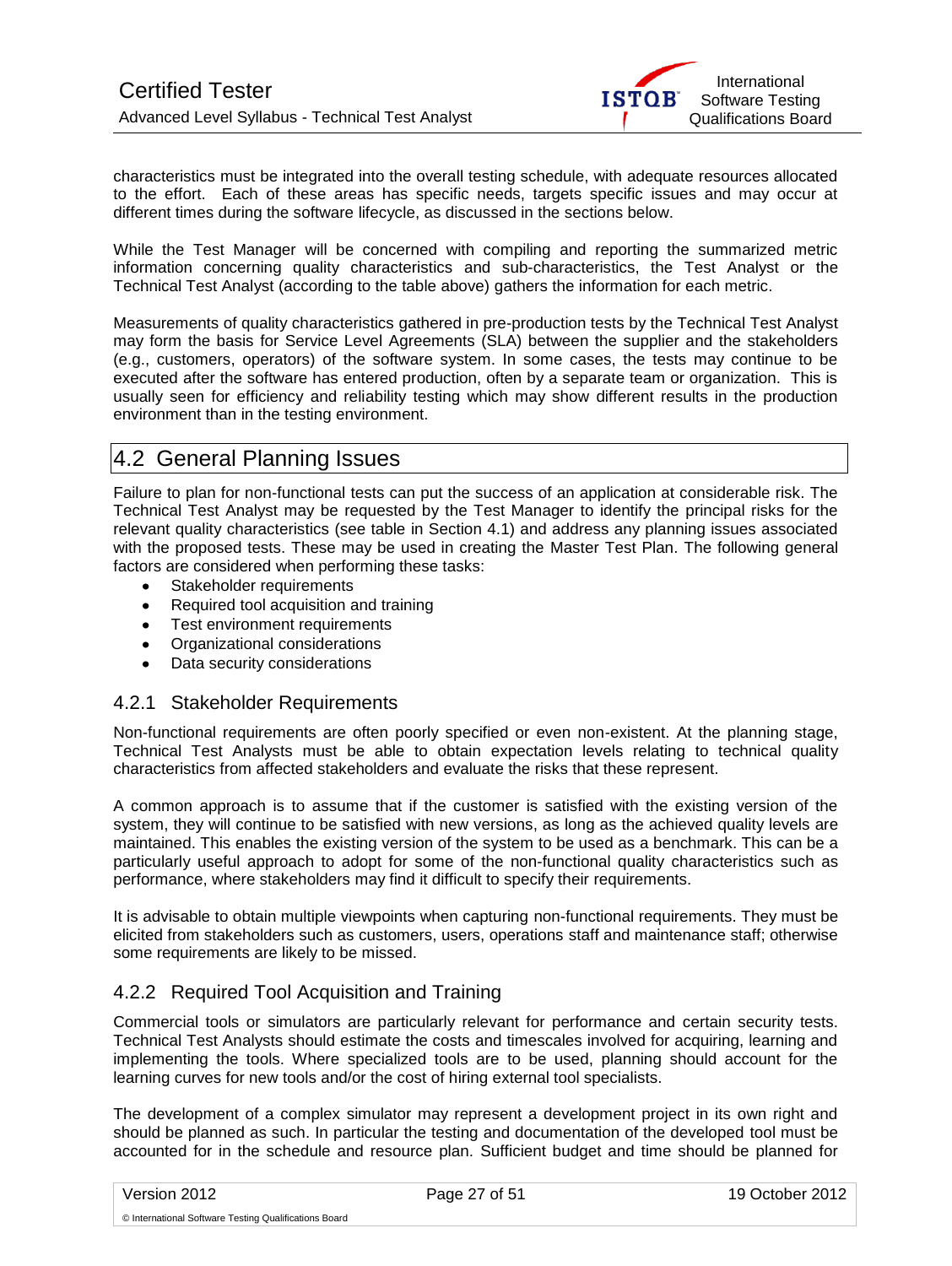

upgrading and retesting the simulator as the simulated product changes. The planning for simulators to be used in safety-critical applications must take into account the acceptance testing and possible certification of the simulator by an independent body.

### <span id="page-27-0"></span>4.2.3 Test Environment Requirements

Many technical tests (e.g., security tests, performance tests) require a production-like test environment in order to provide realistic measures. Depending on the size and complexity of the system under test, this can have a significant impact on the planning and funding of the tests. Since the cost of such environments may be high, the following alternatives may be considered:

- Using the production environment
- Using a scaled-down version of the system. Care must then be taken that the test results obtained are sufficiently representative of the production system.

The timing of such test executions must be planned carefully and it is quite likely that such tests can only be executed at specific times (e.g., at low usage times).

### <span id="page-27-1"></span>4.2.4 Organizational Considerations

Technical tests may involve measuring the behavior of several components in a complete system (e.g., servers, databases, networks). If these components are distributed across a number of different sites and organizations, the effort required to plan and co-ordinate the tests may be significant. For example, certain software components may only be available for system testing at particular times of day or year, or organizations may only offer support for testing for a limited number of days. Failing to confirm that system components and staff (i.e., "borrowed" expertise) from other organizations are available "on call" for testing purposes may result in severe disruption to the scheduled tests.

### <span id="page-27-2"></span>4.2.5 Data Security Considerations

Specific security measures implemented for a system should be taken into account at the test planning stage to ensure that all testing activities are possible. For example, the use of data encryption may make the creation of test data and the verification of results difficult.

Data protection policies and laws may preclude the generation of any required test data based on production data. Making test data anonymous is a non-trivial task which must be planned for as part of the test implementation.

### <span id="page-27-3"></span>4.3 Security Testing

#### <span id="page-27-4"></span>4.3.1 Introduction

Security testing differs from other forms of functional testing in two significant areas:

- 1. Standard techniques for selecting test input data may miss important security issues
- 2. The symptoms of security defects are very different from those found with other types of functional testing

Security testing assesses a system's vulnerability to threats by attempting to compromise the system's security policy. The following is a list of potential threats which should be explored during security testing:

- $\bullet$ Unauthorized copying of applications or data
- Unauthorized access control (e.g., ability to perform tasks for which the user does not have rights). User rights, access and privileges are the focus of this testing. This information should be available in the specifications for the system.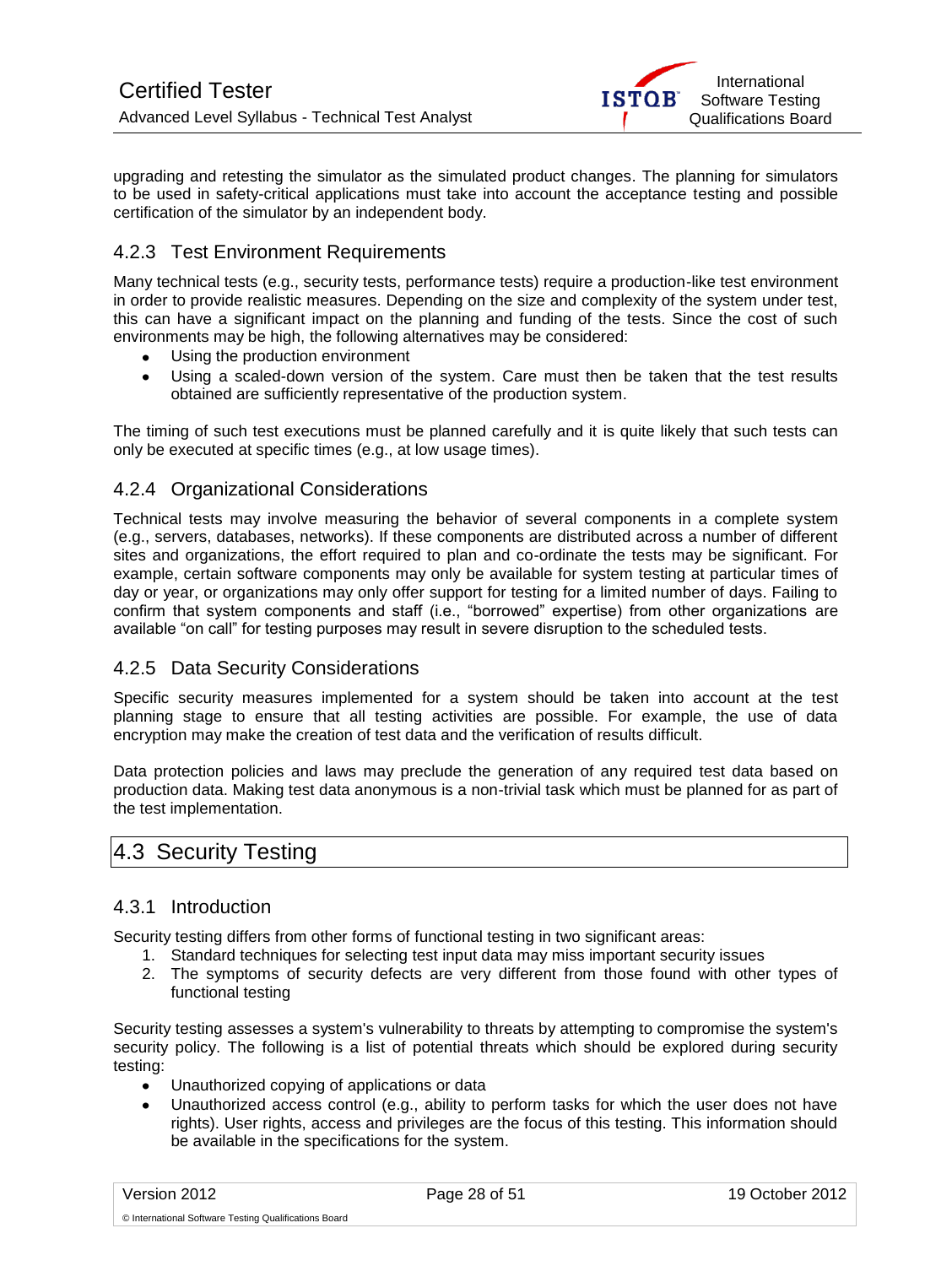

- Software which exhibits unintended side-effects when performing its intended function. For example, a media player which correctly plays audio but does so by writing files out to unencrypted temporary storage exhibits a side-effect which may be exploited by software pirates.
- Code inserted into a web page which may be exercised by subsequent users (cross-site scripting or XSS). This code may be malicious.
- Buffer overflow (buffer overrun) which may be caused by entering strings into a user interface input field which are longer than the code can correctly handle. A buffer overflow vulnerability represents an opportunity for running malicious code instructions.
- Denial of service, which prevents users from interacting with an application (e.g., by overloading a web server with "nuisance" requests).
- The interception, mimicking and/or altering and subsequent relaying of communications (e.g., credit card transactions) by a third party such that a user remains unaware of that third party's presence ("Man in the Middle" attack)
- Breaking the encryption codes used to protect sensitive data
- Logic bombs (sometimes called Easter Eggs), which may be maliciously inserted into code and which activate only under certain conditions (e.g., on a specific date). When logic bombs activate, they may perform malicious acts such as the deletion of files or formatting of disks.

### <span id="page-28-0"></span>4.3.2 Security Test Planning

In general the following aspects are of particular relevance when planning security tests:

- Because security issues can be introduced during the architecture, design and implementation of the system, security testing may be scheduled for the unit, integration and system testing levels. Due to the changing nature of security threats, security tests may also be scheduled on a regular basis after the system has entered production.
- The test strategies proposed by the Technical Test Analyst may include code reviews and static analysis with security tools. These can be effective in finding security issues in architecture, design documents and code that are easily missed during dynamic testing.
- The Technical Test Analyst may be called upon to design and execute certain security "attacks" (see below) which require careful planning and coordination with stakeholders. Other security tests may be performed in cooperation with developers or with Test Analysts (e.g., testing user rights, access and privileges). Planning of the security tests must include careful consideration of organizational issues such as these.
- An essential aspect of security test planning is obtaining approvals. For the Technical Test Analyst, this means obtaining explicit permission from the Test Manager to perform the planned security tests. Any additional, unplanned tests performed could appear to be actual attacks and the person conducting those tests could be at risk for legal action. With nothing in writing to show intent and authorization, the excuse "We were performing a security test" may be difficult to explain convincingly.
- $\bullet$ It should be noted that improvements which may be made to the security of a system may affect its performance. After making security improvements it is advisable to consider the need for conducting performance tests (see Section 4.5 below).

### <span id="page-28-1"></span>4.3.3 Security Test Specification

Particular security tests may be grouped [Whittaker04] according to the origin of the security risk:

- User interface related unauthorized access and malicious inputs
- File system related access to sensitive data stored in files or repositories
- Operating system related storage of sensitive information such as passwords in nonencrypted form in memory which could be exposed when the system is crashed through malicious inputs
- $\bullet$ External software related - interactions which may occur among external components that the system utilizes. These may be at the network level (e.g., incorrect packets or messages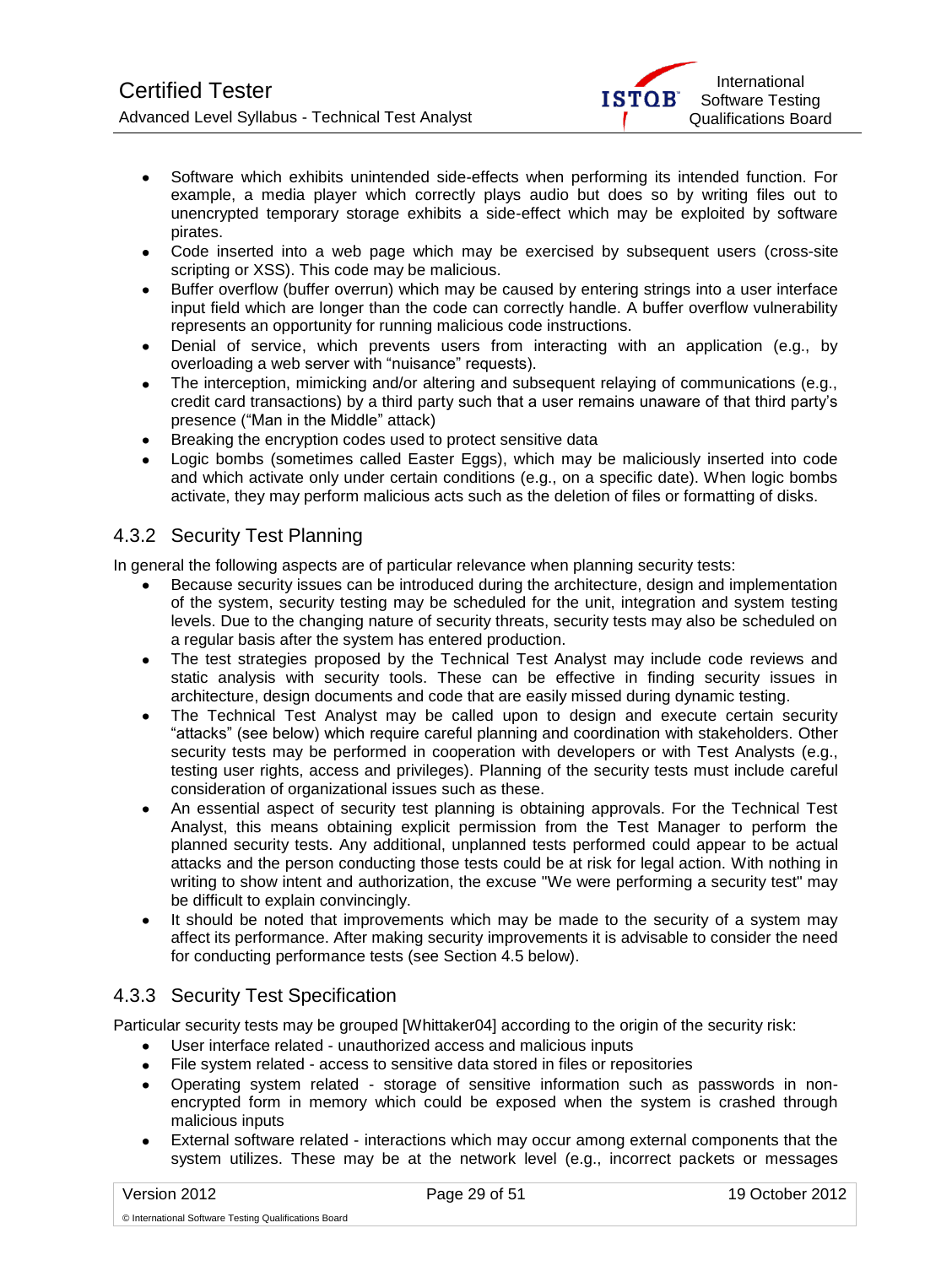

passed) or at the software component level (e.g., failure of a software component on which the software relies).

The following approach [Whittaker04] may be used to develop security tests:

- Gather information which may be useful in specifying tests, such as names of employees, physical addresses, details regarding the internal networks, IP numbers, identity of software or hardware used, and operating system version.
- Perform a vulnerability scan using widely available tools. Such tools are not used directly to compromise the system(s), but to identify vulnerabilities that are, or that may result in, a breach of security policy. Specific vulnerabilities can also be identified using checklists such as those provided by the National Institute of Standards and Technology (NIST) [Web-2].
- Develop "attack plans" (i.e., a plan of testing actions intended to compromise a particular system's security policy) using the gathered information. Several inputs via various interfaces (e.g., user interface, file system) need to be specified in the attack plans to detect the most severe security faults. The various "attacks" described in [Whittaker04] are a valuable source of techniques developed specifically for security testing.

Security issues can also be exposed by reviews (see Chapter 5) and/or the use of static analysis tools (see Section 3.2). Static analysis tools contain an extensive set of rules which are specific to security threats and against which the code is checked. For example, buffer overflow issues, caused by failure to check buffer size before data assignment, can be found by the tool.

Static analysis tools can be used for web code to check for possible exposure to security vulnerabilities such as code injection, cookie security, cross site scripting, resource tampering and SQL code injection.

## <span id="page-29-0"></span>4.4 Reliability Testing

The ISO 9126 classification of product quality characteristics defines the following sub-characteristics of reliability:

- Maturity
- Fault tolerance
- Recoverability

### <span id="page-29-1"></span>4.4.1 Measuring Software Maturity

An objective of reliability testing is to monitor a statistical measure of software maturity over time and compare this to a desired reliability goal which may be expressed as a Service Level Agreement (SLA). The measures may take the form of a Mean Time Between Failures (MTBF), Mean Time To Repair (MTTR) or any other form of failure intensity measurement (e.g., number of failures of a particular severity occurring per week). These may be used as exit criteria (e.g., for production release).

### <span id="page-29-2"></span>4.4.2 Tests for Fault Tolerance

In addition to the functional testing that evaluates the software's tolerance to faults in terms of handling unexpected input values (so-called negative tests), additional testing is needed to evaluate a system's tolerance to faults which occur externally to the application under test. Such faults are typically reported by the operating system (e.g., disk full, process or service not available, file not found, memory not available). Tests of fault tolerance at the system level may be supported by specific tools.

Note that the terms "robustness" and "error tolerance" are also commonly used when discussing fault tolerance (see [ISTQB\_GLOSSARY] for details).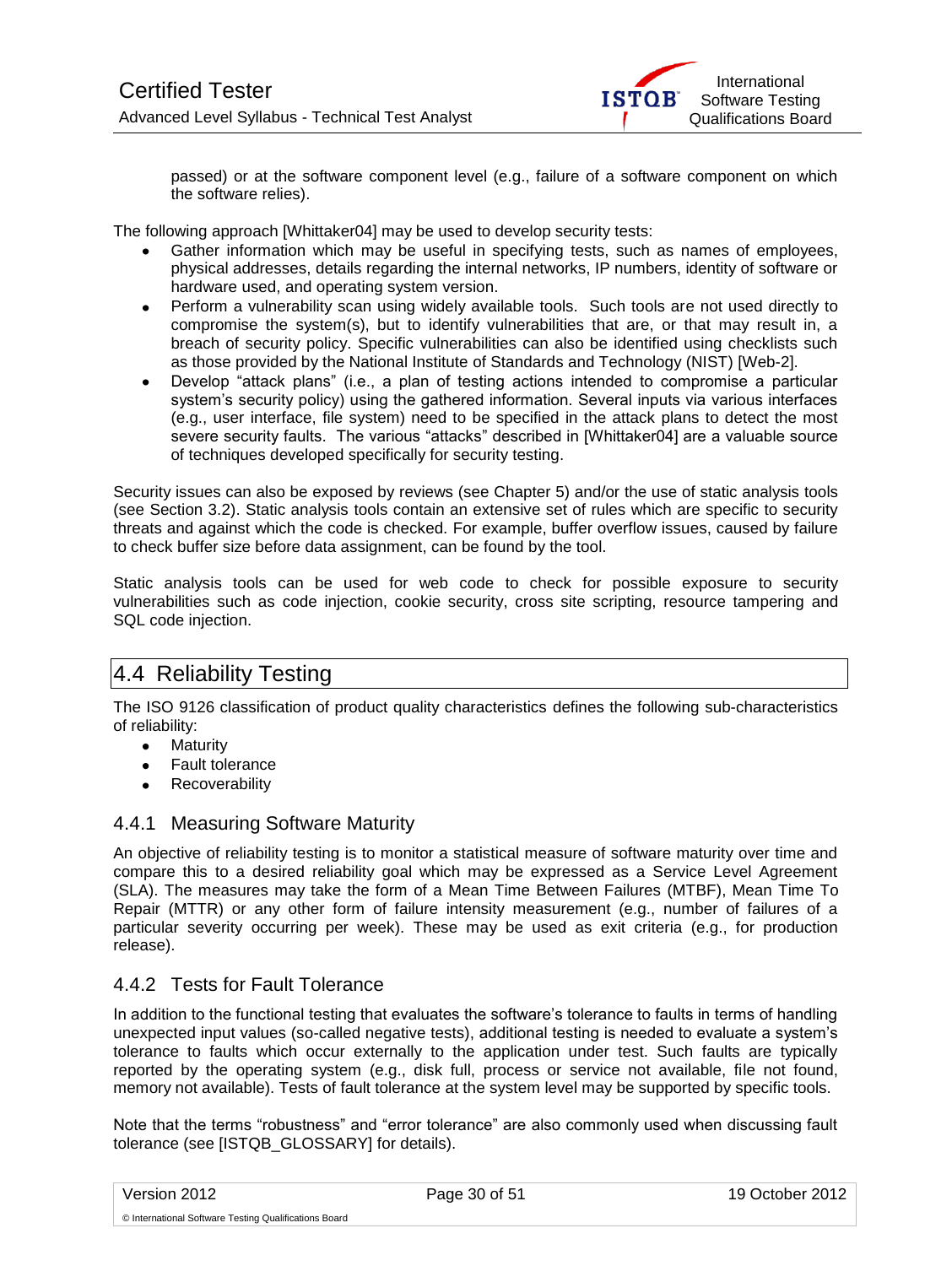

### <span id="page-30-0"></span>4.4.3 Recoverability Testing

Further forms of reliability testing evaluate the software system's ability to recover from hardware or software failures in a predetermined manner which subsequently allows normal operations to be resumed. Recoverability tests include Failover and Backup and Restore tests.

Failover tests are performed where the consequences of a software failure are so negative that specific hardware and/or software measures have been implemented to ensure system operation even in the event of failure. Failover tests may be applicable, for example, where the risk of financial losses is extreme or where critical safety issues exist. Where failures may result from catastrophic events, this form of recoverability testing may also be called "disaster recovery" testing.

Typical preventive measures for hardware failures might include load balancing across several processors and clustering servers, processors or disks so that one can immediately take over from another if it should fail (redundant systems). A typical software measure might be the implementation of more than one independent instance of a software system (for example, an aircraft's flight control system) in so-called redundant dissimilar systems. Redundant systems are typically a combination of software and hardware measures and may be called duplex, triplex or quadruplex systems, depending on the number of independent instances (two, three or four respectively). The dissimilar aspect for the software is achieved when the same software requirements are provided to two (or more) independent and not connected development teams, with the objective of having the same services provided with different software. This protects the redundant dissimilar systems in that a similar defective input is less likely to have the same result. These measures taken to improve the recoverability of a system may directly influence its reliability as well and should also be considered when performing reliability testing.

Failover testing is designed to explicitly test systems by simulating failure modes or actually causing failures in a controlled environment. Following a failure, the failover mechanism is tested to ensure that data is not lost or corrupted and that any agreed service levels are maintained (e.g., function availability or response times). For more information on failover testing, see [Web-1].

Backup and Restore tests focus on the procedural measures set up to minimize the effects of a failure. Such tests evaluate the procedures (usually documented in a manual) for taking different forms of backup and for restoring that data if data loss or corruption should occur. Test cases are designed to ensure that critical paths through each procedure are covered. Technical reviews may be performed to "dry-run" these scenarios and validate the manuals against the actual procedures. Operational Acceptance Tests (OAT) exercise the scenarios in a production or production-like environment to validate their actual use.

Measures for Backup and Restore tests may include the following:

- Time taken to perform different types of backup (e.g., full, incremental)  $\bullet$
- Time taken to restore data
- Levels of guaranteed data backup (e.g., recovery of all data no more than 24 hours old,  $\bullet$ recovery of specific transaction data no more than one hour old)

### <span id="page-30-1"></span>4.4.4 Reliability Test Planning

© International Software Testing Qualifications Board

In general the following aspects are of particular relevance when planning reliability tests:

- Reliability can continue to be monitored after the software has entered production. The organization and staff responsible for operation of the software must be consulted when gathering reliability requirements for test planning purposes.
- The Technical Test Analyst may select a reliability growth model which shows the expected levels of reliability over time. A reliability growth model can provide useful information to the Test Manager by enabling comparison of the expected and achieved reliability levels.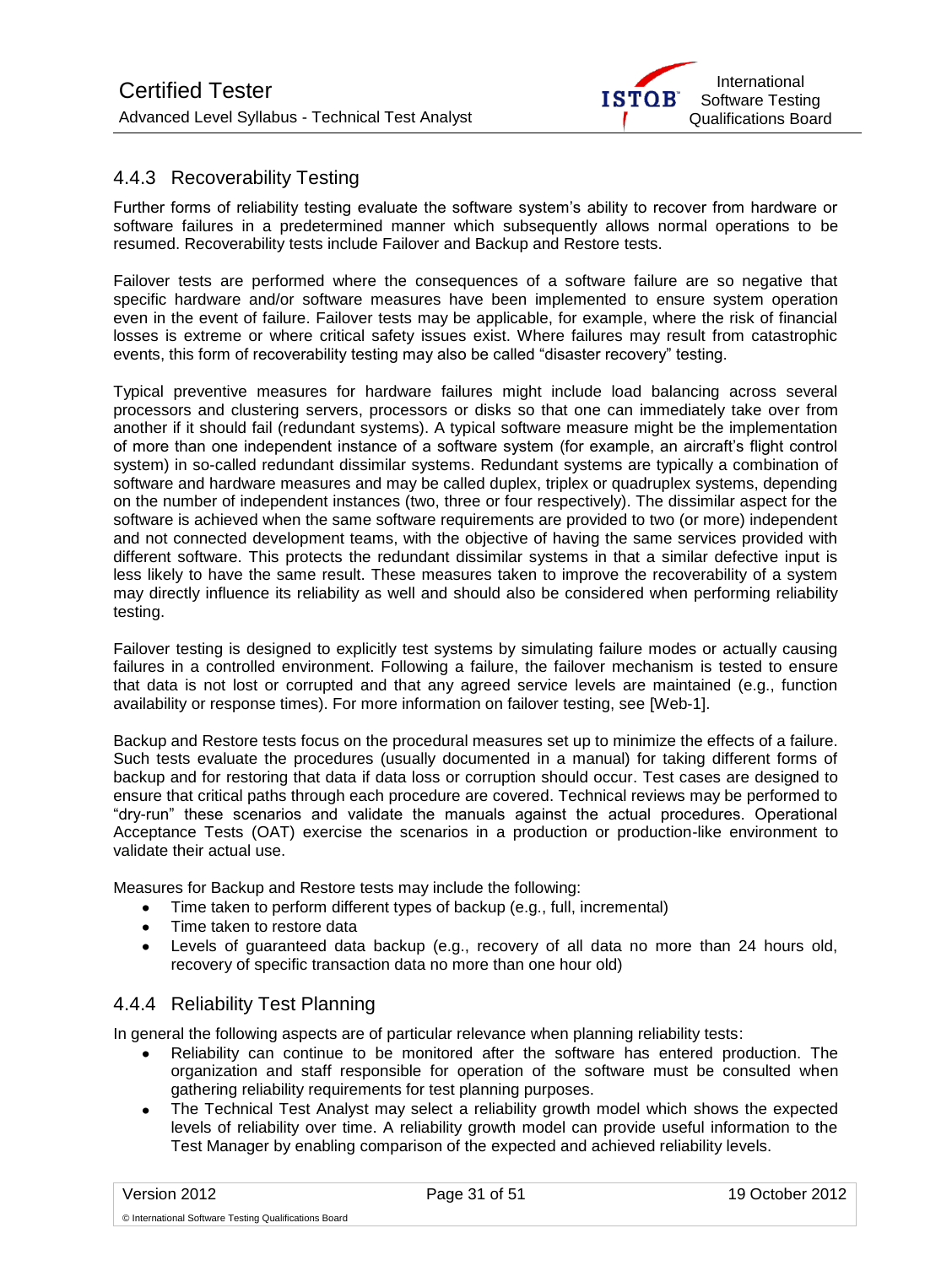

- Reliability tests should be conducted in a production-like environment. The environment used  $\bullet$ should remain as stable as possible to enable reliability trends to be monitored over time.
- Because reliability tests often require use of the entire system, reliability testing is most commonly done as part of system testing. However, individual components can be subjected to reliability testing as well as integrated sets of components. Detailed architecture, design and code reviews can also be used to remove some of the risk of reliability issues occurring in the implemented system.
- In order to produce test results that are statistically significant, reliability tests usually require long execution times. This may make it difficult to schedule within other planned tests.

### <span id="page-31-0"></span>4.4.5 Reliability Test Specification

Reliability testing may take the form of a repeated set of predetermined tests. These may be tests selected at random from a pool or test cases generated by a statistical model using random or pseudo-random methods. Tests may also be based on patterns of use which are sometimes referred to as "Operational Profiles" (see Section 4.5.4).

Certain reliability tests may specify that memory-intensive actions be executed repeatedly so that possible memory leaks can be detected.

### <span id="page-31-1"></span>4.5 Performance Testing

#### <span id="page-31-2"></span>4.5.1 Introduction

The ISO 9126 classification of product quality characteristics includes performance (time behavior) as a sub-characteristic of efficiency. Performance testing focuses on the ability of a component or system to respond to user or system inputs within a specified time and under specified conditions.

Performance measurements vary according to the objectives of the test. For individual software components, performance may be measured according to CPU cycles, while for client-based systems performance may be measured according to the time taken to respond to a particular user request. For systems whose architectures consist of several components (e.g., clients, servers, databases) performance measurements are taken for transactions between individual components so that performance "bottlenecks" can be identified.

#### <span id="page-31-3"></span>4.5.2 Types of Performance Testing

#### **4.5.2.1 Load Testing**

Load testing focuses on the ability of a system to handle increasing levels of anticipated realistic loads resulting from the transaction requests generated by numbers of concurrent users or processes. Average response times for users under different scenarios of typical use (operational profiles) can be measured and analyzed. See also [Splaine01].

#### **4.5.2.2 Stress Testing**

Stress testing focuses on the ability of a system or component to handle peak loads at or beyond the limits of its anticipated or specified workloads, or with reduced availability of resources such as accessible computer capacity and available bandwidth. Performance levels should degrade slowly and predictably without failure as stress levels are increased. In particular, the functional integrity of the system should be tested while the system is under stress in order to find possible faults in functional processing or data inconsistencies.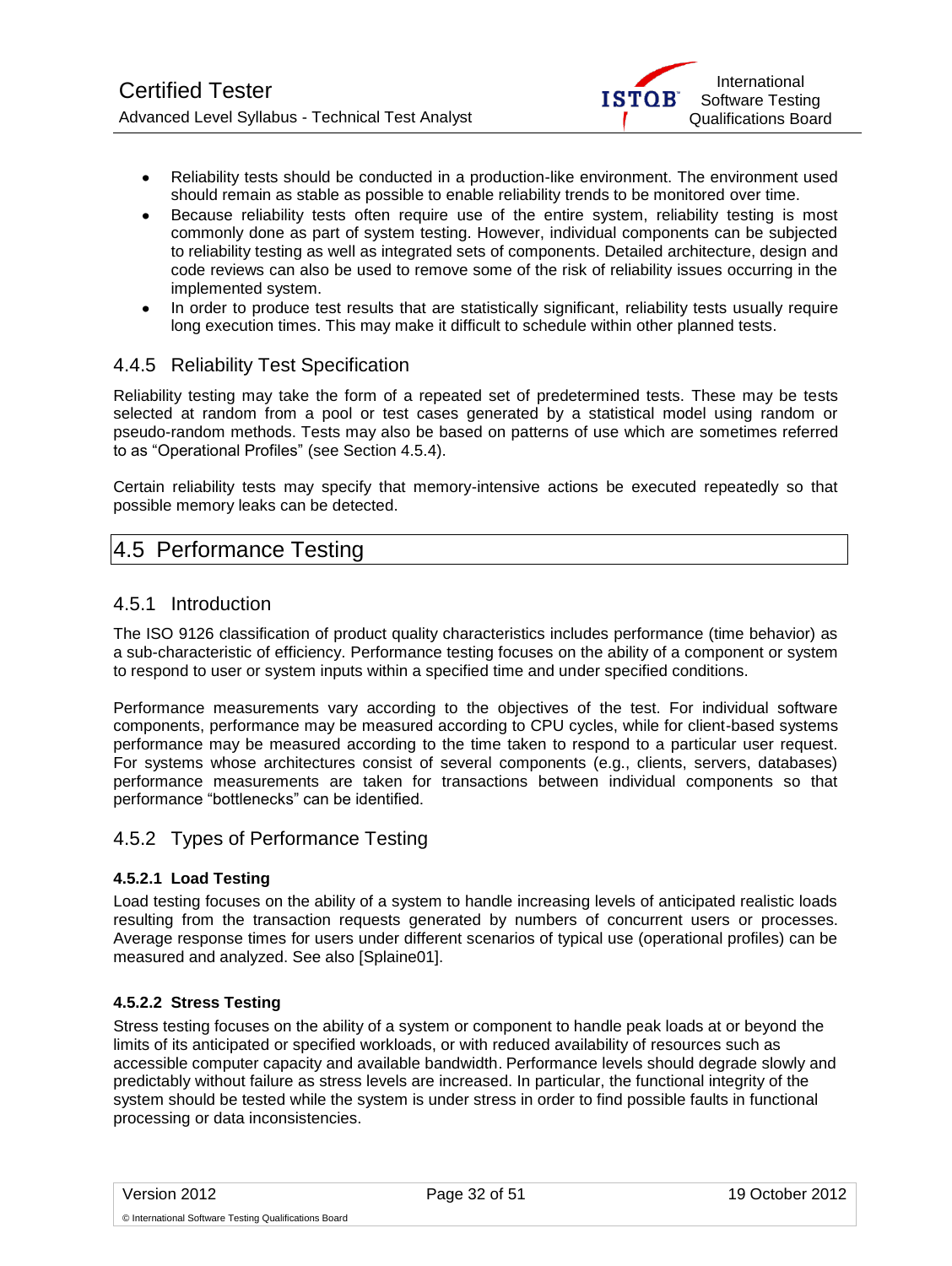One possible objective of stress testing is to discover the limits at which a system actually fails so that the "weakest link in the chain" can be determined. Stress testing allows additional capacity to be added to the system in a timely manner (e.g., memory, CPU capability, database storage).

#### **4.5.2.3 Scalability Testing**

Scalability testing focuses on the ability of a system to meet future efficiency requirements, which may be beyond those currently required. The objective of the tests is to determine the system's ability to grow (e.g., with more users, larger amounts of data stored) without exceeding the currently specified performance requirements or failing. Once the limits of scalability are known, threshold values can be set and monitored in production to provide a warning of impending problems. In addition the production environment may be adjusted with appropriate amounts of hardware.

### <span id="page-32-0"></span>4.5.3 Performance Test Planning

In addition to the general planning issues described in Section 4.2, the following factors can influence the planning of performance tests:

- Depending on the test environment used and the software being tested, (see Section 4.2.3) performance tests may require the entire system to be implemented before effective testing can be done. In this case, performance testing is usually scheduled to occur during system test. Other performance tests which can be conducted effectively at the component level may be scheduled during unit testing.
- In general it is desirable to conduct initial performance tests as early as possible, even if a production-like is not yet available. These early tests may find performance problems (e.g. bottlenecks) and reduce project risk by avoiding time-consuming corrections in the later stages of software development or production.
- Code reviews, in particular those which focus on database interaction, component interaction and error handling, can identify performance issues (particularly regarding "wait and retry" logic and inefficient queries) and should be scheduled early in the software lifecycle.
- The hardware, software and network bandwidth needed to run the performance tests should be planned and budgeted. Needs depend primarily on the load to be generated, which may be based on the number of virtual users to be simulated and the amount of network traffic they are likely to generate. Failure to account for this may result in unrepresentative performance measurements being taken. For example, verifying the scalability requirements of a muchvisited Internet site may require the simulation of hundreds of thousands of virtual users.
- Generating the required load for performance tests may have a significant influence on hardware and tool acquisition costs. This must be considered in the planning of performance tests to ensure that adequate funding is available.
- The costs of generating the load for performance tests may be minimized by renting the required test infrastructure. This may involve, for example, renting "top-up" licenses for performance tools or by using the services of a third-party provider for meeting hardware needs (e.g., cloud-services). If this approach is taken, the available time for conducting the performance tests may be limited and must therefore be carefully planned.
- Care should be taken at the planning stage to ensure that the performance tool to be used provides the required compatibility with the communications protocols used by the system under test.
- Performance-related defects often have significant impact on the system under test. When performance requirements are imperative, it is often useful to conduct performance tests on the critical components (via drivers and stubs) instead of waiting for system tests.

### <span id="page-32-1"></span>4.5.4 Performance Test Specification

The specification of tests for different performance test types such as load and stress are based on the definition of operational profiles. These represent distinct forms of user behavior when interacting with an application. There may be multiple operational profiles for a given application.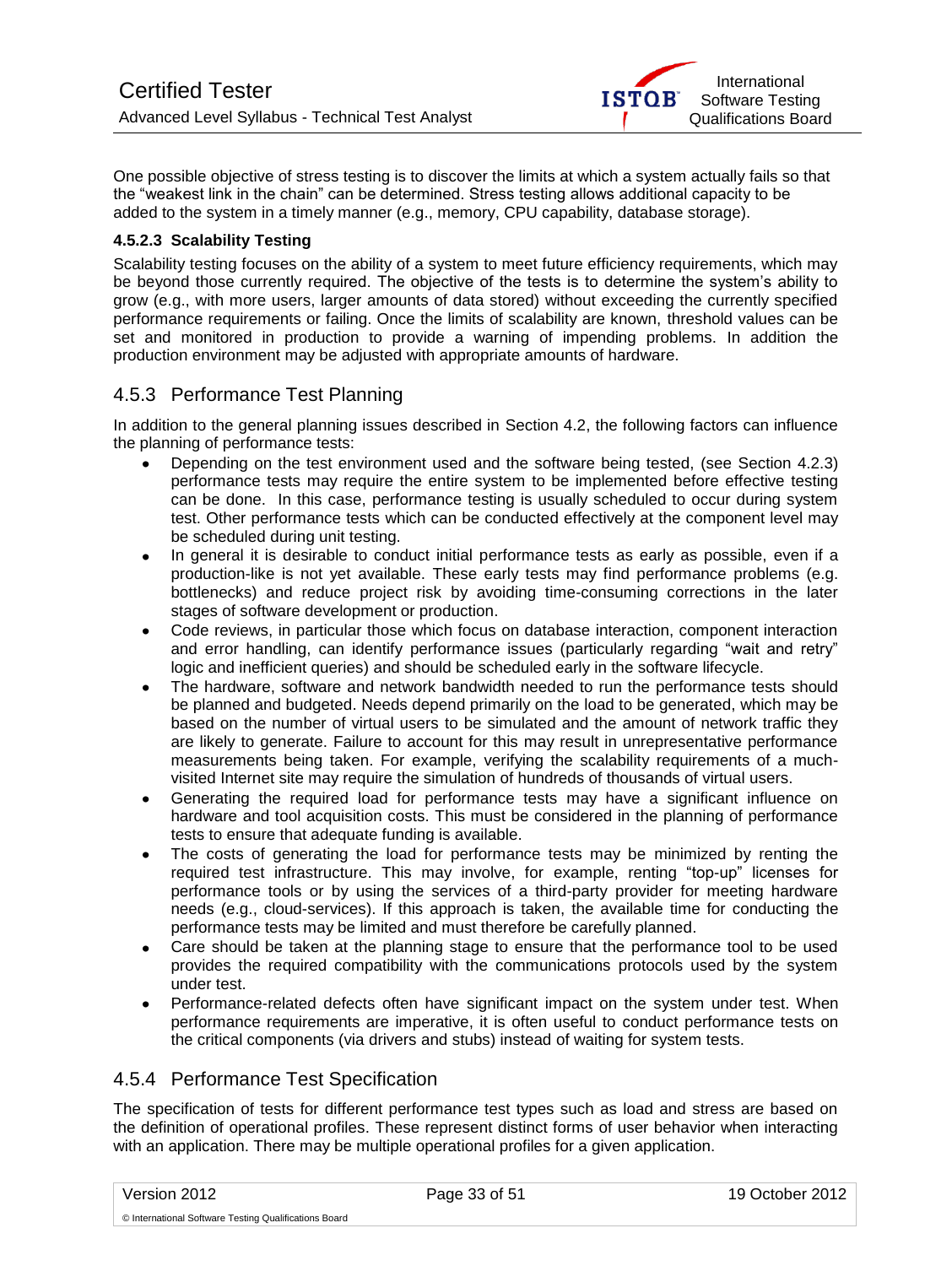

The numbers of users per operational profile may be obtained by using monitoring tools (where the actual or comparable application is already available) or by predicting usage. Such predictions may be based on algorithms or provided by the business organization, and are especially important for specifying the operational profile(s) to be used for scalability testing.

Operational profiles are the basis for the number and types of test cases to be used during performance testing. These tests are often controlled by test tools that create "virtual" or simulated users in quantities that will represent the profile under test (see Section 6.3.2).

### <span id="page-33-0"></span>4.6 Resource Utilization

The ISO 9126 classification of product quality characteristics includes resource utilization as a subcharacteristic of efficiency. Tests relating to resource utilization evaluate the usage of system resources (e.g., usage of memory, disk capacity, network bandwidth, connections) against a predefined benchmark. These are compared under both normal loads and stress situations, such as high levels of transaction and data volumes, to determine if unnatural growth in usage is occurring.

For example for real-time embedded systems, memory usage (sometimes referred to as a "memory footprint") plays a significant role in performance testing. If the memory footprint exceeds the allowed measure, the system may have insufficient memory needed to perform its tasks within the specified time periods. This may slow down the system or even lead to a system crash.

Dynamic analysis may also be applied to the task of investigating resource utilization (see Section 3.3.4) and detecting performance bottlenecks.

## <span id="page-33-1"></span>4.7 Maintainability Testing

Software often spends substantially more of its lifetime being maintained than being developed. Maintenance testing is performed to test the changes to an operational system or the impact of a changed environment to an operational system. To ensure that the task of conducting maintenance is as efficient as possible, maintainability testing is performed to measure the ease with which code can be analyzed, changed and tested.

Typical maintainability objectives of affected stakeholders (e.g., the software owner or operator) include:

- $\bullet$ Minimizing the cost of owning or operating the software
- $\bullet$ Minimizing down time required for software maintenance

Maintainability tests should be included in a test strategy and/or test approach where one or more of the following factors apply:

- Software changes are likely after the software enters production (e.g., to correct defects or introduce planned updates)
- The benefits of achieving maintainability objectives (see above) over the software lifecycle are considered by the affected stakeholders to outweigh the costs of performing the maintainability tests and making any required changes
- $\bullet$ The risks of poor software maintainability (e.g., long response times to defects reported by users and/or customers) justify conducting maintainability tests

Appropriate techniques for maintainability testing include static analysis and reviews as discussed in Sections 3.2 and 5.2. Maintainability testing should be started as soon as the design documents are available and should continue throughout the code implementation effort. Since maintainability is built into the code and the documentation for each individual code component, maintainability can be evaluated early in the lifecycle without having to wait for a completed and running system.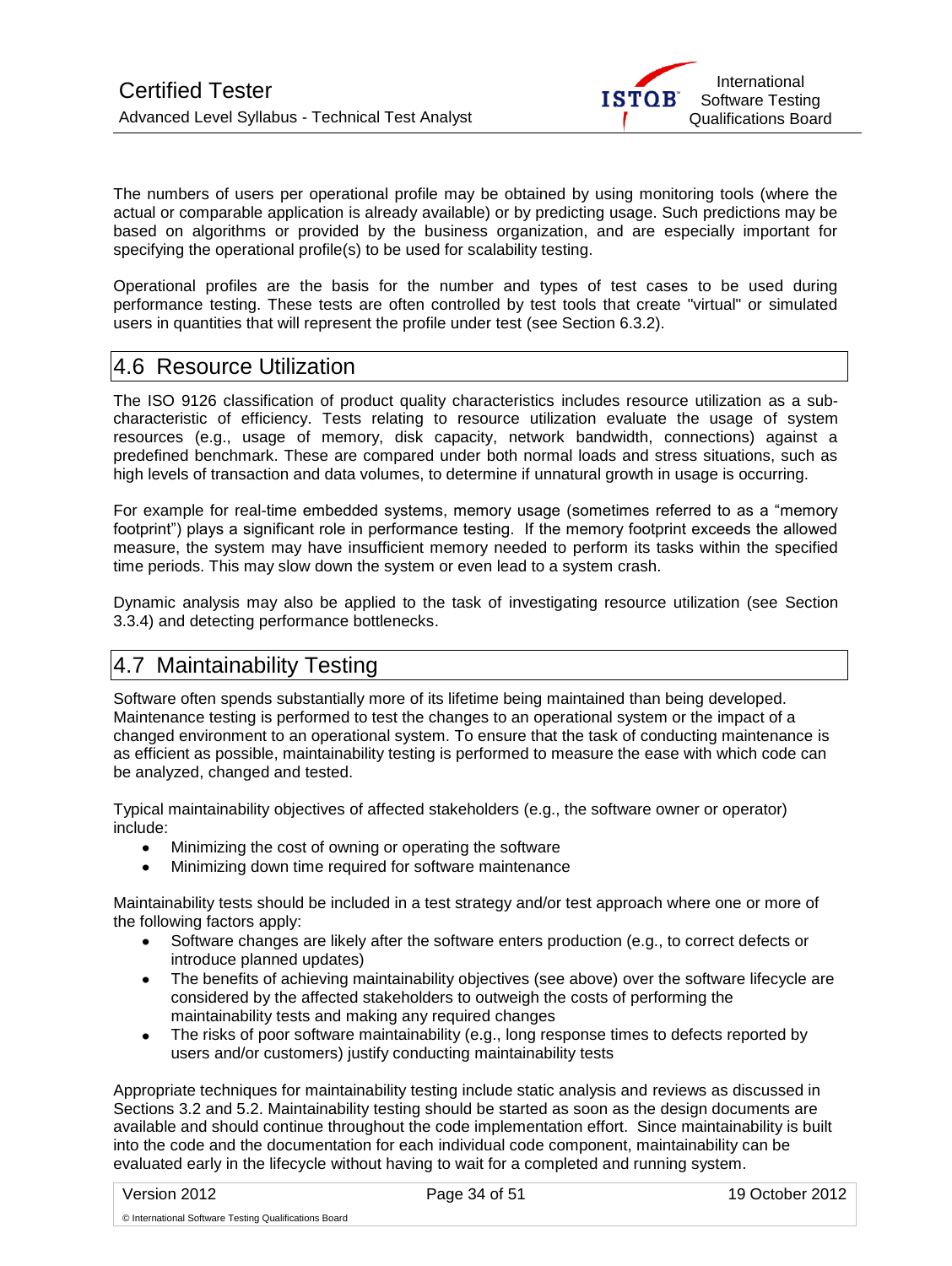Dynamic maintainability testing focuses on the documented procedures developed for maintaining a particular application (e.g., for performing software upgrades). Selections of maintenance scenarios are used as test cases to ensure the required service levels are attainable with the documented procedures. This form of testing is particularly relevant where the underlying infrastructure is complex, and support procedures may involve multiple departments/organizations. This form of testing may take place as part of Operational Acceptance Testing (OAT). [\[Web-1\]](http://www.testingstandards.co.uk/)

### <span id="page-34-0"></span>4.7.1 Analyzability, Changeability, Stability and Testability

The maintainability of a system can be measured in terms of the effort required to diagnose problems identified within a system (analyzability), implement the code changes (changeability) and test the changed system (testability). Stability relates specifically to the system's response to change. Systems with low stability exhibit large numbers of downstream problems (also known as the "ripple effect") whenever a change is made. [ISO9126] [\[Web-1\]](http://www.testingstandards.co.uk/).

The effort required to perform maintenance tasks is dependent on a number of factors such as software design methodology (e.g., object orientation) and coding standards used.

Note that "stability" in this context should not be confused with the terms "robustness" and "fault tolerance", which are covered in Section 4.4.2.

### <span id="page-34-1"></span>4.8 Portability Testing

Portability tests in general relate to the ease with which software can be transferred into its intended environment, either initially or from an existing environment. Portability tests include tests for installability, co-existence/compatibility, adaptability and replaceability. Portability testing can start with the individual components (e.g., replaceability of a particular component such as changing from one database management system to another) and will expand in scope as more code becomes available. Installability may not be testable until all the components of the product are functionally working. Portability must be designed and built into the product and so must be considered early in the design and architecture phases. Architecture and design reviews can be particularly productive for identifying potential portability requirements and issues (e.g., dependency on a particular operating system).

### <span id="page-34-2"></span>4.8.1 Installability Testing

Installability testing is conducted on the software and written procedures used to install the software on its target environment. This may include, for example, the software developed to install an operating system onto a processor, or an installation "wizard" used to install a product onto a client PC.

Typical installability testing objectives include:

- Validating that the software can be successfully installed by following the instructions in an installation manual (including the execution of any installation scripts), or by using an installation wizard. This includes exercising installation options for different hardware/software configurations and for various degrees of installation (e.g., initial or update).
- Testing whether failures which occur during installation (e.g., failure to load particular DLLs)  $\bullet$ are dealt with by the installation software correctly without leaving the system in an undefined state (e.g., partially installed software or incorrect system configurations)
- Testing whether a partial installation/de-installation can be completed
- Testing whether an installation wizard can successfully identify invalid hardware platforms or operating system configurations
- Measuring whether the installation process can be completed within a specified number of minutes or in less than a specified number of steps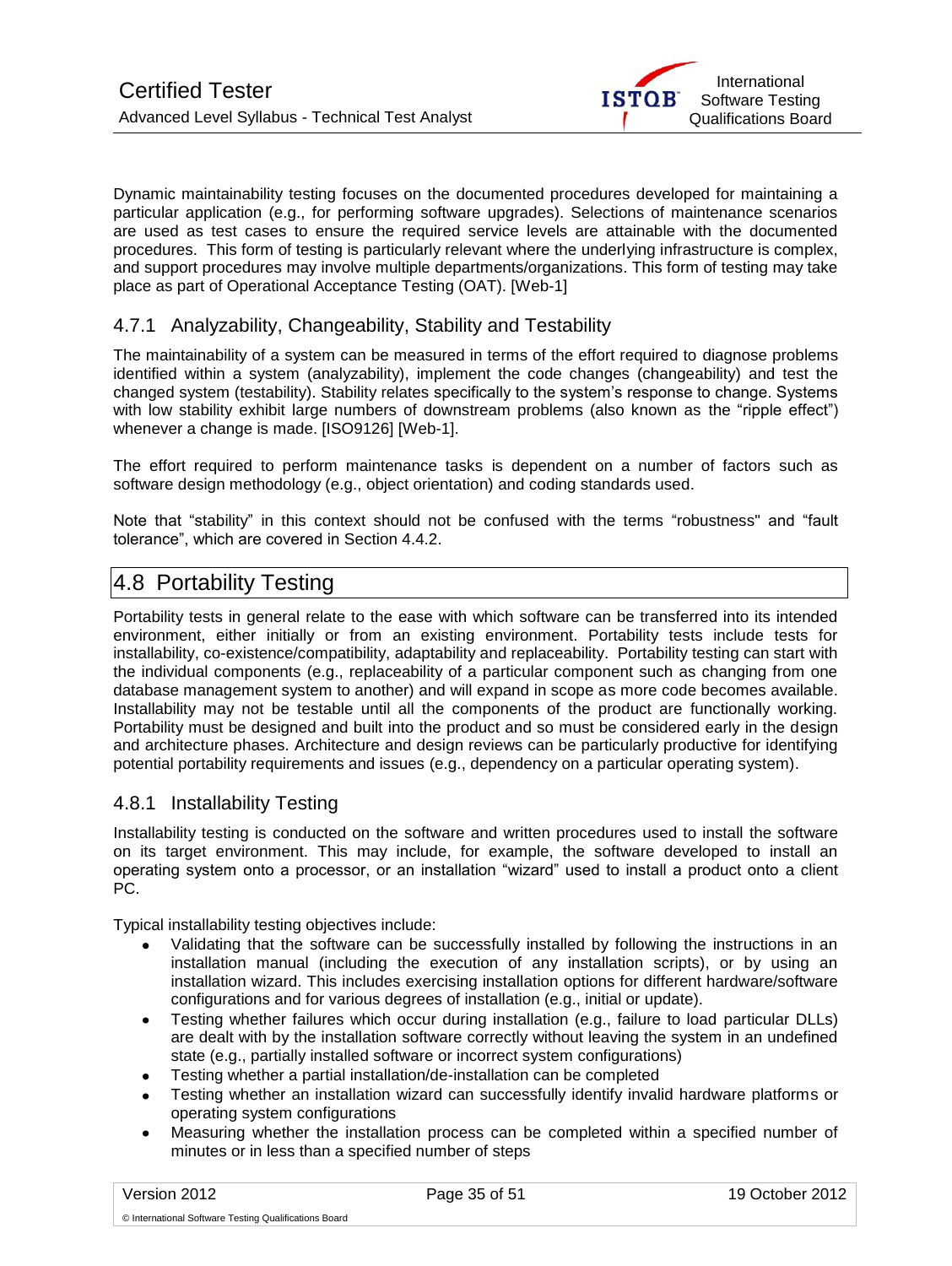

Validating that the software can be successfully downgraded or uninstalled

Functionality testing is normally conducted after the installation test to detect any faults which may have been introduced by the installation (e.g., incorrect configurations, functions not available). Usability testing is normally conducted in parallel with installability testing (e.g., to validate that users are provided with understandable instructions and feedback/error messages during the installation).

### <span id="page-35-0"></span>4.8.2 Co-existence/Compatibility Testing

Computer systems which are not related to each other are said to be compatible when they can run in the same environment (e.g., on the same hardware) without affecting each other's behavior (e.g., resource conflicts). Compatibility should be performed when new or upgraded software will be rolled out into environments which already contain installed applications.

Compatibility problems may arise when the application is tested in an environment where it is the only installed application (where incompatibility issues are not detectable) and then deployed onto another environment (e.g., production) which also runs other applications.

Typical compatibility testing objectives include:

- Evaluation of possible adverse impact on functionality when applications are loaded in the same environment (e.g., conflicting resource usage when a server runs multiple applications)
- Evaluation of the impact to any application resulting from the deployment of operating system  $\bullet$ fixes and upgrades

Compatibility issues should be analyzed when planning the targeted production environment but the actual tests are normally performed after system and user acceptance testing have been successfully completed.

### <span id="page-35-1"></span>4.8.3 Adaptability Testing

Adaptability testing checks whether a given application can function correctly in all intended target environments (hardware, software, middleware, operating system, etc.). An adaptive system is therefore an open system that is able to fit its behavior according to changes in its environment or in parts of the system itself. Specifying tests for adaptability requires that combinations of the intended target environments are identified, configured and available to the testing team. These environments are then tested using a selection of functional test cases which exercise the various components present in the environment.

Adaptability may relate to the ability of the software to be ported to various specified environments by performing a predefined procedure. Tests may evaluate this procedure.

Adaptability tests may be performed in conjunction with installability tests and are typically followed by functional tests to detect any faults which may have been introduced in adapting the software to a different environment.

#### <span id="page-35-2"></span>4.8.4 Replaceability Testing

Replaceability testing focuses on the ability of software components within a system to be exchanged for others. This may be particularly relevant for systems which use commercial off-the-shelf (COTS) software for specific system components.

Replaceability tests may be performed in parallel with functional integration tests where more than one alternative component is available for integration into the complete system. Replaceability may be evaluated by technical review or inspection at the architecture and design levels, where the emphasis is placed on the clear definition of interfaces to potential replaceable components.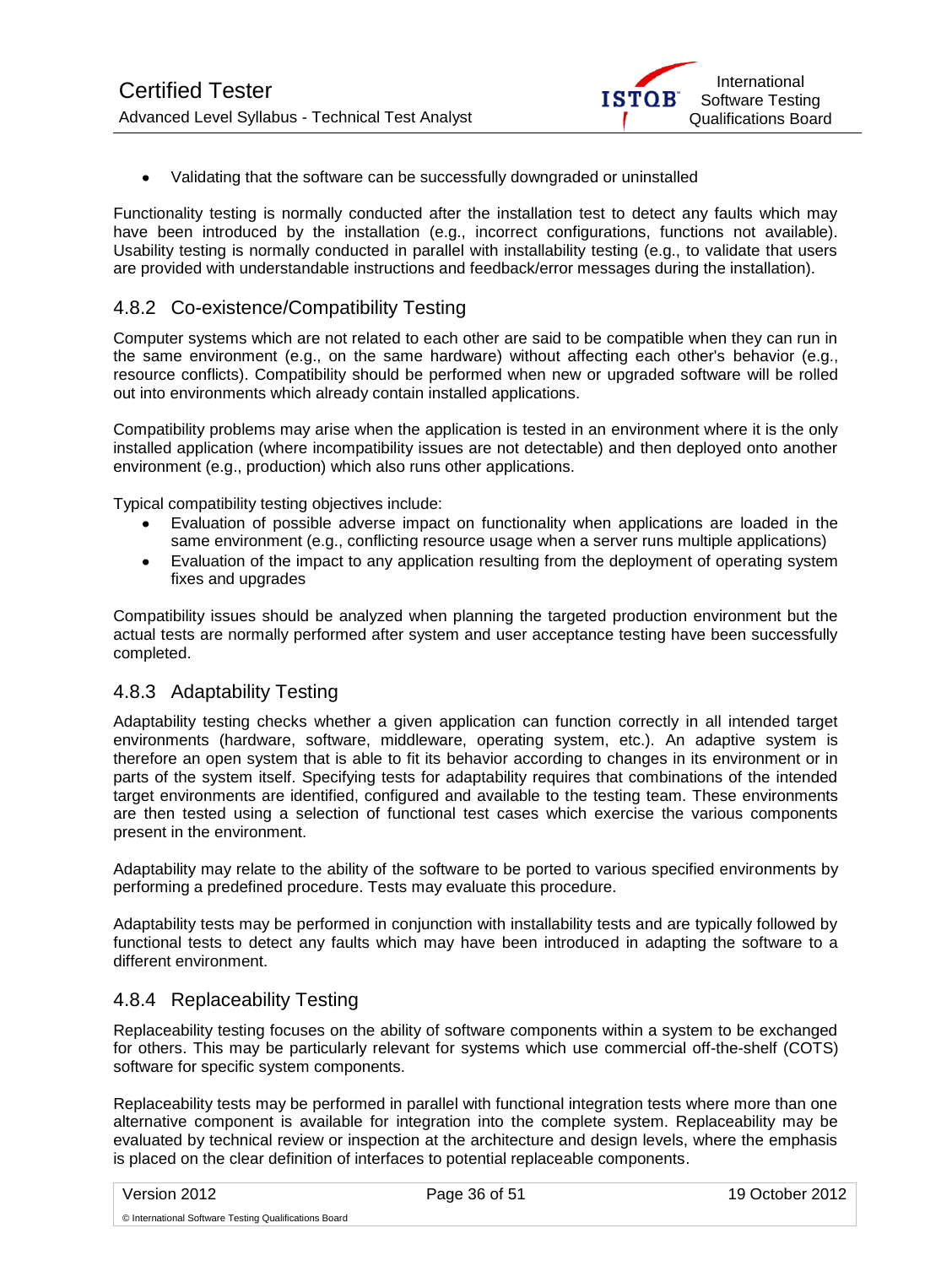

# <span id="page-36-0"></span>**5. Reviews - 165 mins.**

#### **Keywords**

anti-pattern

### **Learning Objectives for Reviews**

### **5.1 Introduction**

TTA 5.1.1 (K2) Explain why review preparation is important for the Technical Test Analyst

#### **5.2 Using Checklists in Reviews**

- TTA 5.2.1 (K4) Analyze an architectural design and identify problems according to a checklist provided in the syllabus
- TTA 5.2.2 (K4) Analyze a section of code or pseudo-code and identify problems according to a checklist provided in the syllabus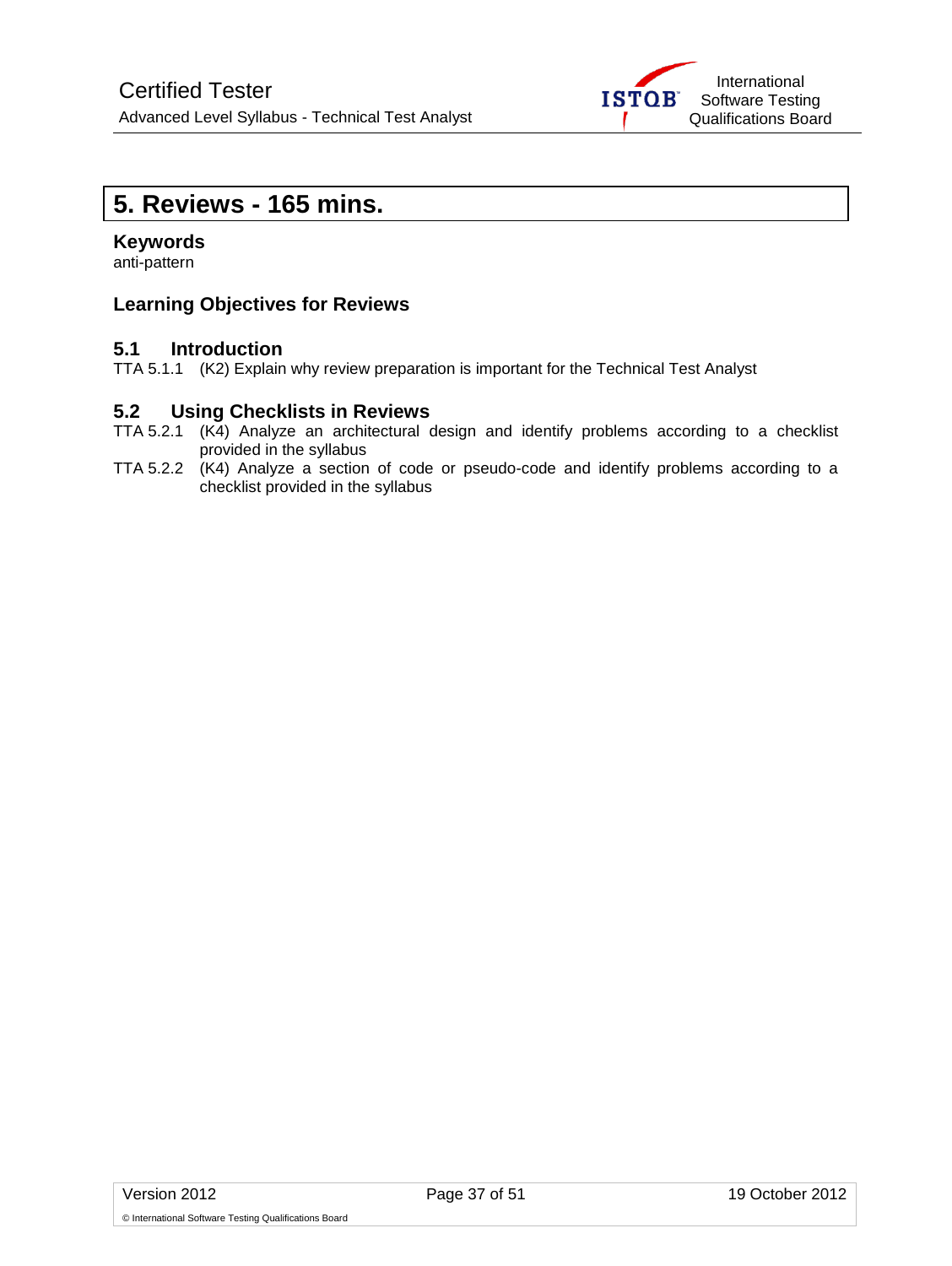

### <span id="page-37-0"></span>5.1 Introduction

Technical Test Analysts must be active participants in the review process, providing their unique views. They should have formal review training to better understand their respective roles in any technical review process. All review participants must be committed to the benefits of a well-conducted technical review. For a complete description of technical reviews, including numerous review checklists, see [Wiegers02]. Technical Test Analysts normally participate in technical reviews and inspections where they bring an operational (behavioral) viewpoint that may be missed by developers. In addition, Technical Test Analysts play an important role in the definition, application, and maintenance of review checklists and defect severity information.

Regardless of the type of review being conducted, the Technical Test Analyst must be allowed adequate time to prepare. This includes time to review the work product, time to check crossreferenced documents to verify consistency, and time to determine what might be missing from the work product. Without adequate preparation time, the review can become an editing exercise rather than a true review. A good review includes understanding what is written, determining what is missing, and verifying that the described product is consistent with other products that are either already developed or are in development. For example, when reviewing an integration level test plan, the Technical Test Analyst must also consider the items that are being integrated. Are they ready for integration? Are there dependencies that must be documented? Is there data available to test the integration points? A review is not isolated to the work product being reviewed. It must also consider the interaction of that item with the others in the system.

It is not unusual for the authors of a product being reviewed to feel they are being criticized. The Technical Test Analyst should be sure to approach any review comments from the viewpoint of working together with the author to create the best product possible. By using this approach, comments will be worded constructively and will be oriented toward the work product and not the author. For example, if a statement is ambiguous, it is better to say "I don't understand what I should be testing to verify that this requirement has been implemented correctly. Can you help me understand it?" rather than "This requirement is ambiguous and no one will be able to figure it out."

The Technical Test Analyst's job in a review is to ensure that the information provided in the work product will be sufficient to support the testing effort. If the information is not there or is not clear, then this is likely a defect that needs to be corrected by the author. By maintaining a positive approach rather than a critical approach, comments will be better received and the meeting will be more productive.

### <span id="page-37-1"></span>5.2 Using Checklists in Reviews

Checklists are used during reviews to remind the participants to verify specific points during the review. Checklists can also help to de-personalize the review, e.g., "this is the same checklist we use for every review, and we are not targeting only your work product." Checklists can be generic and used for all reviews or focused on specific quality characteristics or areas. For example, a generic checklist might verify the proper usage of the terms "shall" and "should", verify proper formatting and similar conformance items. A targeted checklist might concentrate on security issues or performance issues.

The most useful checklists are those gradually developed by an individual organization, because they reflect:

- The nature of the product
- The local development environment  $\bullet$ 
	- o Staff
	- o Tools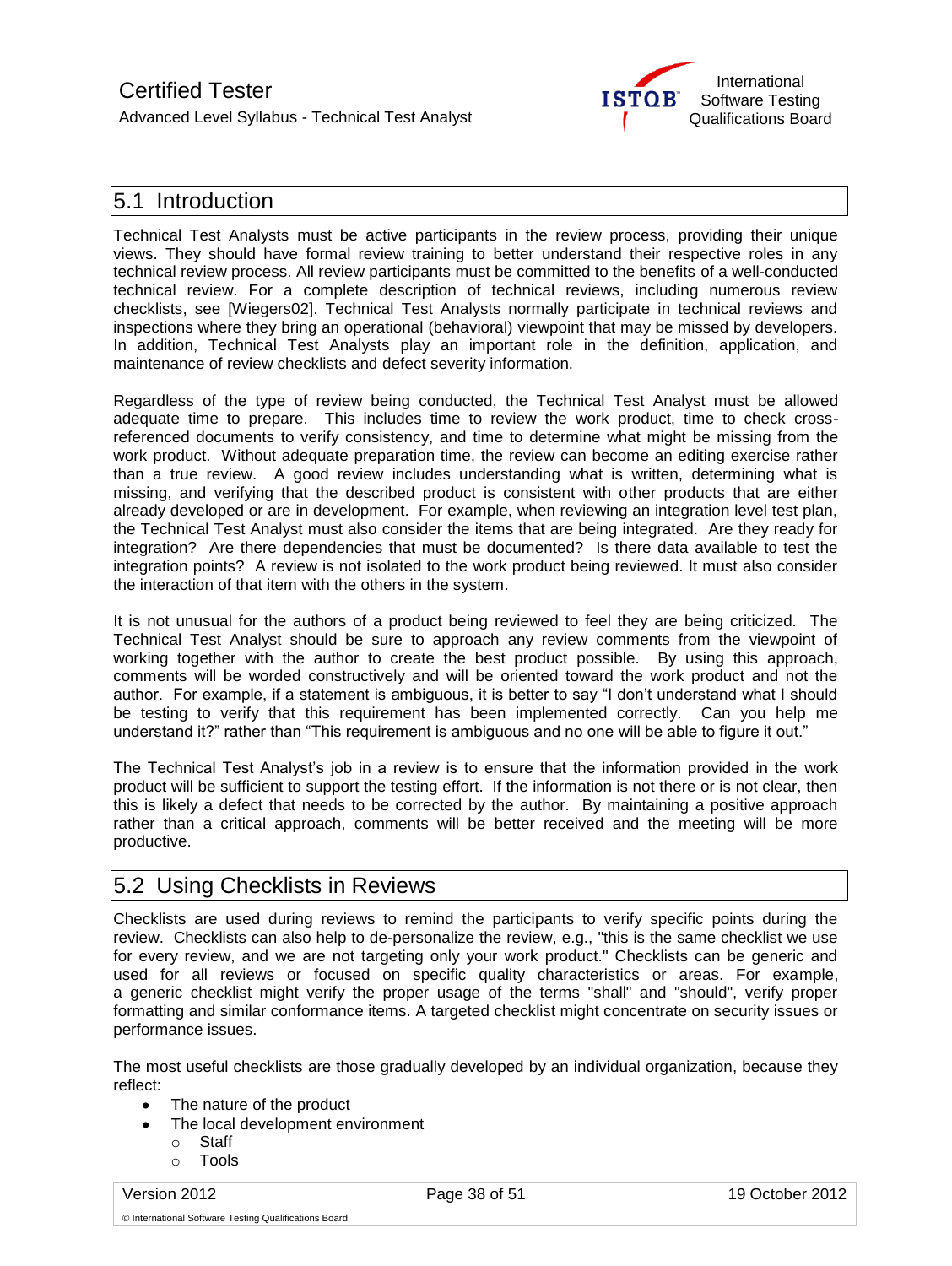

- o Priorities
- History of previous successes and defects
- Particular issues (e.g., performance, security)

Checklists should be customized for the organization and perhaps for the particular project. The checklists provided in this chapter are meant only to serve as examples.

Some organizations extend the usual notion of a software checklist to include "anti-patterns" that refer to common mistakes, poor techniques, and other ineffective practices. The term derives from the popular concept of "design patterns" which are reusable solutions to common problems that have been shown to be effective in practical situations [Gamma94]. An anti-pattern, then, is a commonly made mistake, often implemented as an expedient short-cut.

It is important to remember that if a requirement is not testable, meaning that it is not defined in such a way that the Technical Test Analyst can determine how to test it, then it is a defect. For example, a requirement that states "The software should be fast" cannot be tested. How can the Technical Test Analyst determine if the software is fast? If, instead, the requirement said "The software must provide a maximum response time of three seconds under specific load conditions", then the testability of this requirement is substantially better, if we define the "specific load conditions" (e.g. number of concurrent users, activities performed by the users). It is also an overarching requirement because this one requirement could easily spawn many individual test cases in a non-trivial application. Traceability from this requirement to the test cases is also critical because if the requirement should change, all the test cases will need to be reviewed and updated as needed.

### <span id="page-38-0"></span>5.2.1 Architectural Reviews

Software architecture consists of the fundamental organization of a system, embodied in its components, their relationships to each other and the environment, and the principles governing its design and evolution. [ANSI/IEEE Std 1471-2000], [Bass03].

Checklists used for architecture reviews could, for example, include verification of the proper implementation of the following items, which are quoted from [Web-3]:

- "Connection pooling reducing the execution time overhead associated with establishing database connections by establishing a shared pool of connections
- Load balancing spreading the load evenly between a set of resources
- Distributed processing
- Caching using a local copy of data to reduce access time
- Lazy instantiation
- Transaction concurrency
- Process isolation between Online Transactional Processing (OLTP) and Online Analytical Processing (OLAP)
- Replication of data"

More details, (not relevant for the certification exam), can be found in [Web-4], which refers to a paper that surveys 117 checklists from 24 sources. Different categories of checklist items are discussed and examples are provided of good checklist items as well as those that should be avoided.

#### <span id="page-38-1"></span>5.2.2 Code Reviews

Checklists for code reviews are necessarily very detailed, and, as with checklists for architecture reviews, are most useful when they are language, project and company-specific. The inclusion of code-level anti-patterns is helpful, particularly for less experienced software developers.

Checklists used for code reviews could include the following items six items: (based on [Web-5]).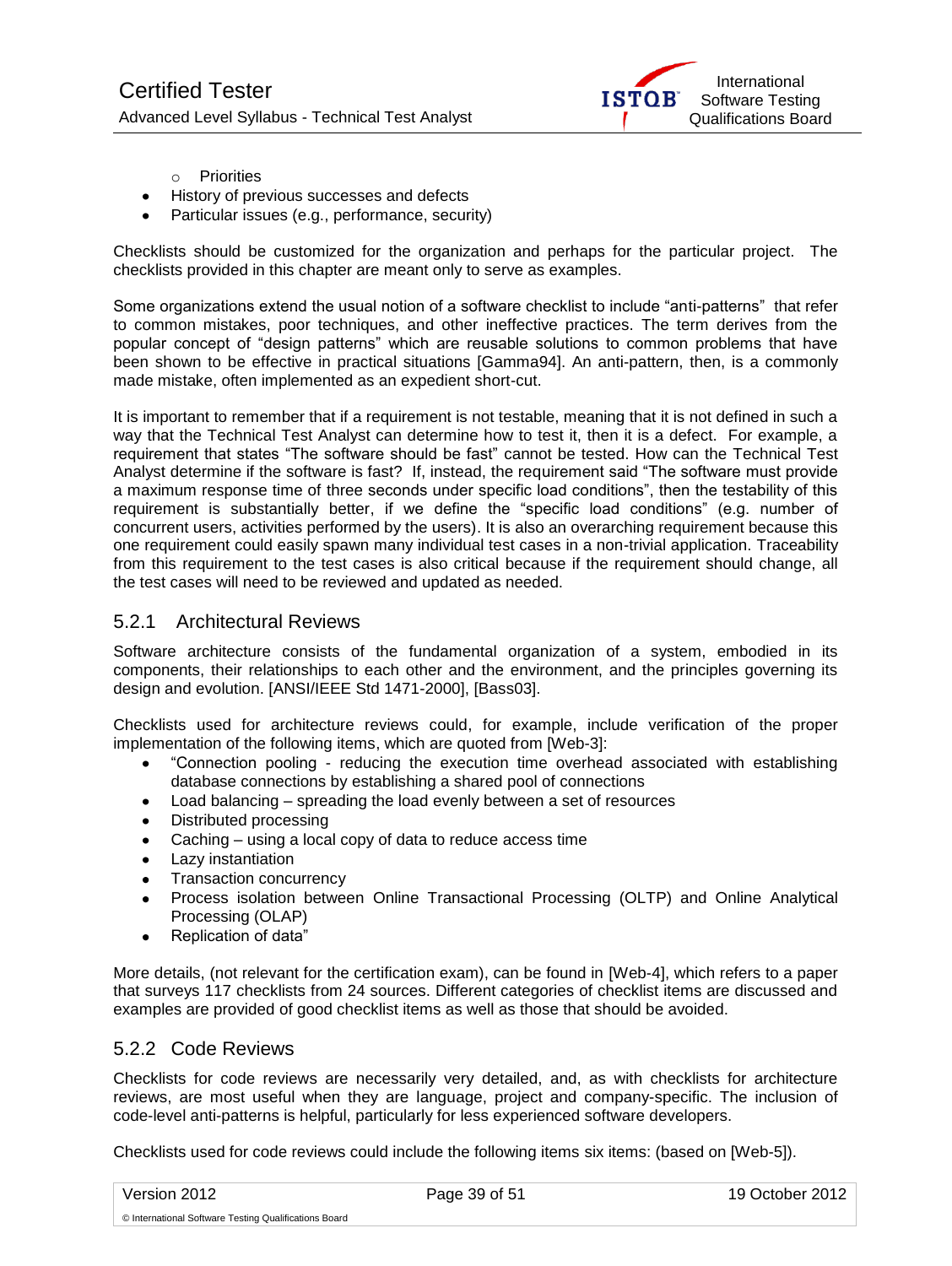

#### 1. Structure

- Does the code completely and correctly implement the design?
- Does the code conform to any pertinent coding standards?
- Is the code well-structured, consistent in style, and consistently formatted?
- Are there any uncalled or unneeded procedures or any unreachable code?  $\bullet$
- Are there any leftover stubs or test routines in the code?
- Can any code be replaced by calls to external reusable components or library functions?
- Are there any blocks of repeated code that could be condensed into a single procedure?
- Is storage use efficient?
- Are symbolics used rather than "magic number" constants or string constants?  $\bullet$
- Are any modules excessively complex and should be restructured or split into multiple modules?
- 2. Documentation
	- Is the code clearly and adequately documented with an easy-to-maintain commenting style?  $\bullet$
	- Are all comments consistent with the code?  $\bullet$
	- Does the documentation conform to applicable standards?
- 3. Variables
	- Are all variables properly defined with meaningful, consistent, and clear names?
	- Are there any redundant or unused variables?
- 4. Arithmetic Operations
	- Does the code avoid comparing floating-point numbers for equality?  $\bullet$
	- Does the code systematically prevent rounding errors?
	- $\bullet$ Does the code avoid additions and subtractions on numbers with greatly different magnitudes?
	- Are divisors tested for zero or noise?
- 5. Loops and Branches
	- Are all loops, branches, and logic constructs complete, correct, and properly nested?
	- Are the most common cases tested first in IF-ELSEIF chains?  $\bullet$
	- Are all cases covered in an IF-ELSEIF or CASE block, including ELSE or DEFAULT clauses?
	- Does every case statement have a default?
	- Are loop termination conditions obvious and invariably achievable?  $\bullet$
	- Are indices or subscripts properly initialized, just prior to the loop?
	- Can any statements that are enclosed within loops be placed outside the loops?
	- Does the code in the loop avoid manipulating the index variable or using it upon exit from the loop?
- 6. Defensive Programming
	- Are indices, pointers, and subscripts tested against array, record, or file bounds?  $\bullet$
	- Are imported data and input arguments tested for validity and completeness?  $\bullet$
	- Are all output variables assigned?
	- Is the correct data element operated on in each statement?  $\bullet$
	- $\bullet$ Is every memory allocation released?
	- Are timeouts or error traps used for external device access?
	- Are files checked for existence before attempting to access them?  $\bullet$
	- Are all files and devices left in the correct state upon program termination?

For further examples of checklists used for code reviews at different testing levels see [Web-6].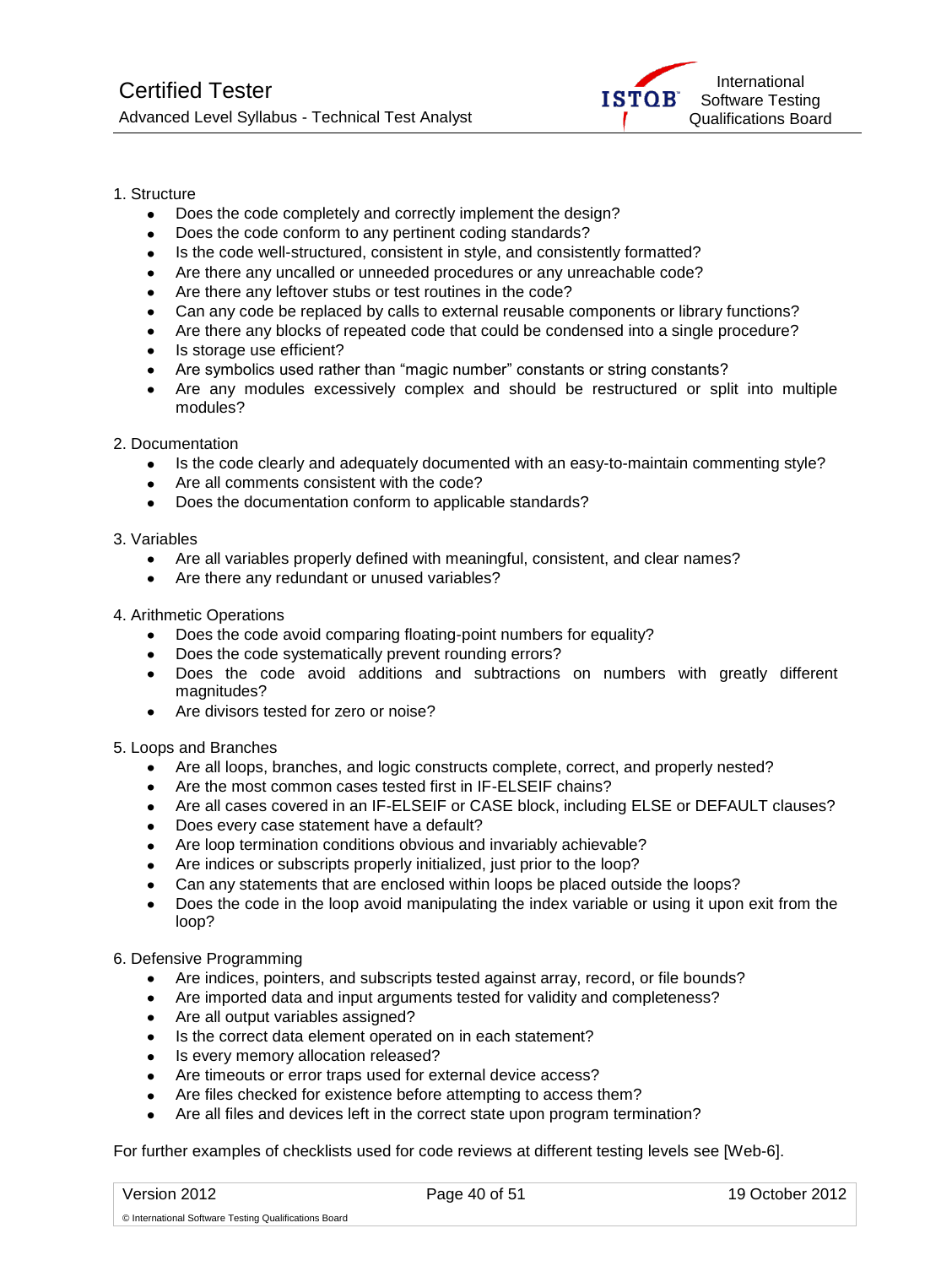

# <span id="page-40-0"></span>**6. Test Tools and Automation - 195 mins.**

#### **Keywords**

data-driven testing, debugging tool, fault seeding tool, hyperlink test tool, keyword-driven testing, performance testing tool, record/playback tool, static analyzer, test execution tool, test management tool

### **Learning Objectives for Test Tools and Automation**

### **6.1 Integration and Information Interchange Between Tools**

TTA-6.1.1 (K2) Explain technical aspects to consider when multiple tools are used together

### **6.2 Defining the Test Automation Project**

- TTA-6.2.1 (K2) Summarize the activities that the Technical Test Analyst performs when setting up a test automation project
- TTA-6.2.2 (K2) Summarize the differences between data-driven and keyword-driven automation
- TTA-6.2.3 (K2) Summarize common technical issues that cause automation projects to fail to achieve the planned return on investment
- TTA-6.2.4 (K3) Create a keyword table based on a given business process

### **6.3 Specific Test Tools**

- TTA-6.3.1 (K2) Summarize the purpose of tools for fault seeding and fault injection
- TTA-6.3.2 (K2) Summarize the main characteristics and implementation issues for performance testing and monitoring tools
- TTA-6.3.3 (K2) Explain the general purpose of tools used for web-based testing
- TTA-6.3.4 (K2) Explain how tools support the concept of model-based testing
- TTA-6.3.5 (K2) Outline the purpose of tools used to support component testing and the build process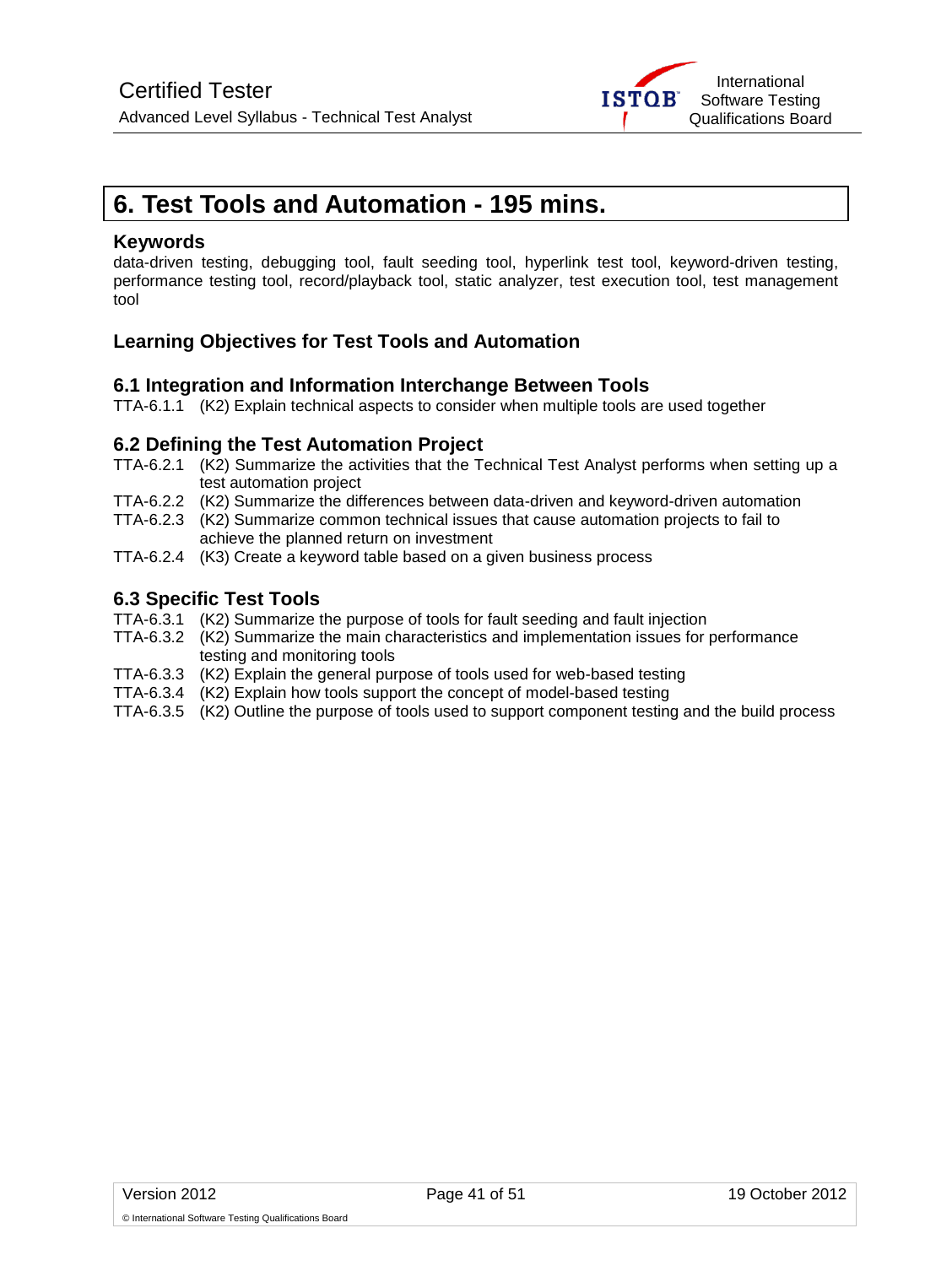

### <span id="page-41-0"></span>6.1 Integration and Information Interchange Between Tools

While the responsibility for selecting and integrating tools belongs to the Test Manager, the Technical Test Analyst may be called upon to review the integration of a tool or set of tools to ensure accurate tracking of data resulting from various testing areas such as static analysis, test execution automation and configuration management. In addition, depending on the programming skills of the Technical Test Analyst, there may also be involvement in creating the code that will integrate tools together that do not integrate "out of the box".

An ideal toolset should eliminate the duplication of information across the tools. It takes more effort and it is more error-prone to store test execution scripts both in a test management database and in the configuration management system. It would be better to have a test management system that includes a configuration management component or that is able to integrate with a configuration management tool already in place in the organization. Well-integrated defect tracking and test management tools will allow a tester to launch a defect report during test case execution without having to leave the test management tool. Well-integrated static analysis tools should be able to report any discovered incidents and warnings directly to the defect management system (although this should be configurable due to the many warnings that may be generated).

Buying a suite of test tools from the same vendor does not automatically mean that the tools work together adequately. When considering the approach to integrating tools together, a data-centric focus is preferable. The data must be exchanged without manual intervention in a timely manner with guaranteed accuracy including fault recovery. While it is helpful to have a consistent user experience, capture, storage, protection and presentation of data should be the primary focus of tool integration.

An organization should evaluate the cost of automating the information interchange compared to the risk of losing information or allowing the data to get out of synchronization due to necessary manual intervention. As integration may be expensive or difficult, it should be a prime consideration in the overall tool strategy.

Some integrated development environments (IDE) may simplify integration between tools that are capable of working in that environment. This helps to unify the look and feel of the tools that share the same framework. However, a similar user interface will not guarantee a smooth information exchange between components. Coding may be required to complete the integration.

### <span id="page-41-1"></span>6.2 Defining the Test Automation Project

In order to be cost-effective, test tools and particularly test automation tools, must be carefully architected and designed. Implementing a test automation strategy without a solid architecture usually results in a tool set that is costly to maintain, insufficient for the purpose and unable to achieve the target return on investment.

A test automation project should be considered a software development project. This includes the need for architecture documents, detailed design documents, design and code reviews, component and component integration testing as well as final system testing. Testing can be needlessly delayed or complicated when unstable or inaccurate test automation code is used. There are multiple activities that the Technical Test Analyst performs regarding test automation. These include:

- Determining who will be responsible for the test execution
- Selecting the appropriate tool for the organization, timeline, skills of the team, maintenance requirements (note this could mean deciding to create a tool to use rather than acquiring one)
- Defining the interface requirements between the automation tool and other tools such as the  $\bullet$ test management and defect management tools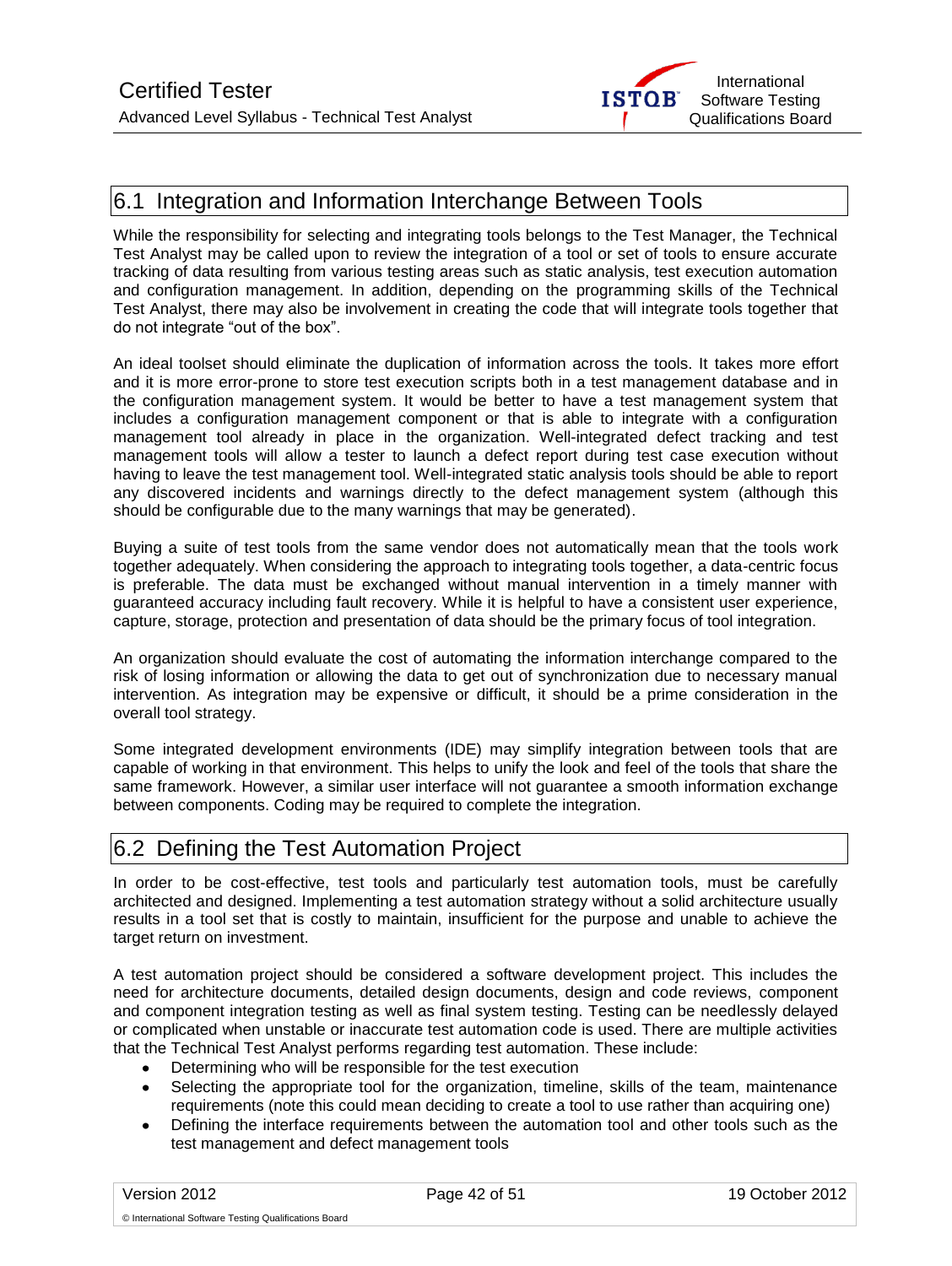

- Selecting the automation approach, i.e., keyword-driven or data-driven (see Section 6.2.1) below)
- Working with the Test Manager to estimate the cost of the implementation, including training  $\bullet$
- Scheduling the automation project and allocating the time for maintenance
- Training the Test Analysts and Business Analysts to use and supply data for the automation
- Determining how the automated tests will be executed
- Determining how the automated test results will be combined with the manual test results  $\bullet$

These activities and the resulting decisions will influence the scalability and maintainability of the automation solution. Sufficient time must be spent researching the options, investigating available tools and technologies and understanding the future plans for the organization. Some of these activities require more consideration than others, particularly during the decision process. These are discussed in more detail in the following sections.

### <span id="page-42-0"></span>6.2.1 Selecting the Automation Approach

Test automation is not limited to testing through the GUI. Tools exist to help automate testing at the API level, through a Command Line Interface (CLI) and other interface points in the software under test. One of the first decisions the Technical Test Analyst must make is the most effective interface to be accessed to automate the testing.

One of the difficulties of testing through the GUI is the tendency for the GUI to change as the software evolves. Depending on the way the test automation code is designed, this can result in a significant maintenance burden. For example, using the record/playback capability of a test automation tool may result in automated test cases (often called test scripts) that no longer run as desired if the GUI changes. This is because the recorded script captures interactions with the graphical objects when the tester executes the software manually. If the objects being accessed change, the recorded scripts may also need updating to reflect those changes.

Capture and Playback tools may be used as a convenient starting point for developing automation scripts. The tester records a test session and recorded script is then modified to improve maintainability (e.g., by replacing sections in the recorded script with reusable functions).

Depending on the software being tested, the data used for each test may be different although the executed test steps are virtually identical (e.g., testing error handling for an input field by entering multiple invalid values and checking the error returned for each). It is inefficient to develop and maintain an automated test script for each of these values to be tested. A common technical solution to this problem is to move the data from the scripts to an external store such as a spreadsheet or a database. Functions are written to access the specific data for each execution of the test script, which enables a single script to work through a set of test data that supplies the input values and expected result values (e.g., a value shown in a text field or an error message). This approach is called datadriven. When using this approach, a test script is developed that will process the supplied data, as well as a harness and the infrastructure needed to support the execution of the script or set of scripts. The actual data held in the spreadsheet or database is created by Test Analysts who are familiar with the business function of the software. This division of labor allows those responsible for developing test scripts (e.g., the Technical Test Analyst) to focus on the implementation of intelligent automation scripts while the Test Analyst maintains ownership of the actual test. In most cases, the Test Analyst will be responsible for executing the test scripts once the automation is implemented and tested.

Another approach, called keyword- or action word-driven, goes a step further by also separating the action to be performed on the supplied data from the test script [Buwalda01]. In order to accomplish this further separation, a high-level meta language is created by domain experts (e.g., Test Analysts) which is descriptive rather than directly executable. Each statement of this language describes a full or partial business process of the domain that may require testing. For example, business process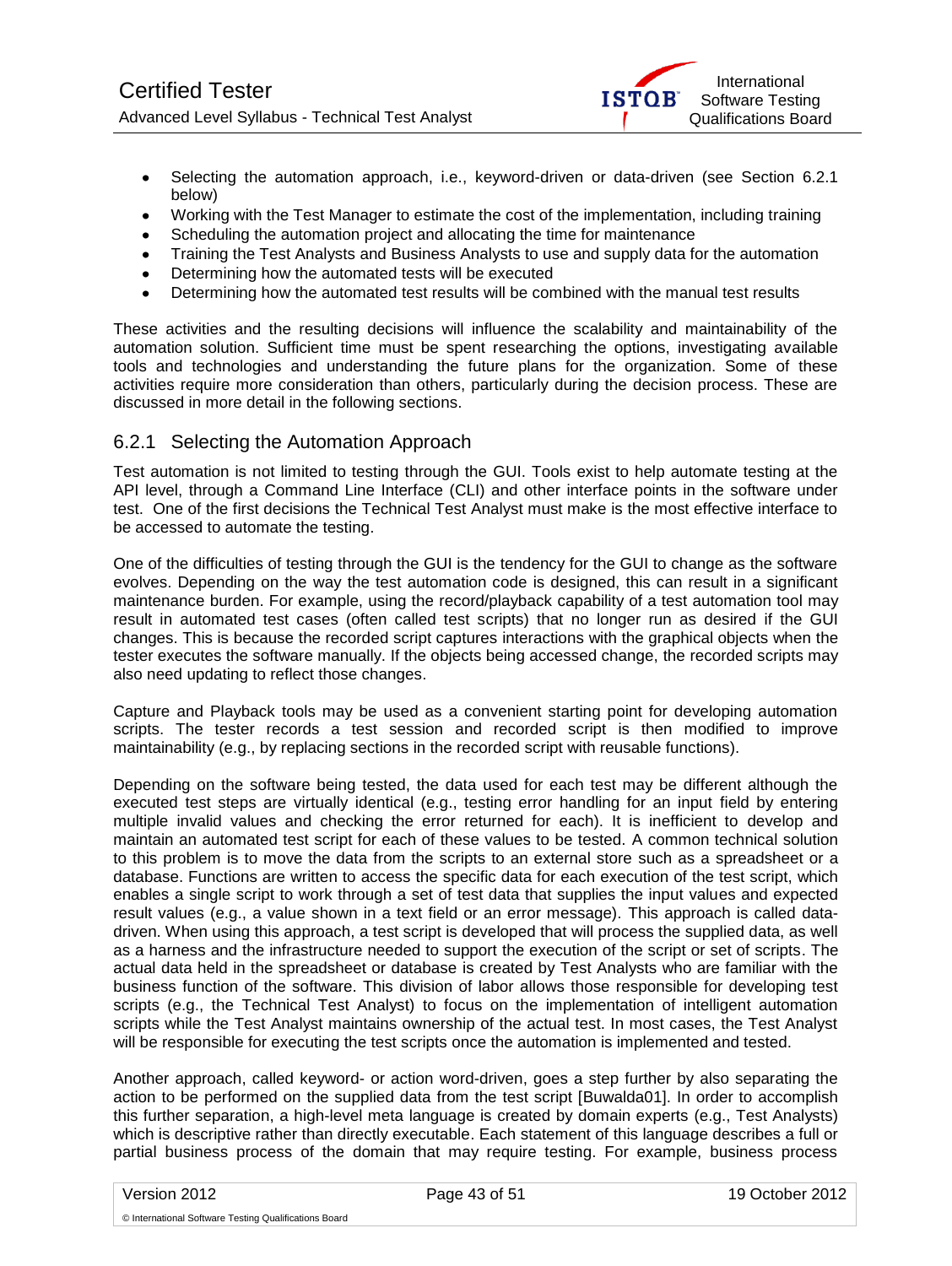

keywords could include "Login", "CreateUser", and "DeleteUser". A keyword describes a high-level action that will be performed in the application domain. Lower level actions which denote interaction with the software interface itself, such as: "ClickButton", "SelectFromList", or "TraverseTree" may also be defined and may be used to test GUI capabilities that do not neatly fit into business process keywords.

Once the keywords and data to be used have been defined, the test automator (e.g., Technical Test Analyst) translates the business process keywords and lower level actions into test automation code. The keywords and actions, along with the data to be used, may be stored in spreadsheets or entered using specific tools which support keyword-driven test automation. The test automation framework implements the keyword as a set of one or more executable functions or scripts. Tools read test cases written with keywords and call the appropriate test functions or scripts which implement them. The executables are implemented in a highly modular manner to enable easy mapping to specific keywords. Programming skills are needed to implement these modular scripts.

This separation of the knowledge of the business logic from the actual programming required to implement the test automation scripts provides the most effective use of the test resources. The Technical Test Analyst, in the role as the test automator, can effectively apply programming skills without having to become a domain expert across many areas of the business.

Separating the code from the changeable data helps to insulate the automation from changes, improving the overall maintainability of the code and improving the return on the automation investment.

In any test automation design, it is important to anticipate and handle software failures. If a failure occurs, the automator must determine what the software should do. Should the failure be recorded and the tests continue? Should the tests be terminated? Can the failure be handled with a specific action (such as clicking a button in a dialog box) or perhaps by adding a delay in the test? Unhandled software failures may corrupt subsequent test results as well as causing a problem with the test that was executing when the failure occurred.

It is also important to consider the state of the system at the start and end of the tests. It may be necessary to ensure the system is returned to a pre-defined state after the test execution is completed. This will allow a suite of automated tests to be run repeatedly without manual intervention to reset the system to a known state. To do this, the test automation may have to, for example, delete the data it created or alter the status of records in a database. The automation framework should ensure that a proper termination has been accomplished at the end of the tests (i.e., logging out after the tests complete).

### <span id="page-43-0"></span>6.2.2 Modeling Business Processes for Automation

In order to implement a keyword-driven approach for test automation, the business processes to be tested must be modeled in the high-level keyword language. It is important that the language is intuitive to its users who are likely to be the Test Analysts working on the project.

Keywords are generally used to represent high-level business interactions with a system. For example, "Cancel Order" may require checking the existence of the order, verifying the access rights of the person requesting the cancellation, displaying the order to be cancelled and requesting confirmation of the cancellation. Sequences of keywords (e.g., "Login", "Select\_Order", "Cancel\_Order"), and the relevant test data are used by the Test Analyst to specify test cases. The following is a simple keyword-driven input table that could be used to test the ability of the software to add, reset and delete user accounts: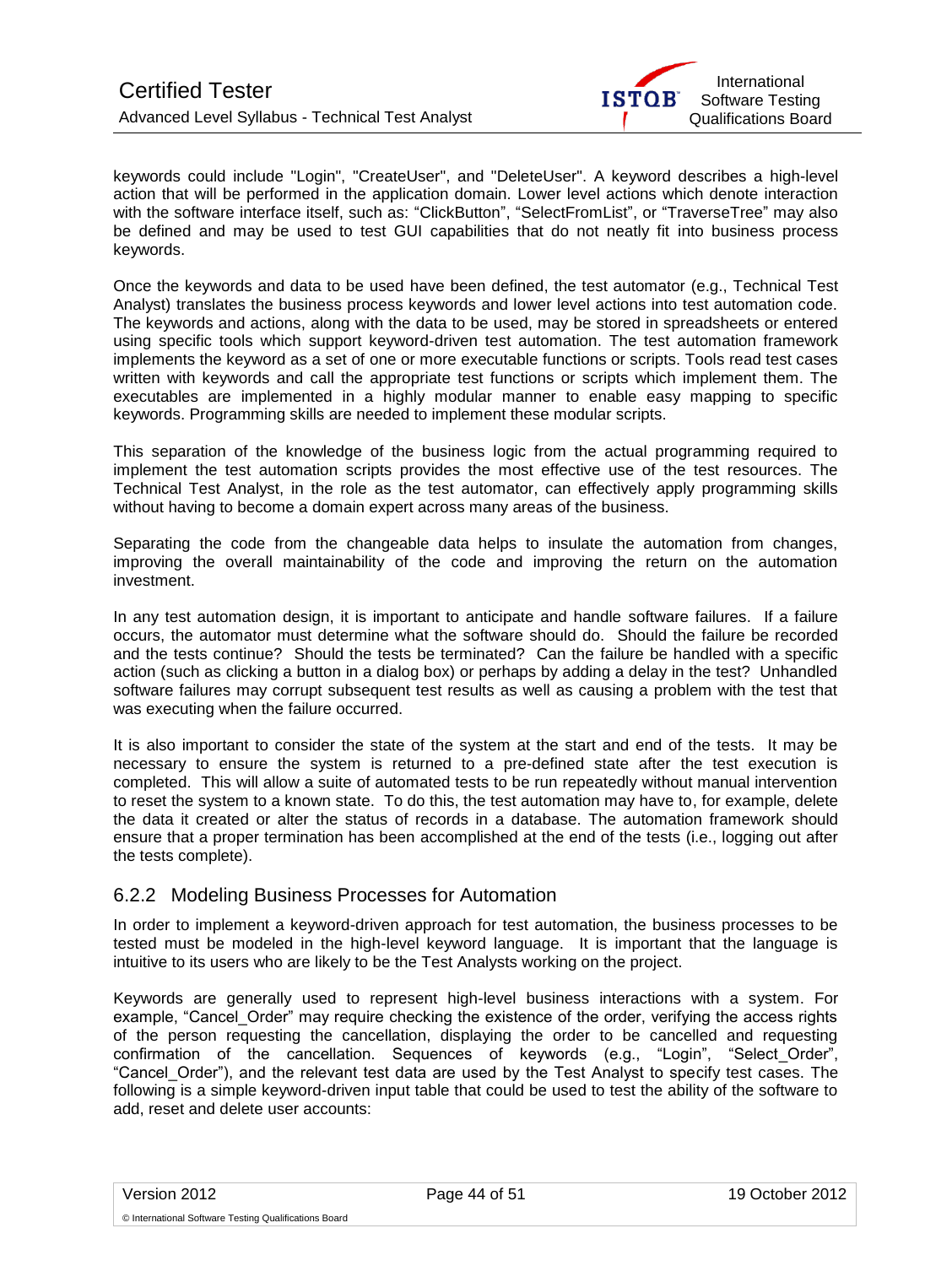

| Keyword        | User              | <b>Password</b> | <b>Result</b>                       |
|----------------|-------------------|-----------------|-------------------------------------|
| Add User       | User1             | Pass1           | User added message                  |
| Add User       | @Rec34            | @Rec35          | User added message                  |
| Reset Password | User1             | Welcome         | Password reset confirmation message |
| Delete User    | User1             |                 | Invalid username/password message   |
| Add User       | User <sub>3</sub> | Pass3           | User added message                  |
| Delete User    | User <sub>2</sub> |                 | User not found message              |

The automation script that uses this table would look for the input values to be used by the automation script. For example, when it gets to the row with the keyword "Delete User", only the user name is required. To add a new user both user name and password are required. Input values may also be referenced from a data store as shown with the second "Add\_User" keyword where a reference to the data is entered rather than the data itself providing more flexibility to access data that may be changing as the tests execute. This allows data-driven techniques to be combined with the keyword scheme.

Issues to consider include:

- The more granular the keywords, the more specific the scenarios that can be covered, but the high-level language may become more complex to maintain.
- $\bullet$ Allowing Test Analysts to specify low-level actions ("ClickButton", "SelectFromList", etc.) makes the keyword tests much more capable of handling different situations. However, because these actions are tied directly to the GUI, it also may cause the tests to require more maintenance when changes occur.
- Use of aggregated keywords may simplify development but complicate maintenance. For example, there may be six different keywords that collectively create a record. Should a keyword that actually calls all six keywords consecutively be created to simplify that action?
- No matter how much analysis goes into the keyword language, there will often be times when new and different keywords will be needed. There are two separate domains to a keyword (i.e., the business logic behind it and the automation functionality to execute it). Therefore, a process must be created to deal with both domains.

Keyword-based test automation can significantly reduce the maintenance costs of test automation, but it is more costly, more difficult to develop, and takes more time to design correctly in order to gain the expected return on investment.

### <span id="page-44-0"></span>6.3 Specific Test Tools

This section contains information on tools that are likely to be used by a Technical Test Analyst beyond what is discussed in the Advanced Level Test Analyst [ISTQB\_ALTA\_SYL] and Foundation Level [ISTQB\_FL\_SYL] syllabi.

### <span id="page-44-1"></span>6.3.1 Fault Seeding/Fault Injection Tools

Fault seeding tools are mainly used at the code level to create single or limited types of code faults in a systematic way. These tools deliberately insert defects into the test object for the purpose of evaluating the quality of the test suites (i.e., their ability to detect the defects).

Fault injection is focused on testing any fault handling mechanism built into the test object by subjecting it to abnormal conditions. Fault injection tools deliberately supply incorrect inputs to the software to ensure the software can cope with the fault.

Both of these types of tools are generally used the Technical Test Analyst, but may also be used by the developer when testing newly developed code.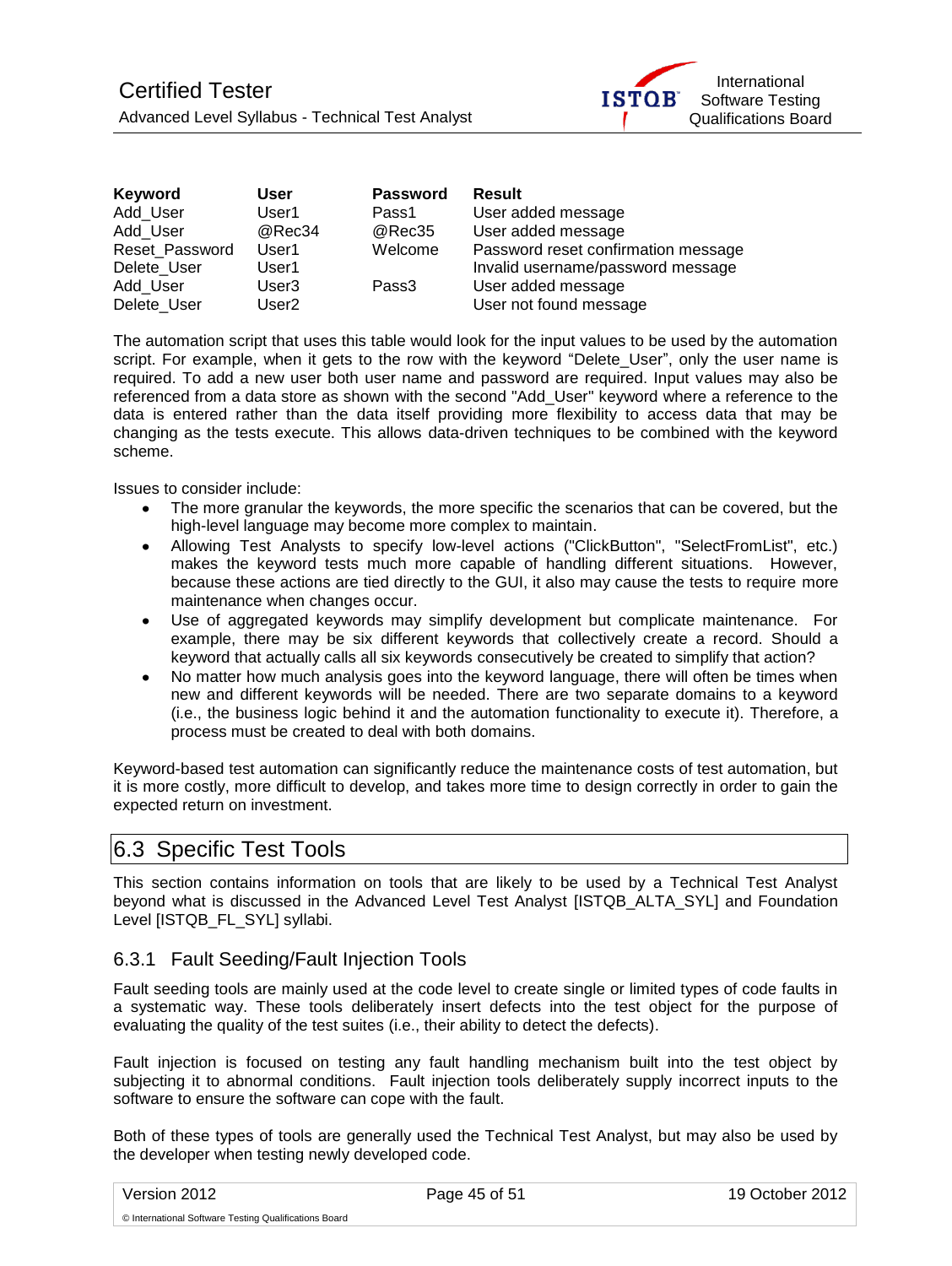

### <span id="page-45-0"></span>6.3.2 Performance Testing Tools

Performance test tools have two main functions:

- Load generation
- Measurement and analysis of the system response to a given load

Load generation is performed by implementing a pre-defined operational profile (see Section 4.5.4) as a script. The script may initially be captured for a single user (possibly using a record/playback tool) and is then implemented for the specified operational profile using the performance test tool. This implementation must take into account the variation of data per transaction (or sets of transactions).

Performance tools generate a load by simulating large numbers of multiple users ("virtual" users) following their designated operational profiles to generate specific volumes of input data. In comparison with individual test execution automation scripts, many performance testing scripts reproduce user interaction with the system at the communications protocol level and not by simulating user interaction via a graphical user interface. This usually reduces the number of separate "sessions" needed during the testing. Some load generation tools can also drive the application using its user interface to more closely measure response time while the system is under load.

A wide range of measurements are taken by a performance test tool to enable analysis during or after execution of the test. Typical metrics taken and reports provided include:

- Number of simulated users throughout the test
- Number and type of transactions generated by the simulated users and the arrival rate of the transactions
- Response times to particular transaction requests made by the users
- Reports and graphs of load against response times
- Reports on resource usage (e.g., usage over time with minimum and maximum values)

Significant factors to consider in the implementation of performance test tools include:

- The hardware and network bandwidth required to generate the load
- The compatibility of the tool with the communications protocol used by the system under test
- The flexibility of the tool to allow different operational profiles to be easily implemented
- The monitoring, analysis and reporting facilities required

Performance test tools are typically acquired rather than developed in-house due to the effort required to develop them. It may, however, be appropriate to develop a specific performance tool if technical restrictions prevent an available product being used, or if the load profile and facilities to be provided are relatively simple.

### <span id="page-45-1"></span>6.3.3 Tools for Web-Based Testing

A variety of open source and commercial specialized tools are available for web testing. The following list shows the purpose of some of the common web-based testing tools:

- Hyperlink test tools are used to scan and check that no broken or missing hyperlinks are  $\bullet$ present on a web site
- HTML and XML checkers are tools which check compliance to the HTML and XML standards of the pages that are created by a web site
- Load simulators to test how the server will react when large numbers of users connect
- Lightweight automation execution tools that work with different browsers
- Tools to scan through the server, checking for orphaned (unlinked) files  $\bullet$
- HTML specific spell checkers
- $\bullet$ Cascading Style Sheet (CSS) checking tools
- Tools to check for standards violations e.g., Section 508 accessibility standards in the U.S. or M/376 in Europe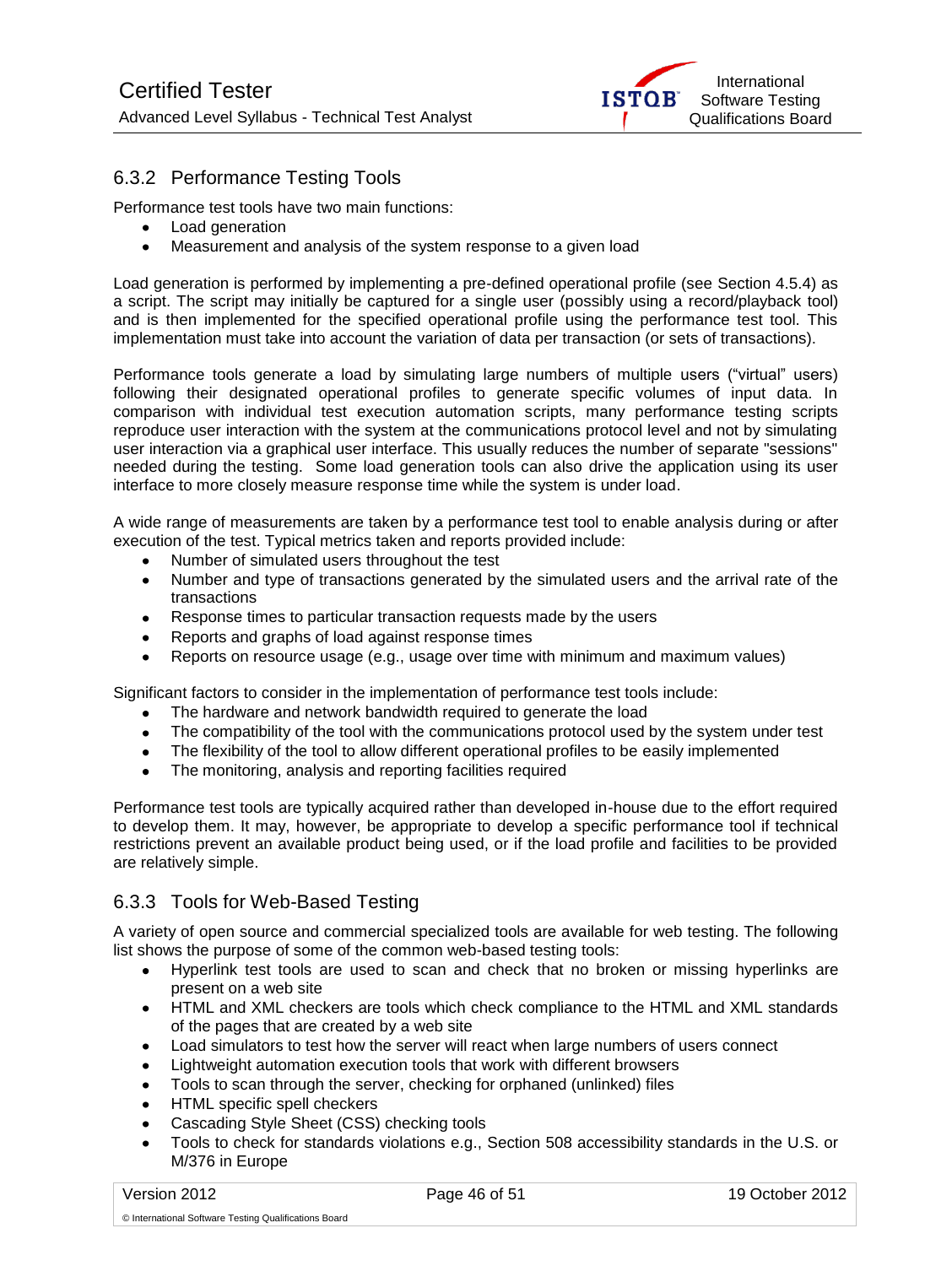

• Tools that find a variety of security issues

A good source of open source web testing tools is [Web-7]. The organization behind this web site sets the standards for the Internet and it supplies a variety of tools to check for errors against those standards.

Some tools that include a web spider engine can also provide information on the size of the pages and on the time necessary to download them, and on whether a page is present or not (e.g., HTTP error 404). This provides useful information for the developer, the webmaster and the tester.

Test Analysts and Technical Test Analysts use these tools primarily during system testing.

### <span id="page-46-0"></span>6.3.4 Tools to Support Model-Based Testing

Model-Based Testing (MBT) is a technique whereby a formal model such as a finite state machine is used to describe the intended execution-time behavior of a software-controlled system. Commercial MBT tools (see [Utting 07]) often provide an engine that allows a user to "execute" the model. Interesting threads of execution can be saved and used as test cases. Other executable models such as Petri Nets and Statecharts also support MBT. MBT models (and tools) can be used to generate large sets of distinct execution threads.

MBT tools can help reduce the very large number of possible paths that can be generated in a model.

Testing using these tools can provide a different view of the software to be tested. This can result in the discovery of defects that might have been missed by functional testing.

#### <span id="page-46-1"></span>6.3.5 Component Testing and Build Tools

While component testing and build automation tools are developer tools, in many instances, they are used and maintained by Technical Test Analysts, especially in the context of Agile development.

Component testing tools are often specific to the language that is used for programming a module. For example, if Java was used as the programming language, JUnit might be used to automate the unit testing. Many other languages have their own special test tools; these are collectively called xUnit frameworks. Such a framework generates test objects for each class that is created, thus simplifying the tasks that the programmer needs to do when automating the component testing.

Debugging tools facilitate manual component testing at a very low level, allowing developers and Technical Test Analysts to change variable values during execution and step through the code line by line while testing. Debugging tools are also used to help the developer isolate and identify problems in the code when a failure is reported by the test team.

Build automation tools often allow a new build to be automatically triggered any time a component is changed. After the build is completed, other tools automatically execute the component tests. This level of automation around the build process is usually seen in a continuous integration environment.

When set up correctly, this set of tools can have a very positive effect on the quality of builds being released into testing. Should a change made by a programmer introduce regression defects into the build, it will usually cause some of the automated tests to fail, triggering immediate investigation into the cause of the failures before the build is released into the test environment.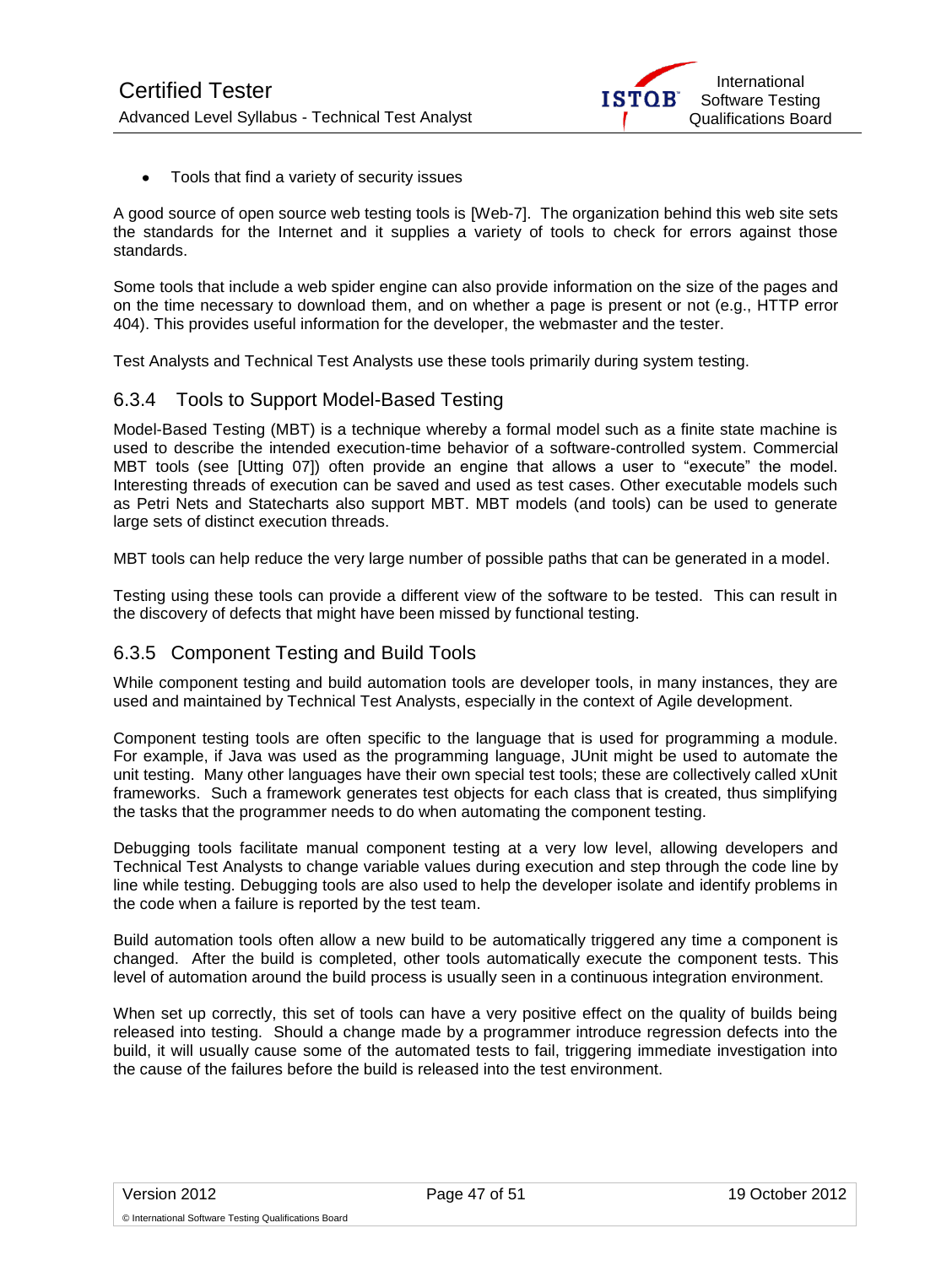

# <span id="page-47-0"></span>**7. References**

### <span id="page-47-1"></span>7.1 Standards

The following standards are mentioned in these respective chapters.

- ANSI/IEEE Std 1471-2000, Recommended Practice for Architectural Description of Software-Intensive Systems Chapter 5
- IEC-61508 Chapter 2
- [ISO25000] ISO/IEC 25000:200[5,](http://www.iso.org/iso/rss.xml?csnumber=35683&rss=detail) Software Engineering Software Product Quality Requirements and Evaluation (SQuaRE) Chapter 4
- [ISO9126] ISO/IEC 9126-1:2001, Software Engineering Software Product Quality Chapter 4
- [RTCA DO-178B/ED-12B]: Software Considerations in Airborne Systems and Equipment Certification, RTCA/EUROCAE ED12B.1992. Chapter 2

### <span id="page-47-2"></span>7.2 ISTQB Documents

- [ISTQB\_AL\_OVIEW] ISTQB Advanced Level Overview, Version 2012
- [ISTQB\_ALTA\_SYL] ISTQB Advanced Level Test Analyst Syllabus, Version 2012
- [ISTQB\_FL\_SYL] ISTQB Foundation Level Syllabus, Version 2011
- [ISTQB GLOSSARY] ISTQB Glossary of Terms used in Software Testing, Version 2.2,  $\bullet$ 2012

### <span id="page-47-3"></span>7.3 Books

- [Bass03] Len Bass, Paul Clements, Rick Kazman ["Software Architecture in Practice \(2nd edition\)"](http://www.sei.cmu.edu/library/abstracts/books/0321154959.cfm), Addison-Wesley 2003] ISBN 0-321-15495-9
- [Bath08] Graham Bath, Judy McKay, "The Software Test Engineer's Handbook", Rocky Nook, 2008, ISBN 978-1-933952-24-6
- [Beizer90] Boris Beizer, "Software Testing Techniques Second Edition", International Thomson Computer Press, 1990, ISBN 1-8503-2880-3

[Beizer95] Boris Beizer, "Black-box Testing", John Wiley & Sons, 1995, ISBN 0-471-12094-4

- [Buwalda01]: Hans Buwalda, "Integrated Test Design and Automation" Addison-Wesley Longman, 2001, ISBN 0-201-73725-6
- [Copeland03]: Lee Copeland, "A Practitioner's Guide to Software Test Design", Artech House, 2003, ISBN 1-58053-791-X
- [Gamma94] Design Patterns: Elements of Reusable Object-Oriented Software, Addison-Wesley, 1994, ISBN 0-201-63361-2

[Jorgensen07]: Paul C. Jorgensen, "Software Testing, a Craftsman's Approach third edition", CRC press, 2007, ISBN-13:978-0-8493-7475-3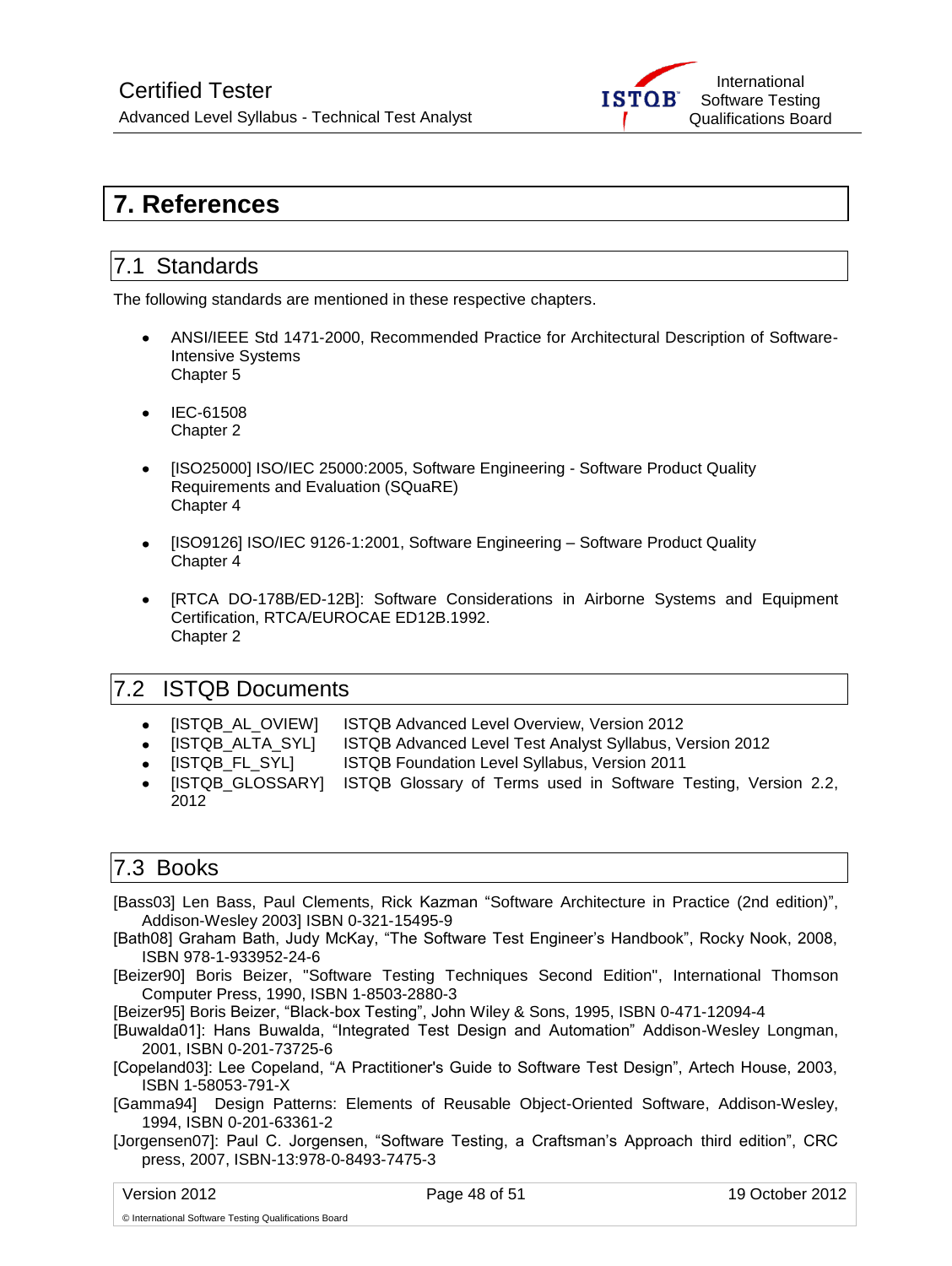

[Kaner02]: Cem Kaner, James Bach, Bret Pettichord; "Lessons Learned in Software Testing"; Wiley, 2002, ISBN: 0-471-08112-4

[Koomen06]: Tim Koomen, Leo van der Aalst, Bart Broekman, Michael Vroon, "TMap Next for resultdriven testing"; UTN Publishers, 2006, ISBN: 90-72194-79-9

[McCabe76] Thomas J. McCabe, "A Complexity Measure", IEEE Transactions on Software Engineering, Vol. SE-2, No. 4, December 1976. PP 308-320

[NIST96] Arthur H. Watson and Thomas J. McCabe, "Structured Testing: A Testing Methodology Using the Cyclomatic Complexity Metric", NIST Special Publication 500-235, Prepared under NIST Contract 43NANB517266, September 1996.

[Splaine01]: Steven Splaine, Stefan P. Jaskiel, "The Web-Testing Handbook", STQE Publishing, 2001, ISBN 0-970-43630-0

[Utting 07] Mark Utting, Bruno Legeard, ["Practical Model-Based Testing: A Tools Approach"](http://www.amazon.com/gp/redirect.html?link_code=ur2&tag=markuttinsweb-20&camp=1789&creative=9325&location=%2FPractical-Model-Based-Testing-Tools-Approach%2Fdp%2F0123725011%2Fsr%3D1-1%2Fqid%3D1157585827%2Fref%3Dsr_1_1%3Fie%3DUTF8%26s%3Dbooks), Morgan-Kaufmann, 2007, ISBN: 978-0-12-372501-1

[Whittaker04]: James Whittaker and Herbert Thompson, "How to Break Software Security", Pearson / Addison-Wesley, 2004, ISBN 0-321-19433-0

[Wiegers02] Karl Wiegers, "Peer Reviews in Software: A Practical Guide", Addison-Wesley, 2002, ISBN 0-201-73485-0

### <span id="page-48-0"></span>7.4 Other References

The following references point to information available on the Internet. Even though these references were checked at the time of publication of this Advanced Level Syllabus, the ISTQB can not be held responsible if the references are not available anymore.

[Web-1] www.testingstandards.co.uk

[Web-2] http://www.nist.gov NIST National Institute of Standards and Technology,

[Web-3]<http://www.codeproject.com/KB/architecture/SWArchitectureReview.aspx>

[Web-4] http://portal.acm.org/citation.cfm?id=308798

[Web-5] http://www.processimpact.com/pr\_goodies.shtml

[Web-6]http://www.ifsq.org

[Web-7] http://www.W3C.org

Chapter 4: [Web-1], [Web-2] Chapter 5: [Web-3], [Web-4], [Web-5], [Web-6] Chapter 6: [Web-7]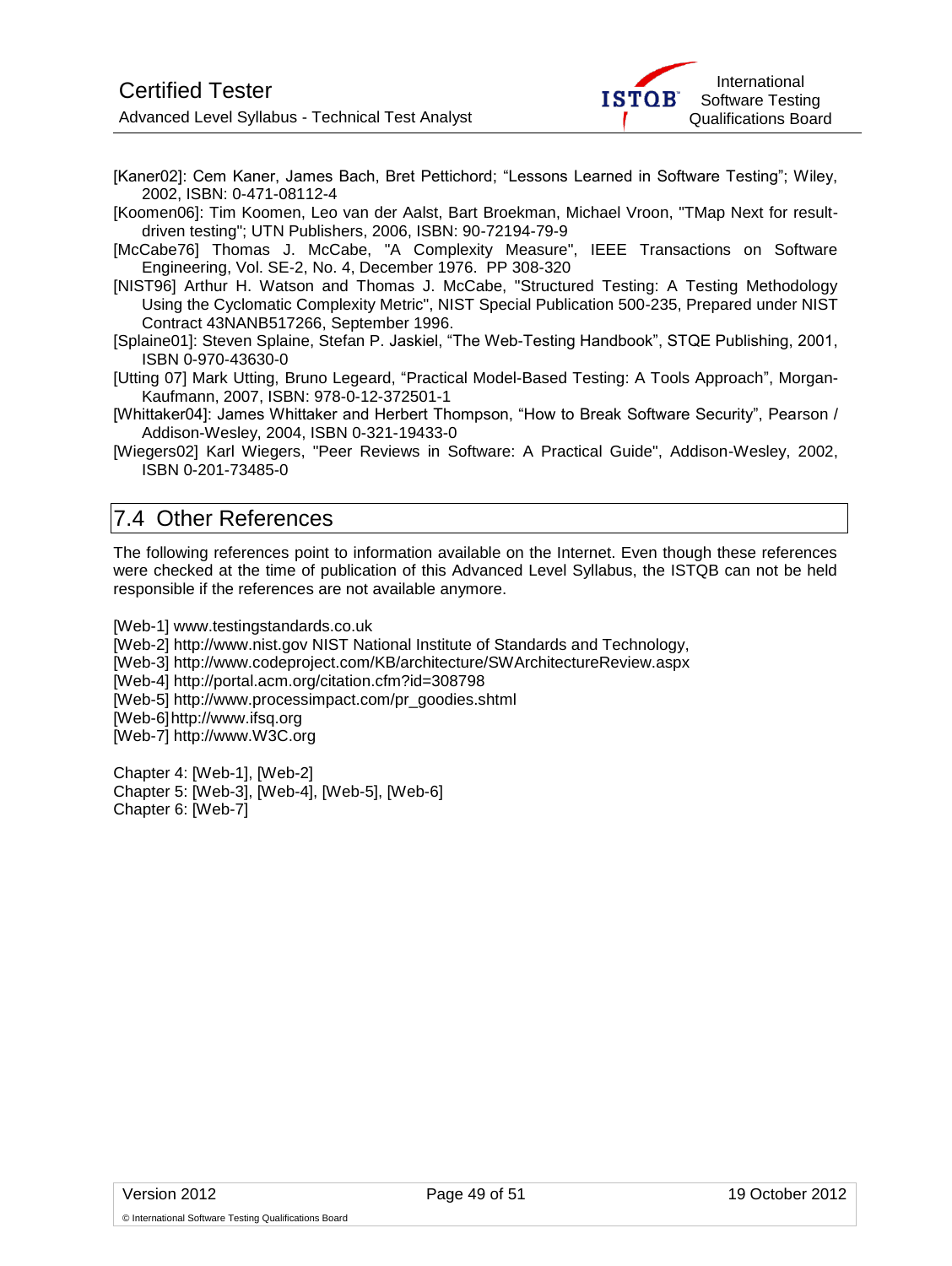

# <span id="page-49-0"></span>**8. Index**

action word-driven, 43 adaptability, 25 adaptability testing, 36 analyzability, 25, 35 anti-pattern, 37, 39 Application Programming Interface (API), 16 architectural reviews, 39 atomic condition, 11, 12 attack, 30 backup and restore, 31 benchmark, 27 changeability, 25, 35 client/server, 16 code reviews, 39 co-existence, 25 co-existence/compatibility testing, 36 cohesion, 21 condition testing, 11, 12 control flow analysis, 18, 19 control flow coverage, 13 control flow graph, 19 control flow testing, 11 coupled, 14 coupling, 21 cyclomatic complexity, 18, 19 data flow analysis, 18, 19 data security considerations, 28 data-driven, 43 data-driven testing, 41 decision condition testing, 11, 13 decision predicates, 12 decision testing, 13 definition-use pairs, 18, 20 du-path, 20 dynamic analysis, 18, 22 memory leaks, 23 overview, 22 performance, 24 wild pointers, 23 dynamic maintainability testing, 35 efficiency, 25 failover, 31 installability, 25, 35 keyword-driven, 41, 43 load testing, 32 maintainability, 20, 25 maintainability testing, 34 master test plan, 27 maturity, 25 MC/DC, 13 McCabe's design predicate, 22

memory leak, 18 metrics performance, 24 modified condition/decision coverage (MC/DC), 13 MTBF, 30 MTTR, 30 multiple condition coverage, 14 multiple condition testing, 11 neighborhood integration testing, 18, 22 OAT, 31 operational acceptance test, 25, 31 operational profile, 25, 32, 33 organizational considerations, 28 pairwise integration testing, 18, 21 path segments, 15 path testing, 11, 15 performance, 25 performance test planning, 33 performance test specification, 33 performance testing, 32 portability testing, 25, 35 product quality characteristics, 26 product risk, 8 quality attributes for technical testing, 25 record/playback tool, 41, 43 recoverability, 25 recoverability testing, 31 redundant dissimilar software, 31 reliability, 25 reliability growth model, 25 reliability test planning, 31 reliability test specification, 32 reliability testing, 30 remote procedure calls (RPC), 16 replaceability, 25 replaceability testing, 36 required tooling, 27 resource utilization, 25 reviews, 37 checklists, 38 risk analysis, 8 risk assessment, 8, 9 risk identification, 8, 9 risk level, 8 risk mitigation, 8, 10 risk-based testing, 8 robustness, 25 Safety Integrity Level (SIL), 17 scalability testing, 33 security, 25